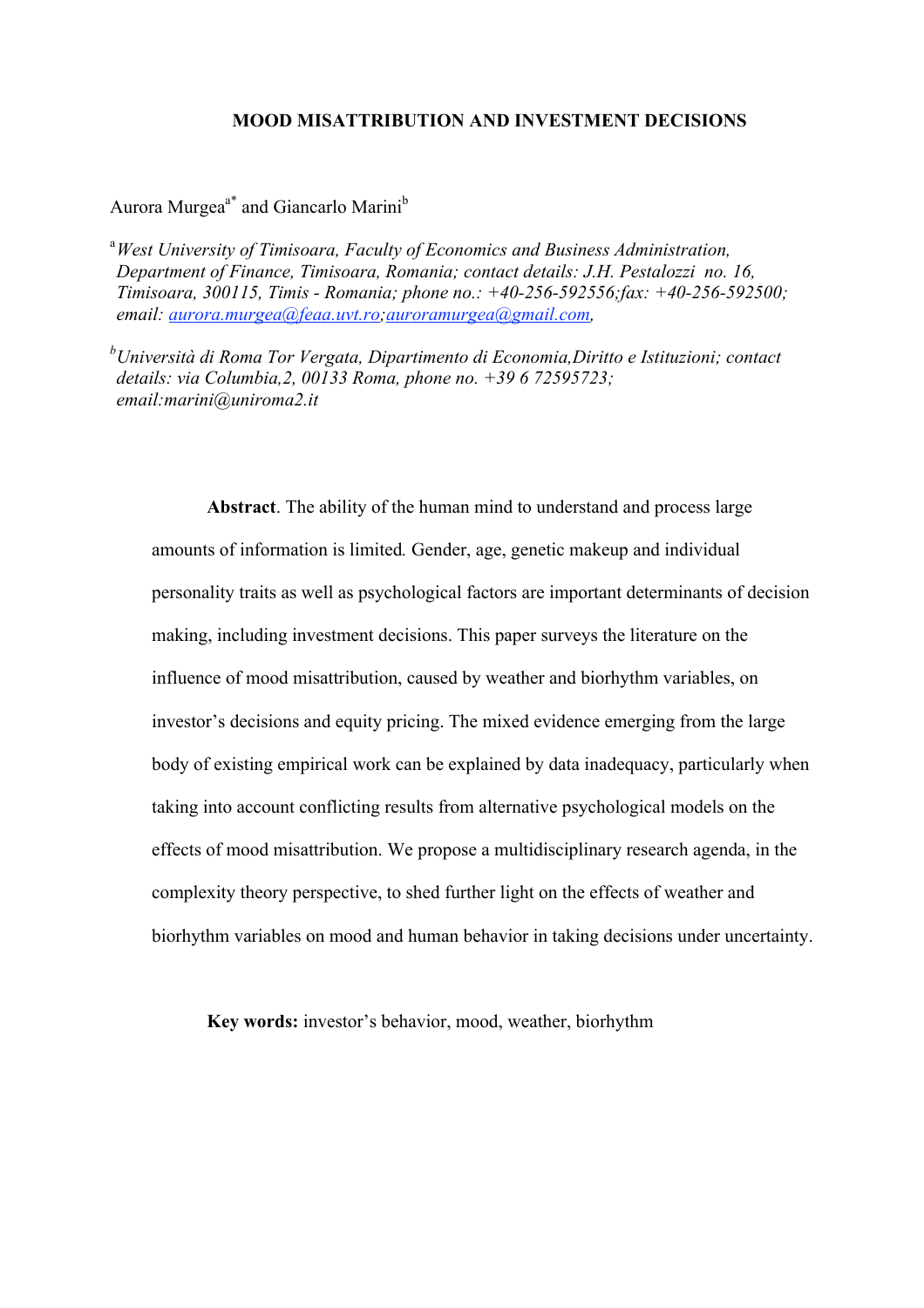### **1. INTRODUCTION**

Classical finance theory seems unable to explain why individuals have apparently irrational attitudes in their investment decisions. If agents were self-interested, rational and utility maximizers as the classical finances theories postulate, there would be no speculative bubbles, panics, herd behavior and financial crises. The inability of economists to understand the current global crisis cannot be simply justified by an assumed financial illiteracy on the part of agents, but it rather provides further evidence of the inadequacy of reductionist approaches to understand human behavior. A large number of studies conducted in economic psychology, cognitive sciences and behavioral finances support the idea that, in fact, human economic actions seem to be largely driven by "animal spirits" (a term coined by Keynes, 1936/1973 and revived by Akerlof & Shiller, 2009) rather than being a result of rational utility maximizing behavior. Economic behavior is influenced by genetic and biologic status, personality, past experiences, social context and personal habits (Lea, Tarpy, & Webley, 1987). The strict sense of rationality implied by the Homo Economicous concept seems to be unrealistic since decisions are proven to depend both on the cognitive and affective system (Camerer, Loewenstein, & Prelec, 2005) irrespective of the education and decision-maker's training ( Lo & Repin, 2002).

The role of feelings, emotions and mood in financial decisions should not be neglected. Ignoring the pain of a loss or the regret of a mistake as decisions' fundamentals leads to an unrealistic choice theory. Emotions are considered responsible for generating behavioral responses that are very far away from what the individual considers being the best alternative, according to the risk-as-feelings hypothesis (Loewenstein, Weber, Hsee, & Welch, 2001). However, several studies support the importance of emotions as an informational input into decision making and show the negative consequences which might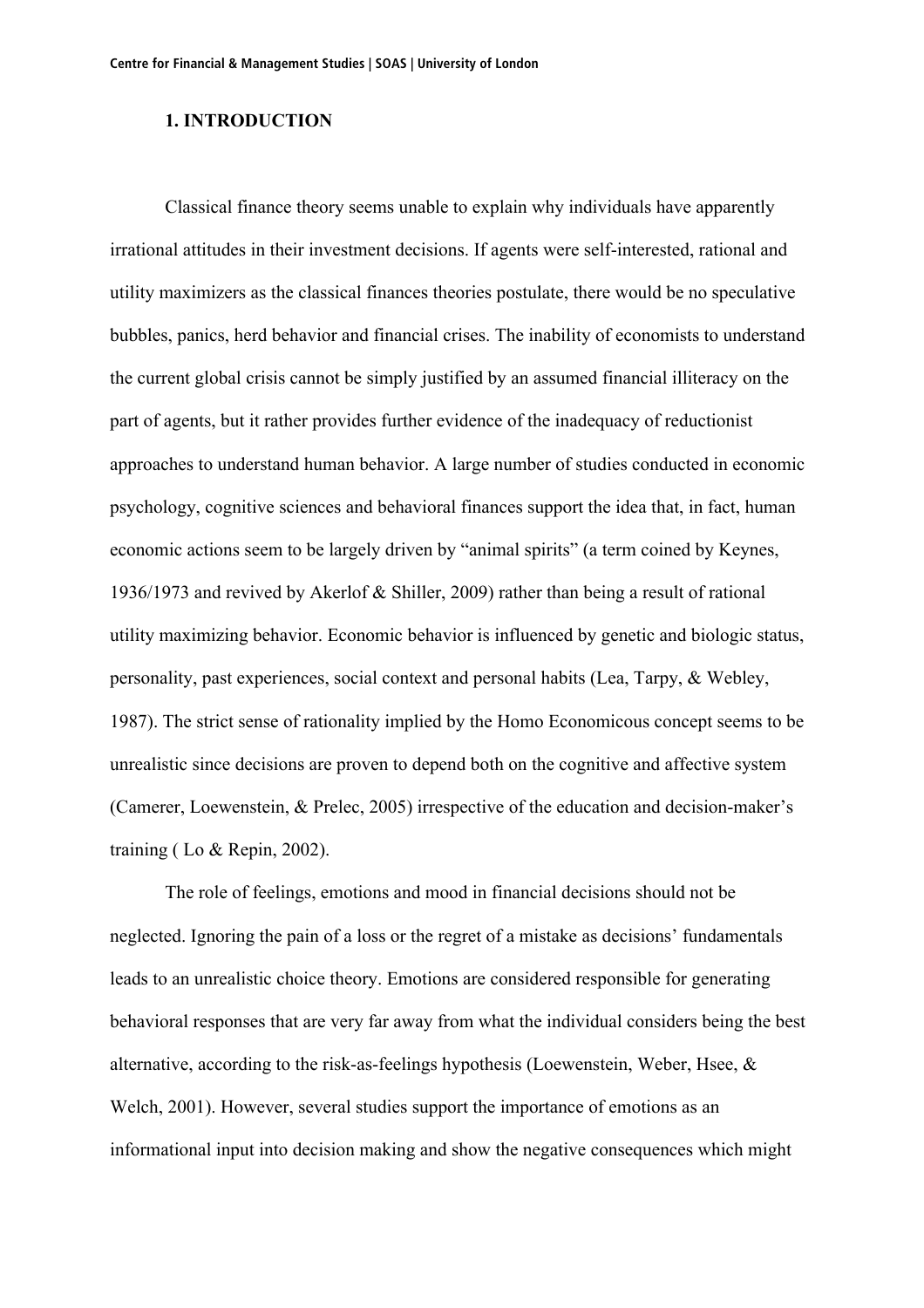occur if such inputs were blocked (Damasio, 1994; Bechara, Damasio, Tranel, & Damasio,1997; Bechara & Damasio, 2005; Peterson, 2007; Spinella, Yang, & Lester, 2008)<sup>1</sup>. Mood, as a diffuse, non-specific mental state Forgas(1995) seems to be important too in decision. According to the *mood- as –information theory,* developed by Schwarz (1990) people tend to take decisions depending on their mood, even when the source of mood state is unrelated to those specific decisions: *mood misattribution*. Mood also affects information processing, making investors react to salient or irrelevant information when they are in a good mood.

Mood and potential changes of mood seem to influence decision making and securities prices through two main channels: *cognitive-evaluation* and *risk-tolerance.*

Good mood is considered responsible for an increase in the ability of categorization, creativity in response-generation tasks and efficiency in solving multiattribute decision problems (Pham, 2007). In the case of problem-solving tasks that require ingenuity, individuals in better mood seem to perform better (Greene & Noice, 1988). On the other hand, positive mood individuals tend to rely on stereotypes and judgmental heuristics and have a higher propensity to optimism and overconfidence biases (Barberis & Thaler, 2003; Hoffrage, 2004). A negative mood seems to produce different effects depending on its cause. Sadness decreases the use of scripts and stereotypes and triggers a more systematic, data-driven form of reasoning since sad moods represent a signal for the individual that a more vigilant form of processing is required (Schwarz, 2002). Anger and disgust lead to heuristic rather than systematic processing (Triedens & Linton, 2001; Lerner & Keltner, 2001).

Evidence that mood affects individual's risk taking is overwhelming, even though there is no agreement on the nature of the effect<sup>2</sup> (Andrade  $& Cohen, 2007$ ). It is important to note that emotional and mood states can have a self-reinforcing effect over risk attitude. Affect could modify the cognitive evaluation of risk: for instance bad mood could lead to a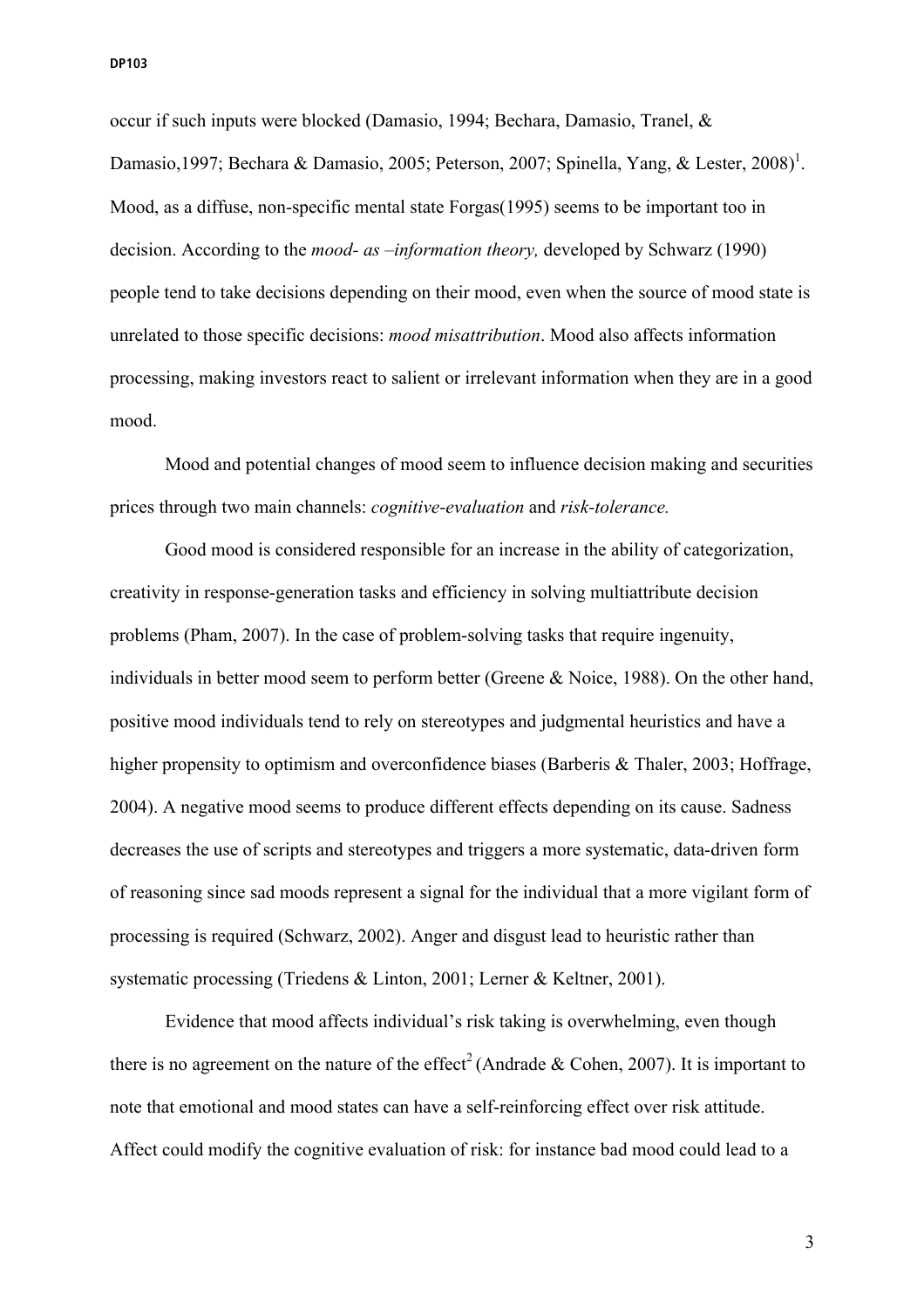higher perceived risk associated with a line of action. This cognitive evaluation could, in turn, determine a self-reinforcing feedback effect on the initial mood in such a way that even a relatively mild fear could generate a severe panic reaction (Lang, 1995). We attempt to show that a proper investigation of the influence of non economic variables such as weather and biorhythm on capital markets should explicitly take into account the impact of changes in mood.

This paper has a twofold aim: it reviews the empirical literature on the connection between mood, induced by non-economic variables (in particular weather and biorhythm and investment decision-making) and shows that multidisciplinary approach should be used to properly investigate such a link. Genetics, psychological and neurological tests and experiments could be combined to better understand the relationship between mood misattribution and individual behavior. The paper is organized as follows: Section 2 describes the theoretical and empirical arguments for the influence of weather on mood. Section 3 discusses the existing empirical evidence on the effects of mood misattribution, generated by weather variables, on capital markets. Section 4 analyses the changes generated in investor's mood by biorhythm variables such as seasonal affective disorder, lunar phases and daylight saving time changes. Section 5 reviews the empirical evidence on the effects of mood misattribution, generated by biorhythm variables, on capital markets. Section 6 assesses the empirical results on the effects of mood misattribution on capital markets and offers possible explanations for the main findings. Section 7 concludes and suggests further lines of research.

#### **2. WEATHER AND MOOD**

Weather variables are among main determinants of changes in mood.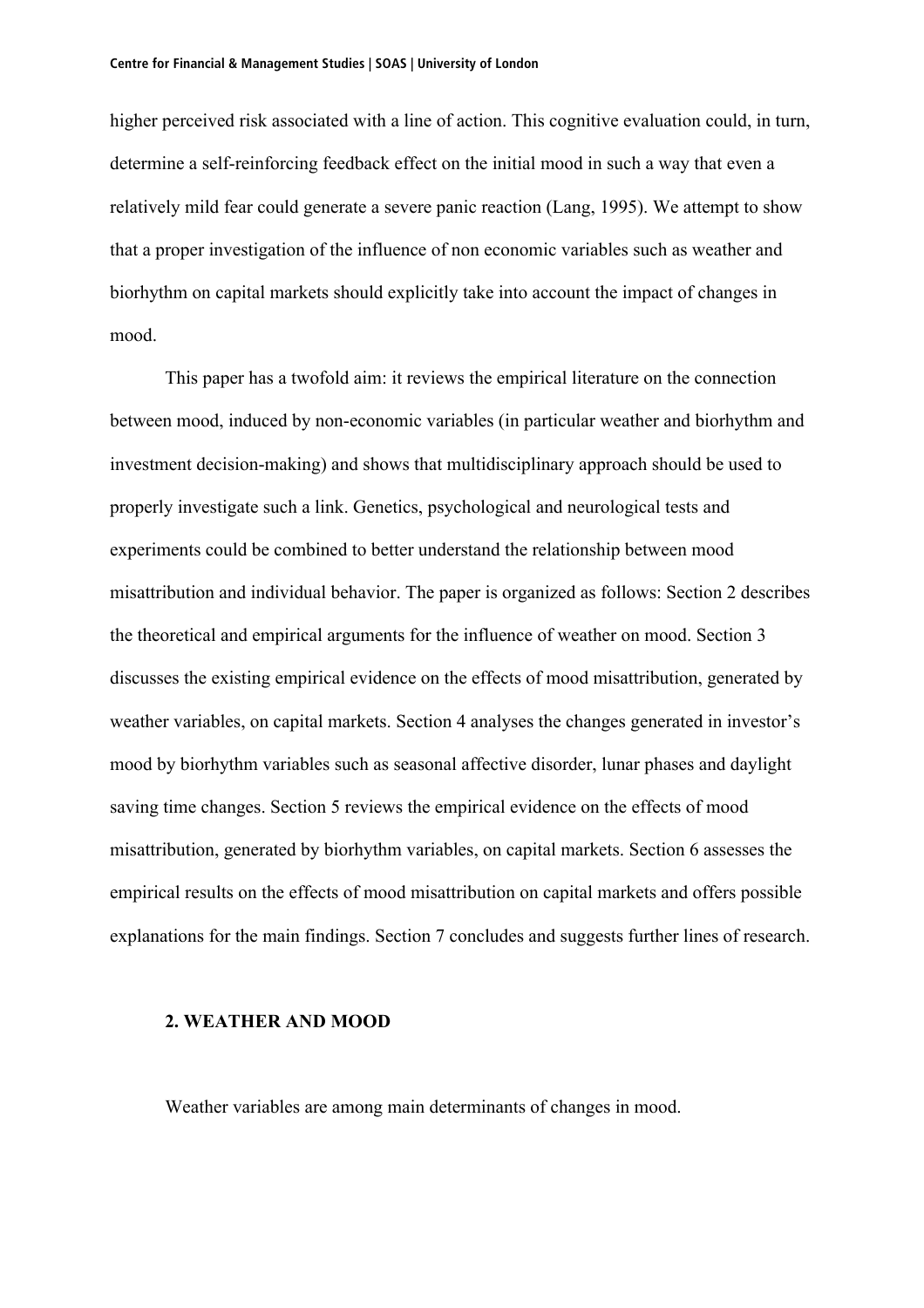Good weather induces positive mood states while bad weather induces negative mood states for a large proportion of individuals. According to Kals (1982) approximately one-third of people are weather sensitive. Winds (Larson, Craine, Thomas, & Wilson, 1971) or severe tropospheric weather storms (Prasad & Schneck, 1975) determine infrasonic signals that generate biorhythm disruptions, emotional responses and changes in behavior (Mika, Veröci, Fülöp, Hirsch, & Dúll, 2009). The main weather variables considered in the literature are temperature, humidity, sunshine, barometric pressure and geomagnetic storms.

Hot temperatures are found to have different effects on mood and task -performing abilities: significant propensity to hysteria and apathy (Wyndham ,1969); increased aggression (Howarth & Hoffman ,1984; Anderson ,1989);increased hostility and hostile cognition (Anderson, Deuser, & DeNeve ,1995); reduced task-performing abilities (Allen & Fisher,1978; Pilcher, 2002). Extreme low temperatures, associated with low relative humidity, extreme photoperiod length and increased electromagnetic radiation (a situation specific in Antarctica and other northern areas) are shown to determine a hormonal response that increase the propensity to depression, tension, anger, lack of vigor.

The humidity effect on mood has been studied by, among others, Allen & Fisher (1978) and Horwath & Hoffman (1984) who point out that high level of humidity depress concentration and increase sleepiness. Mawson & Smith (1981) observe a negative correlation between maniac admission and relative humidity. Their findings are confirmed by Amr & Volpe (2012), who show that the number of admissions for depression is negatively correlated to temperature and luminosity and positively correlated to low humidity.

The sunshine effect on mood is widely discussed (Cunningham,1979; Persinger & Levesque, 1983; Parrott & Sabini,1990). Denissen, Butalid, Penke, & Van Aken (2008) find a significant negative effect of temperature, wind power and sunlight on mood. The main explanation offered for the negative effect of sunlight may be due to the role vitamin D3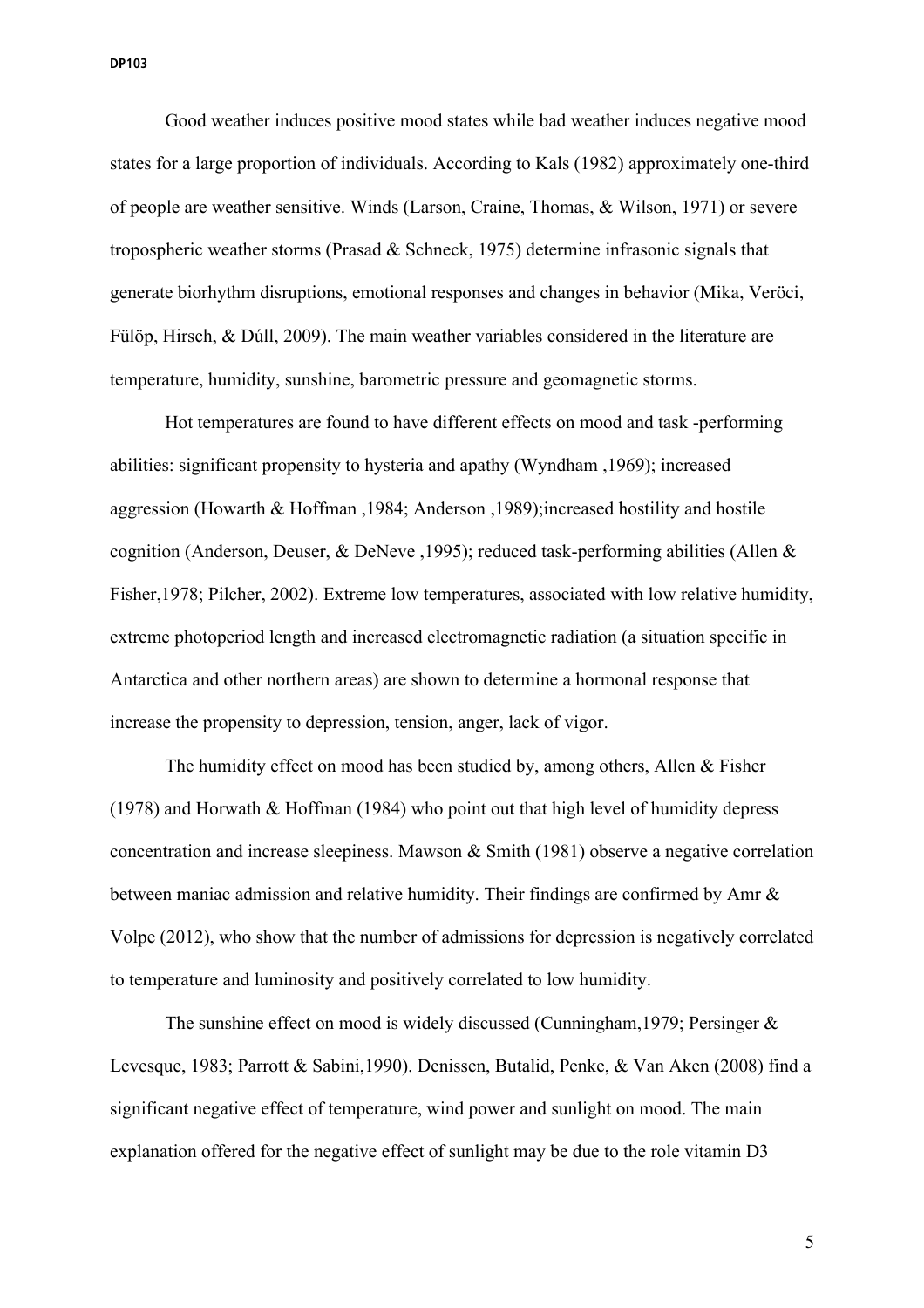(produced when the skin is exposed to sunlight) plays in changing the serotonin level in the brain (Lambert, Reid, Kaye, Jennings, & Esler, 2002).

Barometric pressure is shown to have an impact on mood and mental disorders. Digon & Bock (1966) demonstrated the increase of suicide rate in low pressure cases. Schory, Piecznski, Nair, & El-Mallakh *(*2003) show that low pressure is significantly associated with the increase of acts of violence and emergency psychiatric visits while Prince, Rapoport, Sheftell, Tepper, & Bigal (2004) show that barometric pressure along with temperature, humidity and changing weather patterns exert a large influence on headaches and indirectly on general mood .

Severe disturbances of geomagnetic field significantly impair the brain functionality, affect the cardio-vascular system and amplify the negative emotional individual background. Mulligan, Hunter  $&$  Persinger (2010) have demonstrated that an increase in geomagnetic activity generates a change in right hemispheric electroencephalographic activity correlated with increased incidence of emotional liability, unusual perceptions and false experience reconstructions. Geomagnetic storms increase the number of acute cardiac events (Babayev, 2007) and affect the regulating system related with high cortical mechanisms of control and sub-cortical integrative apparatuses. As a result, depressed and anxious individuals become more depressed and anxious during the days with major geomagnetic disturbances (Nastos, Paliatsos, Tritakis, & Bergiannaki, 2006).

On the other hand, Watson (2000), Keller, Fredrickson, Ybarra, Côté, Johnson, Mikels, Conway, & Wager(2005) and Huibers, de Graaf, Peeters, & Arntz (2010) found no significant link between mood and weather variables.

This inconsistency could be generated by two factors that moderate the weather variables effect on affective states: the season and time spent outside (Keller, Fredrickson, Ybarra, Côté, Johnson, Mikels, Conway, & Wager, 2005). The different degree of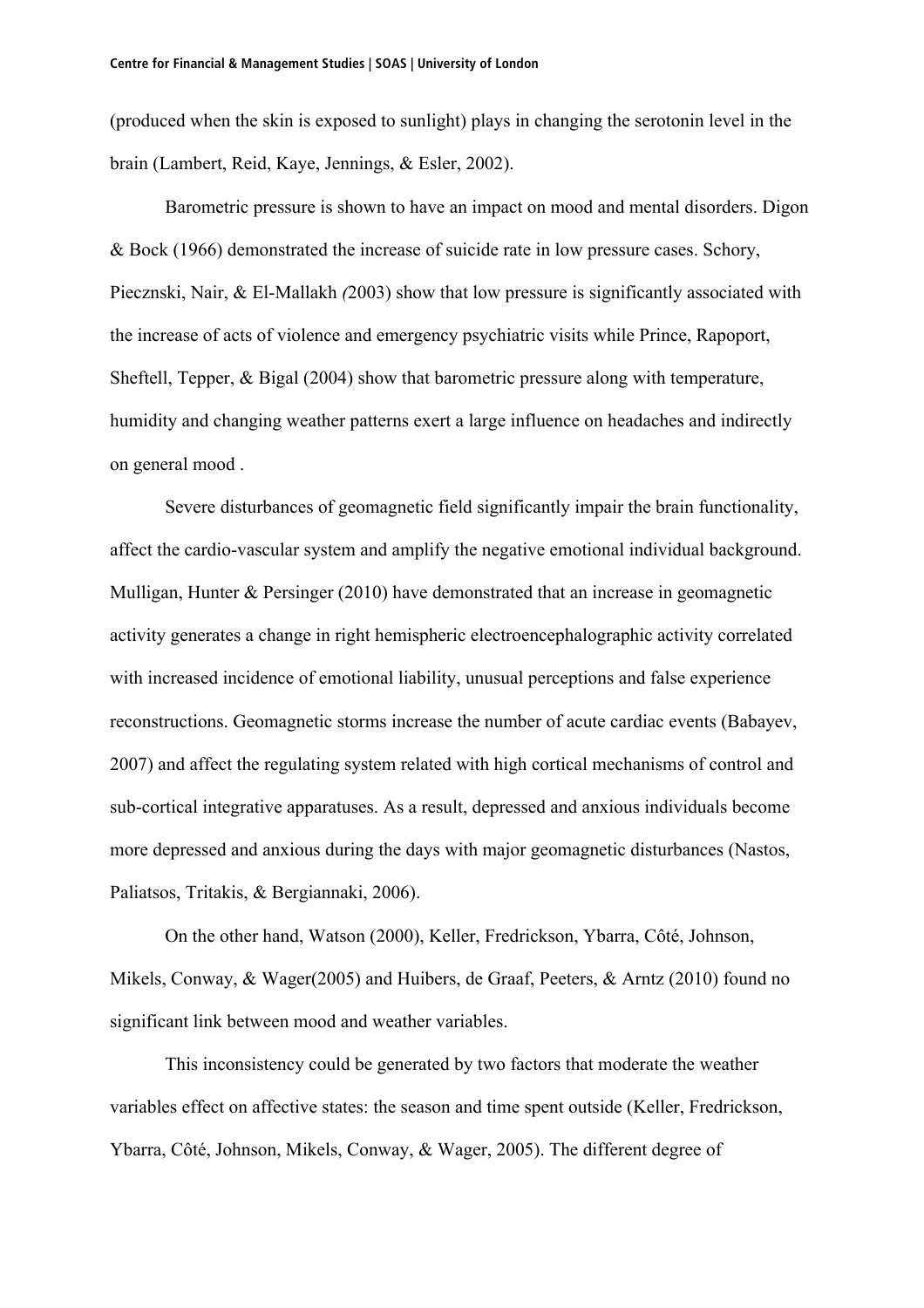adaptability to weather variables around the globe or in different periods of time and the particular moment in individual biorhythm when meteorological events occur could also represent a valid explanation for the discrepancies among the reported results. Understanding the effects of weather on mood is important but it is arguably more important for our analysis to verify the impact of changes in weather on financial markets, channeled by mood. The next section reviews the econometric studies on the influence of weather variables on capital markets.

# **3. WEATHER AND CAPITAL MARKETS - EMPIRICAL EVIDENCE ACROSS COUNTRIES**

Saunders (1993) is the first, to our knowledge, to test the potential connection between weather variables, mood, investment decisions and capital market variables, even if the idea is much older. (Nelson, 1902, p.163 had stated almost one century ago: "During normal markets, brokers have observed that the psychological factor is so strong that speculators are not disposed to trade as freely and confidently in wet and stormy weather as they are during the dry days when the sun is shining, and mankind is cheerful and optimistic"). Saunders (1993) notes that cloud cover has a significant negative correlation with stock prices because the investors' bad mood determines a less optimistic evaluation of future prospects and a decreased willingness to choose risky investments.

The results obtained in cross-countries studies are mixed. Hirshleifer & Shumway (2003) confirm Saunders' results on 26 stock exchanges, both individual, for each country, and global using cross-city tests. Krivelyova & Robotti (unpublished results) analyzed the impact of geomagnetic storms on stock market returns in nine countries, channeled by depression and anxiety. The main results have pointed out that, especially in the small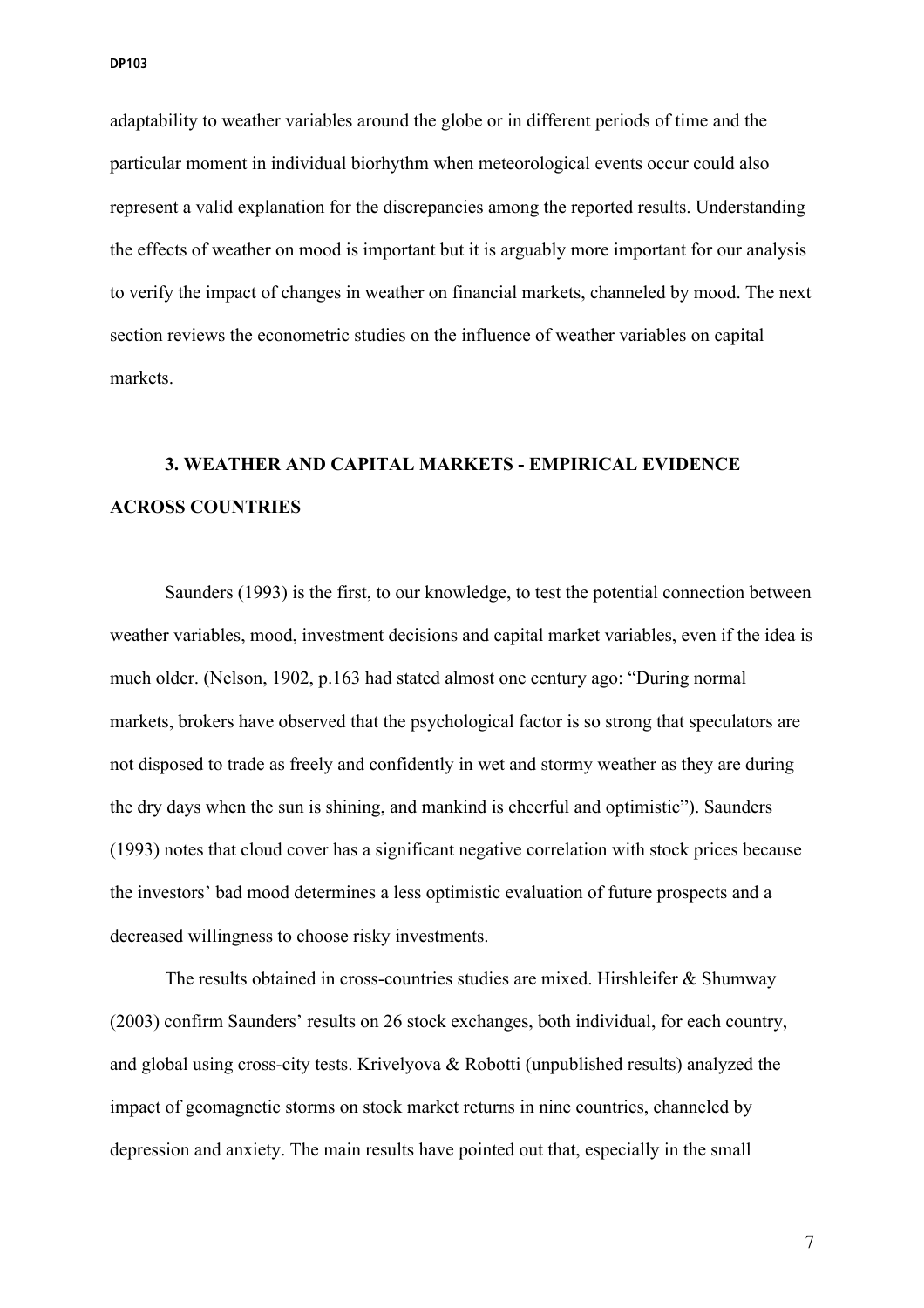capitalization stocks, geomagnetic storms seem to have a profound effect on risk aversion and indirectly to equity returns. The same results regarding the impact of geomagnetic storms on risk were confirmed by Dowling & Lucey (2008b) on an extended sample of 37 countries. Results obtained testing temperature effects on equity returns are more contradictory. On the one hand, Cao & Wei(2005) and Dowling & Lucey (2008b) show that stock returns are negatively correlated with temperature, but, on the other hand, Jacobsen & Marquering (2008) infirm those results and support the idea that the correlation between stock returns and the weather induced mood shifts might be data-driven inference (temperature explanation does not hold in their opinion).

These conflicting results can be explained if one considers different local weather patterns, the degree of adaptability to weather conditions in each region and, not in the last place, specific macroeconomic conditions. In each country there is a specific weather pattern and particular weather elements that decrease the robustness in a cross-country analysis. The climate could be predominantly dry or humid, hot or cold, the discrepancies between day and night temperatures could be important, the incidence of extreme event as tornados, tsunami, blisters and cyclones could be extremely different, etc. In several countries there are specific elements such as the Wellington wind in New Zeeland that is found to be particularly important for the mood of local inhabitants (Keef & Roush, 2005). The adaptability to different weather condition is extremely different across the globe (a very low temperature for instance could generate a shift in mood in Italy, Greece or other Mediterranean countries but maybe will not affect many individuals from Antarctica or Northern countries). Furthermore, each country has specific macroeconomic conditions that affect capital markets returns and volatility conditions which are not taken into account in this kind of studies. Hence, crosscountry analysis can hardly be used to analyze the relation between weather and capital markets.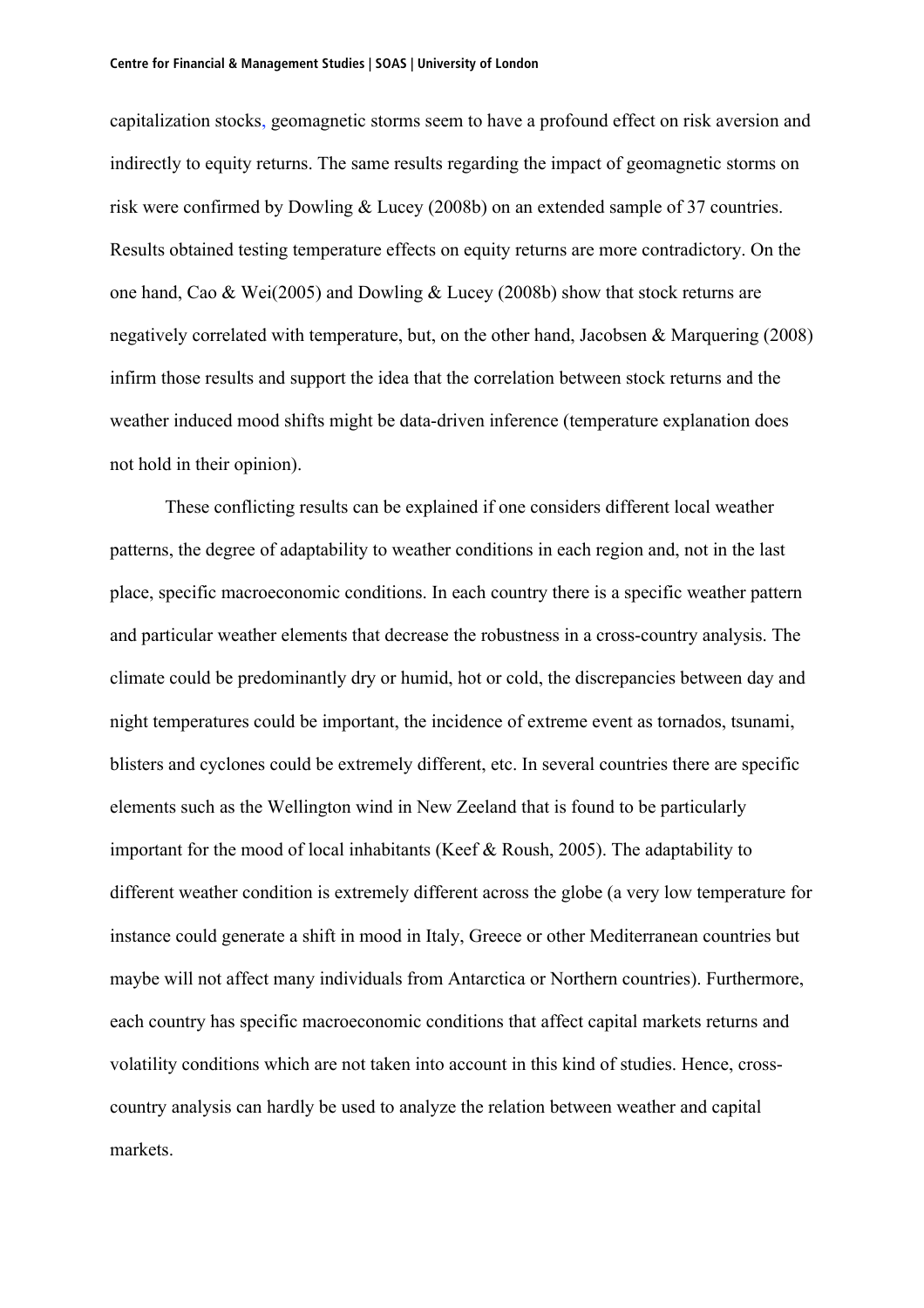The differences among countries and regions and the peculiarities of capital markets from different parts of the globe make an analysis of the effect of weather variables on capital markets possible only if restricted to more homogeneous areas: American capital markets, Asian capital markets, European capital markets and Australasian capital markets.

With the exception of Saunders (1993) and Akhtari (2011), who pointed out a strong connection between weather variables (especially cloud cover) and capital market returns, the studies conducted on American capital markets do not find a significant correlation between weather and aggregated capital market variables, despite the fact that weather is found to impact on individual risk taking attitude (Bassi, Colacito, & Fulghieri, unpublished results). Goetzmann & Zhu (2005), using the trading records of individual investors from five major US cities, find no evidence of any difference in individual propensity to buy or sell securities, and as the result in the equity returns, on cloudy days compared with sunny days, even if cloudiness seem to be associated with wider bid-ask spreads. They asseverate the idea that, if weather effect really exists, then the market-makers are the mechanism by which weather changes influence stock returns. Gerlach (2007) finds out a rain and temperature effect on returns (days with heavy rainfall or extreme temperatures have associated significantly lower returns) but this effect is shown to be more a result of the macroeconomic announcement. Saporoschenko (2011) analyzed the effect of Santa Ana wind and cloudiness on stock returns of Southern California-headquarter corporation and concluded that there is no evidence of a correlation between cloudiness or Santa Ana wind and stock returns.

Extending the temporal depth of the analysis to the intra-day data does not lead to more satisfactory results. Loughran & Schultz (2004) analyzed the relationship between weather and intraday stock returns, trading volume and price, in 25 cities of residence of the Nasdaq's companies, based on the bias toward local trading (investors hold and trade substantially more shares in local companies than in other firms). Despite the strong local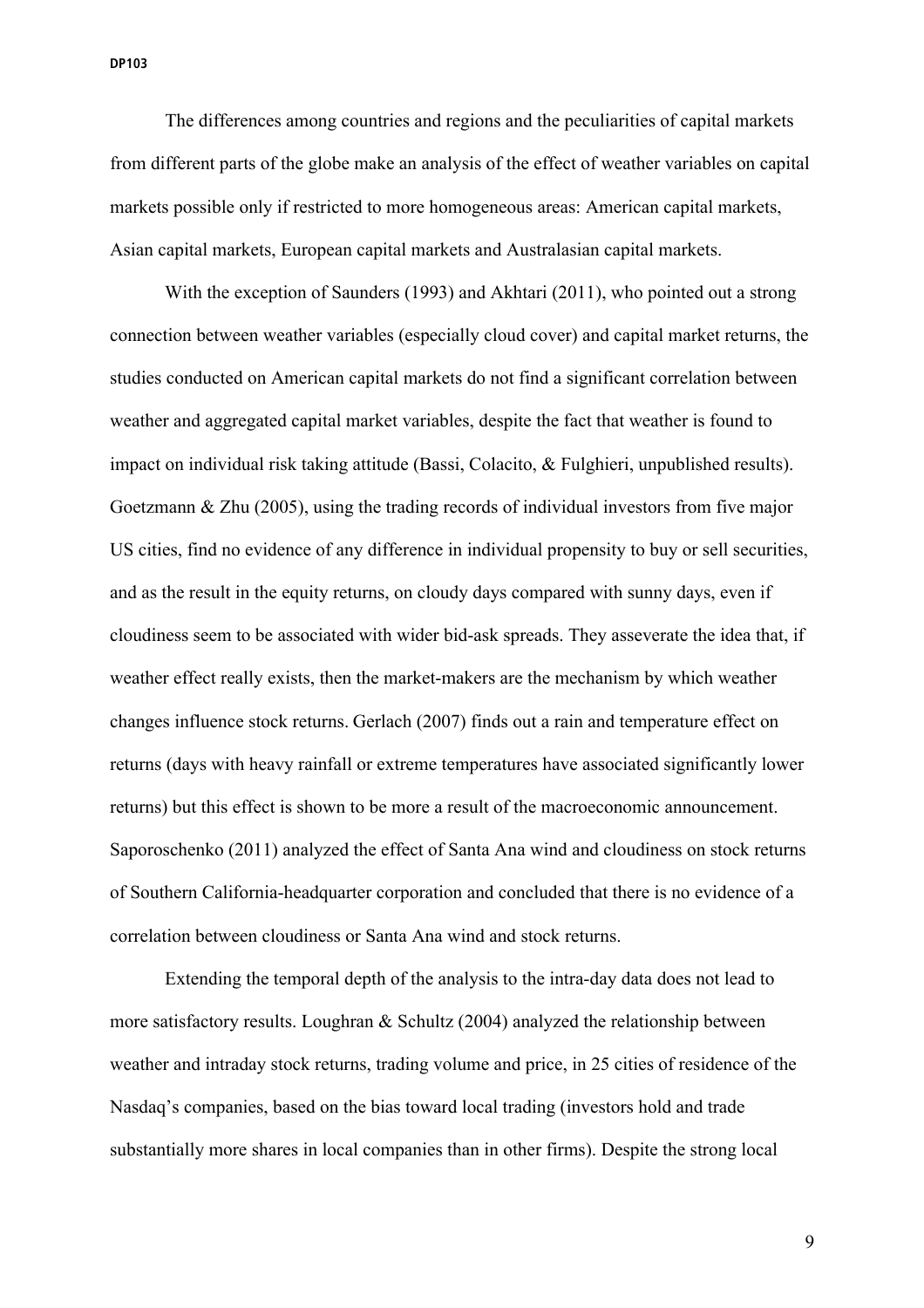component observed in the trading of Nasdaq, the results of their study show no proof of a relation between cloud cover near the company headquarters ant its stock returns. Chang, Chen, Chou & Lin (2008) found out that the impact of weather variables is significant around opening hours but the effect becomes less important during the trading day (cloud cover has a significantly negative impact on returns during the first 15 minute period of the trading day).

The reason for the scarce influence of weather variables may be due to the fact that foreign investors play a very important role in the American capital markets. The structure of the major foreign investors in corporate stocks on the American markets (Jackson, 2010) shows a large geographic dispersion: UK, Hong Kong, Canada, France, Japan, Singapore, Sweden and Switzerland. The idea of investors being sensitive to weather conditions in the capital market they trade seems unrealistic. Due to the large proportion of foreign investors in American capital markets, equity prices and returns are likely to be independent of the local weather conditions.

The studies conducted on Europe reach contrasting conclusions, even when evaluating the impact of the same weather descriptors on capital markets variables. For instance, temperature was found positively correlated with returns in UK markets and Finnish market (Dowling & Lucey, 2008a; Kaustia & Rantapuska ,unpublished results) and negatively correlated with returns in Portugal and Israel (Floros ,2011 ; Nissim, Liran & Eshel, 2012). Some econometric studies are in conflict with psychological findings. Dowling & Lucey (2005), for example, are in conflict with the results of psychology since humidity is positively related with returns on the Irish stock market. A possible reason for this finding could be represented by the non-extreme nature of Irish weather (humidity is more possible to affect mood at extreme temperatures). Finally, several authors do not even find any correlation between weather variables and the stock exchange (Pardo & Valor, 2003; Tufan & Hamarat, unpublished results; Theissen, unpublished results).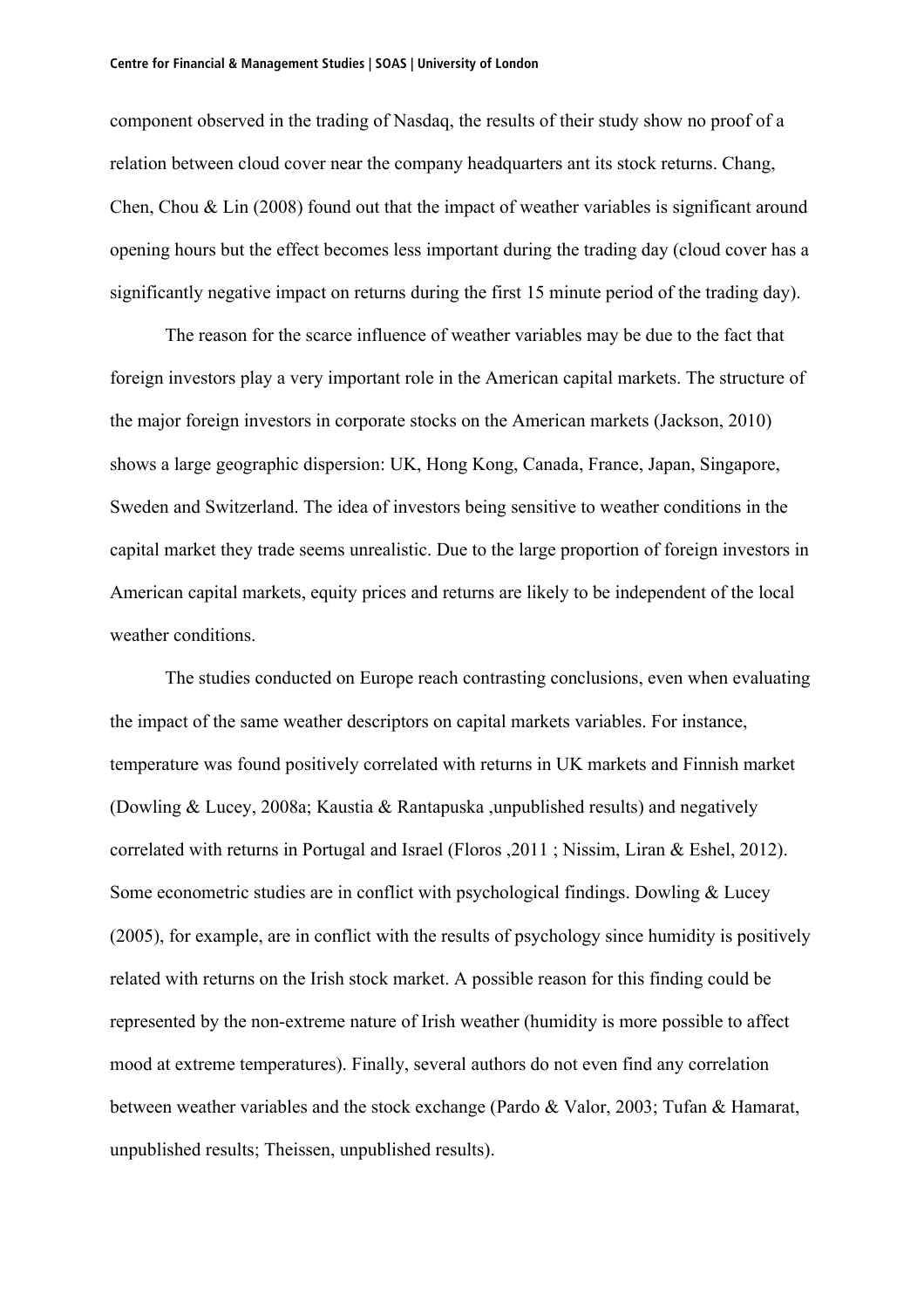These results seem to be confusing. However in addition of the local weather differences in patterns and tolerance, a further explanation is the different nature and methodology involved by those studies. For instance, Theissen (unpublished results) use a database with brokers predictions regarding the returns instead of the more common indexes use, Kaustia and Rantapuska (unpublished results) use trading records of all domestic investors on Helsinki Exchanges and not aggregate prices. Even using the same indexes results are likely depend on the different methodology employed.

The studies conducted in Asian capital markets reflect the pattern of Asian economies and also the effects of capital control and regulation policies introduced after the 1997 crisis. The nature of Asian corporation (extensive cross-subsidisation of subsidiaries) and the relation between banks and governments are just two elements that contribute to an inadequate disclosure of information and lack of transparency in capital markets (Singh, 1998). In countries like Pakistan, civil wars and the changes in the political regime have heavily impacted on foreign investments and equity market returns (Hasan, Subhani, Hasan, Farooqi, Saleem, & Kumar, 2011). In Nepal the foreign investors still have no access to the national capital market. Hence capital control measures may be the reason for presence of the weather effect found by Joshi & Bhattarai (2007). In China, studies conducted separately on the A-Share and B-shares sectors reveal the presence of weather effect only for the shares traded by domestic investors (Kang, Jiang & Yoon, unpublished results; Kang, Jiang, Lee, & Yoon, 2010). Comparing order-driven market with quote driven markets in China, Lu, & Chou (2012) have found an unexpectedly higher weather effect in the quote driven markets, despite the higher specialization of the traders. This confirms the idea that dealers, market analysts and professionals working in financial sectors are also influenced by psychological factors and do not appear to be rational in their decisions ( Mortier, 2002; Goetzman & Zhu, 2005). As a special part of China, it is worth to notice that in Hong Kong the market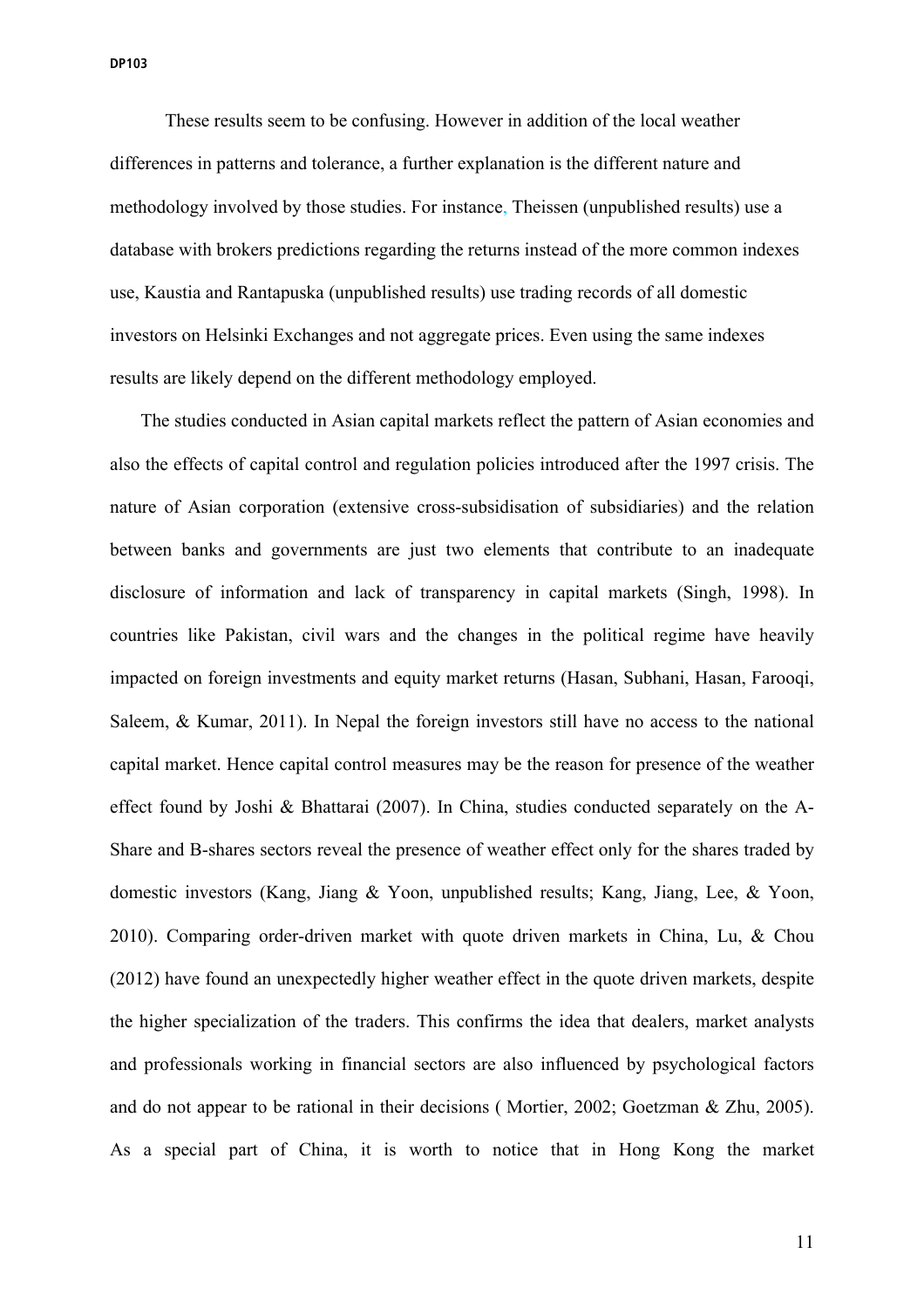internationalization (due to the influence Great Britain had until 1997) may explain the absence of weather effects (Kang, Jiang & Yoon, unpublished results).

After the 1997 crisis, following the International Monetary Fund recommendations, countries like Taiwan, Indonesia and Korea had to increase financial disclosure, take all the measures to structurally reform their economies and abolish the restrictions imposed to foreign investors<sup>3</sup>. As a result, analyzing the effect of weather variables on equity returns in the Korean market, one can see a change in regime in 1997, when the weather effect disappears (see Yoon & Kang, 2009). There is no weather effect after 1997 also in Indonesia (Brahmana, Hooy, & Ahmad, 2011). In the case of Taiwan, on the other hand, the weather effect seems to appear only after 1997 (Chang, Nieh, Yang, & Yang, 2006; Lee & Wang, 2010). These results can however be explained by the strong influence of Japan and the United States on Taiwan prior to 1997.

 In Commonwealth countries like New Zeeland and Australia weather effects on equity markets are extremely weak, with the exception of the Wellington wind in New Zeeland (Keef & Roush, 2005) and a negative correlation of temperature with returns (Keef & Roush, 2007) which however seems to disappear for longer data sets (Worthington, unpublished results).

The empirical results, in spite of the presence of correlation between weather variables and capital markets, are mixed. However, in order to assess the impact of mood misattribution on investment decisions we must take into consideration also variables, other than weather, affecting mood states. In the next section we analyze the evidence on the relation between biorhythm variables and mood.

#### **4. BIORHYTHM VARIABLES AND MOOD**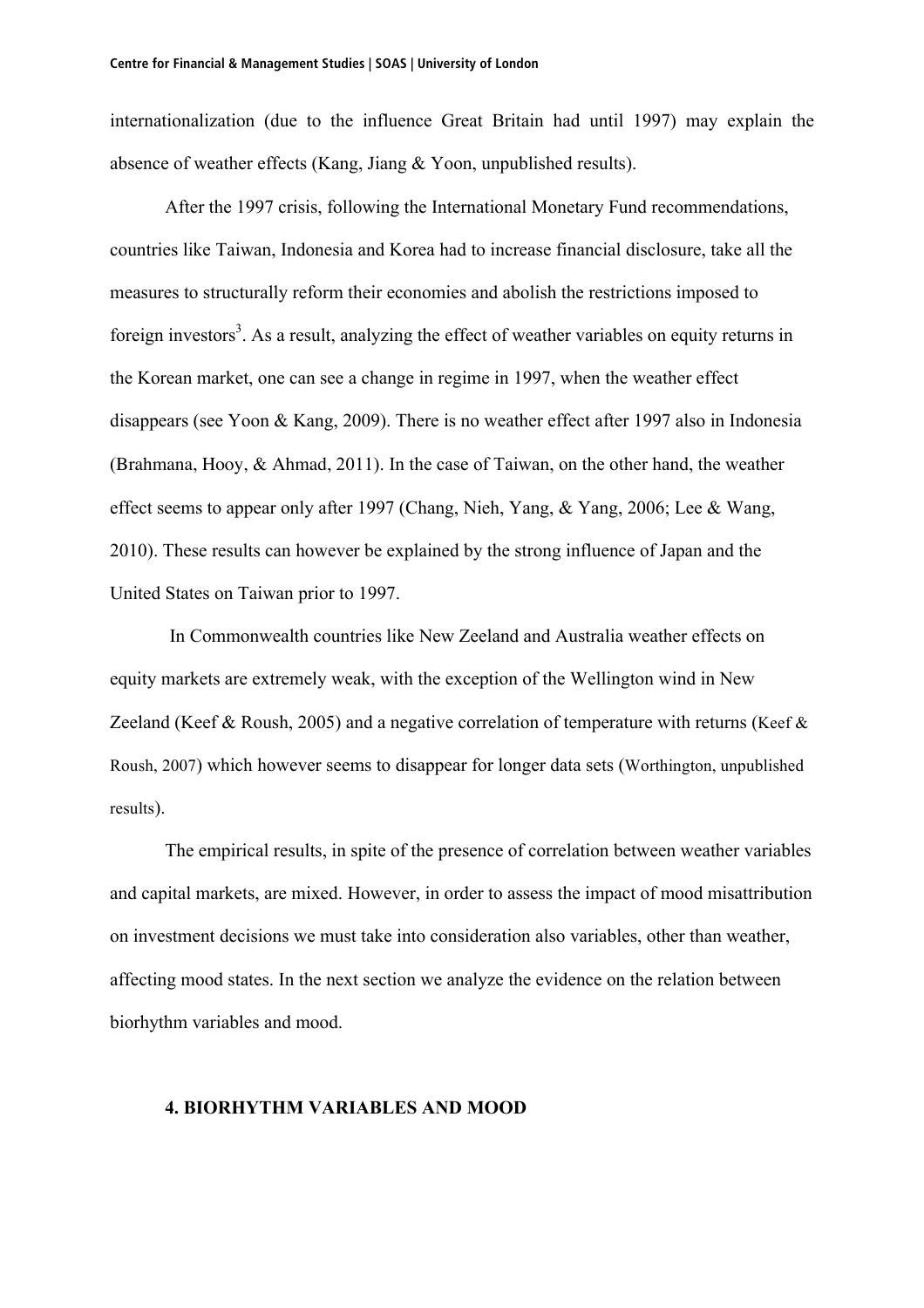The idea of different biorhythm cycles that influence human behavior can be traced back to the German surgeon Wilhelm Fliess in the 1890s who proposed a 23 day male period and a 28 day female period (in Hines, 1988). More recent studies identified three different biorhythm cycles: a 23-day cycle influences physical aspects such as energy, resistance to disease, endurance; a 28-day cycle influences emotions such as sadness, elation, moodiness, creativity and a 33-day cycle influences intellectual functions such as alertness, memory and reasoning ability (Thommen, 1968).

 Great attention has been paid to what influence human biorhythm. Photoperiod (numbers of hours of daylight), disruption of sleeping patterns due to the Daylight Saving Time (DST) and the lunar cycle have been proved to be among the main factors. As a direct result our biological balances are influenced, the adaptation mechanisms are impaired and the appearance of different mood disorders, especially depression and anxiety, is facilitated affecting also the decision mechanism.

The photoperiod is connected with the seasonal affective disorder (SAD), a subtype of depression characterized by changes in mood, energy, sleep, eating habits and social activities at the change of season. There are two types of SAD: winter-type and summer type, with rather distinctive features (Wehr, Giesen, Schulz, Anderson, Joseph-Vanderpool, Kelly, Kasper, & Rosenthal, 1991). Winter type SAD is triggered by light deficiency during fall and winter and is characterized by such symptoms as lack of energy, oversleeping, overeating and especially carbohydrate craving, due to the serotonin deregulation in the brain that cause several brain anomalies (for further details one could see Cohen, Gross, Nordahl, Semple, Oren, & Rosenthal, 1992; Liotti & Mayberg, 2001). Summer type SAD is determined by heat and humidity. In this case the most common symptoms include agitation, insomnia and weight loss.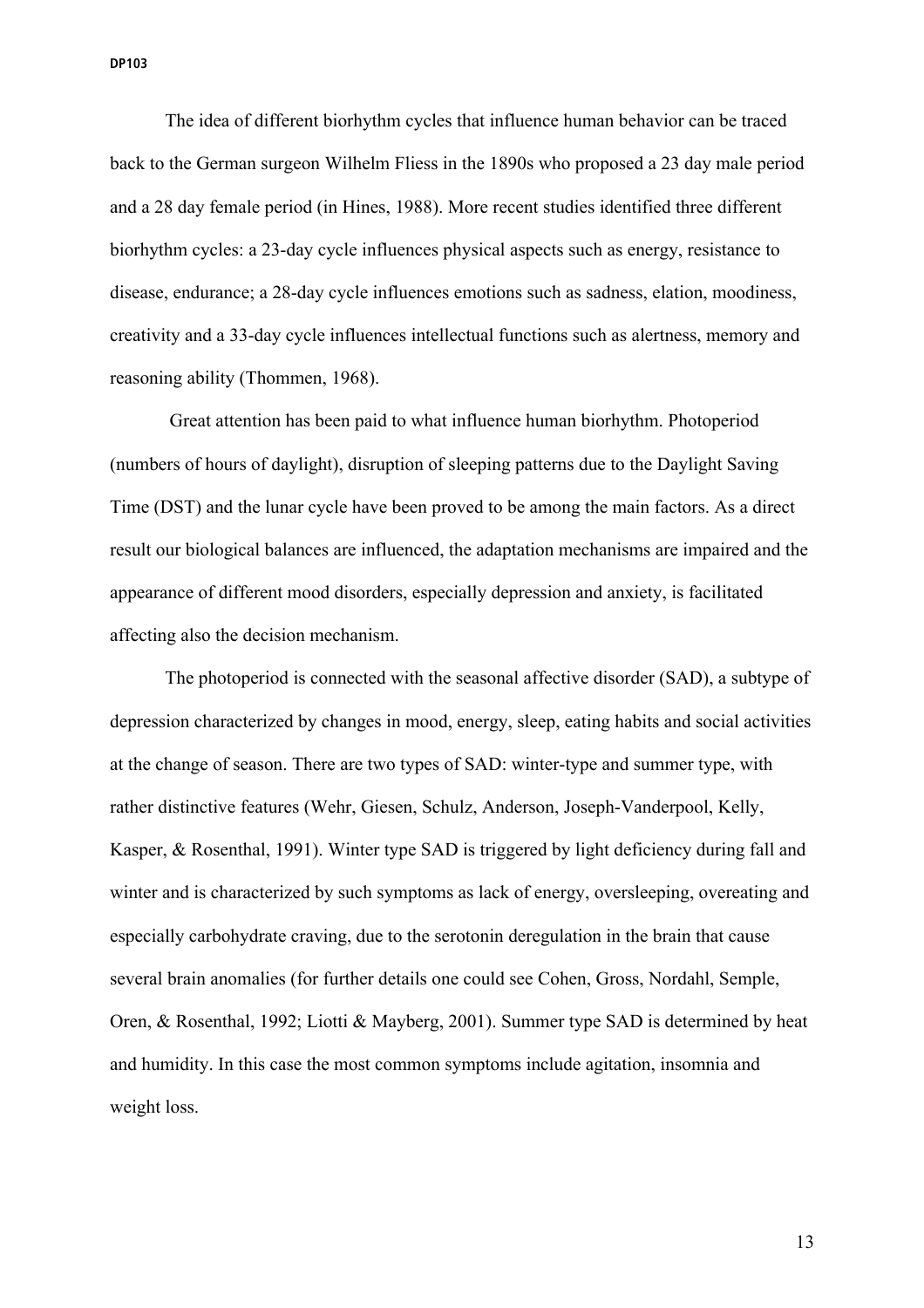The intensity and prevalence of winter type SAD or summer type SAD were found to be dependent of several factors. Both winter type and summer type are more severe at extreme, higher or lower latitudes (Rosenthal, Sack, Gillin, Lewy, Goodwin, Davenport, Mueller, Newsome, & Wehr, 1984; Potkin, Zetin, Stamenkovic, Kripke, & Bunney, 1986). Genetic type is found to influence the SAD prevalence. Caucasians for instance are more prone to winter-type SAD (Rosen & Rosenthal, 1991; Magnússon & Axelsson, 1993; Soriano, Ciupagea, Rohan, Neculai, Yousufi, Guzman, & Postolache,2007) whereas Asians are suffering most from summer SAD type (Ito, Ichihara, Hisanaga, Ono, Kayukawa, Ohta, Okada, & Ozaki, 1992; Han, Wang, Cheng, Du, Rosenthal, & Primeau, 2000). Gender and age seems to influence the effects of seasonal changes on mood: women and younger individuals are more prone to SAD than men and older individuals (Hedge & Woodson, 1996).

The adoption of the Daylight Saving Time (DST), introduced first in April 1916 in Germany as a way of saving energy and increase productivity by extending the daily working hours, was proven also to induce changes in biorhythm. Neurological studies have proved that, strange as it might seem, even the one hour time change has strong effects on human physical and emotional state of health, since the circadian rhythm is adjusted to the Earth's rotations (Roenneberg, Kumar, & Merrow, 2007). The circadian clock coordinates all the cellular clocks and regulates all internal processes from gene expressions to metabolism, sleep patterns and other complex behaviors. The artificial intrusion generated by DST generates severe disequilibrium in circadian rhythm. One of the results consists in sleep imbalances (reduction in sleep duration and efficiency) that are known to cause several damaging effects on the physical and emotional state of health. Lack of quality sleep generates drowsiness and tiredness, weakens the immune system, diminishes motor skills, slows mental performances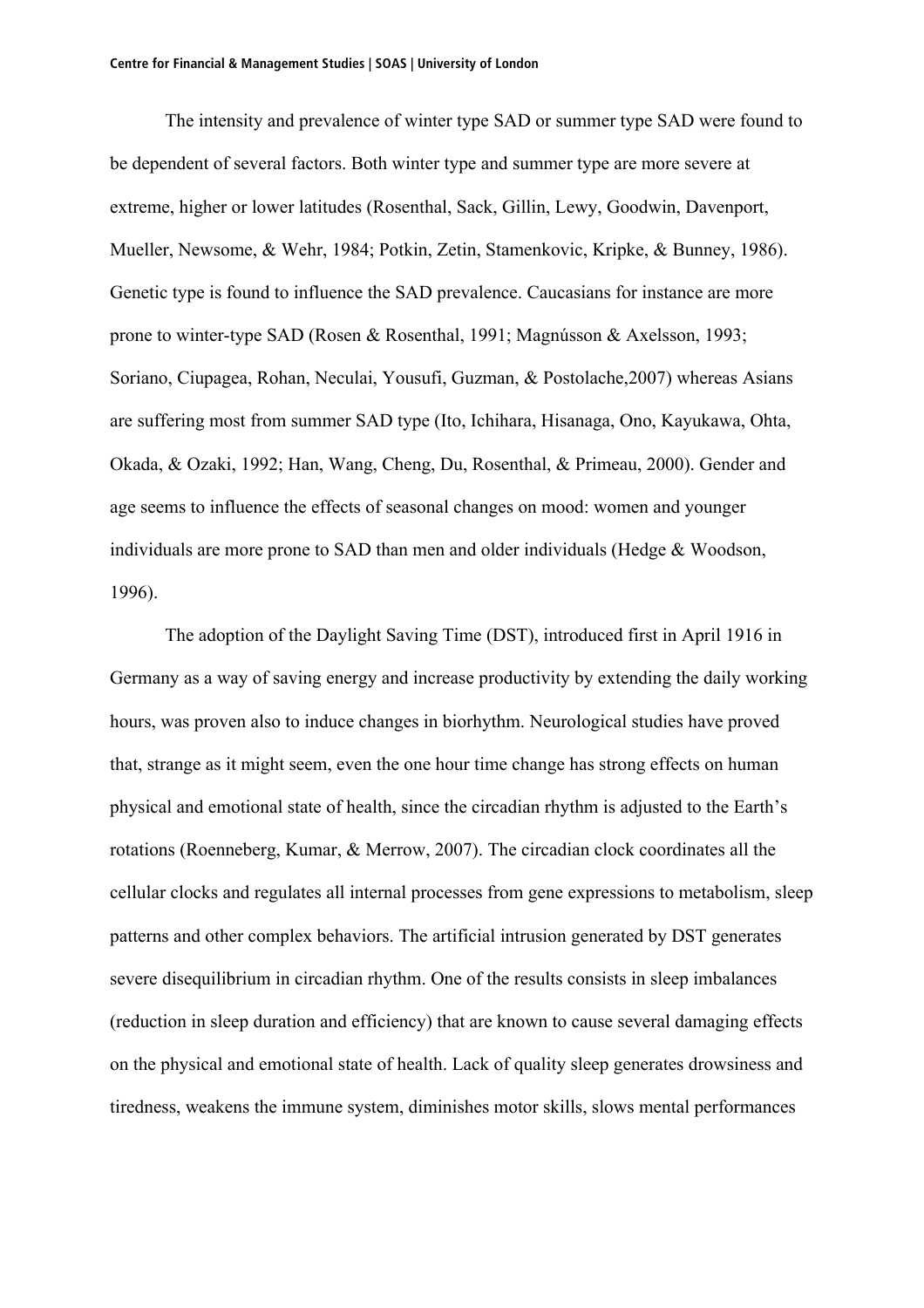and causes errors in judgments, less efficient processing of information, loss of attention, anxiety and depression (Lahti, Leppämäki, Lönnqvist, & Partonen, 2006).

Another alleged biorhythm variable capable to produce mood alterations is the lunar cycle. The belief that the moon exerts an influence on human behavior is widespread both among specialists and the general public, in spite of the little empirical evidence from psychology and medicine. For instance Vance (1995) reported that 81% of mental health professionals believe that full moon alters individual behavior. Out of the eight moon phases observed by Galileo Galilei both superstitious beliefs and academic studies take into consideration only two: full moon and new moon. Due to the extra-light the full moon produces, the quantity and quality of sleep is prone to decrease. This lead to various behavioral changes, including mania through sleep deprivation. Conforming to Hippocrates's view that "no physician should be entrusted with the treatment of disease who was ignorant of the science of astronomy" (White, 1914), several studies claim that moon alters human behavior and increases the propensity for violence, suicides, accidents and aggression (Russell & Bernal, 1977; Snoyman & Holdstock, 1980; Thakur, Singh, & Kumar, 1987; Hicks-Caskey & Potter, 1992). On the other hand, no influence of the moon phases was found in any of the following studies, investigating the frequency of calls reporting disturbing behavior (Byrnes & Kelly, 1992), suicidal tendency (Mathew, Lindesay, Shanmuganathan, & Eapen, 1991; Martin, Kelly, & Saklofske, 1992; Biermann, Estel, Sperling, Bleich, Kornhuber, & Reulbach,2005), hospital admission due to mental health emergencies and antisocial behavior (Gorvin & Roberts, 1994; Adamou, 2001; Zargar, Khaji, Kaviani, Karbakhsh, Yunesian, & Abdollahi., 2004), increase in incidence and severity of traumatic injuries (Coates, Jehle, & Cottinghton, 1989), madness (Iosif & Ballon, 2012).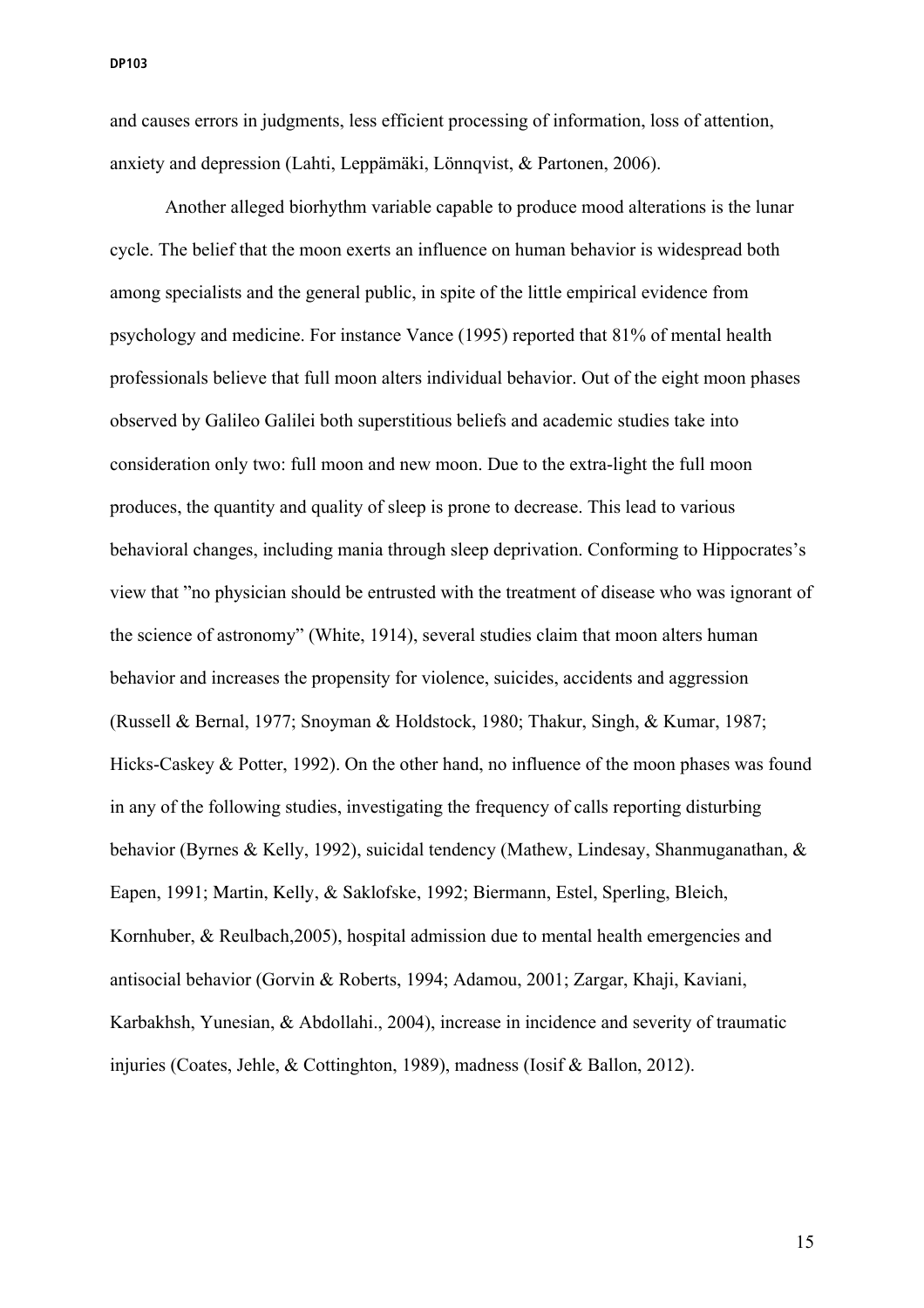Having established the relevance of biorhythm variables on mood states, we examine, in the next section, the impact of mood misattribution generated by biorhythm variables on capital markets.

#### **5. BIORHYTHM VARIABLES AND CAPITAL MARKETS**

Starting from psychological and medical evidences, empirical researches have tested whether biorhythm variables have an impact, channeled by mood, on capital markets  $4$ .

Due to the large proportion of individuals affected by sadness affective disorder (for instance in USA, according to Rosenthal (1998) more than 10 million Americans are severely affected by SAD and a further 15 millions are suffering a milder form), finance researchers have tried to establish a relation between the number of hours of daylight and equity returns based on psychological evidences (Horvath & Zuckerman, 1993; Smoski, Lynch, Rosenthal, Cheavens, Chapman, & Krishman, 2008). Through the link between SAD and depression and between depression and lowered risk aversion, Kamstra, Kramer & Levi (2003) find that seasonal depression, in a nine countries sample, is strongly linked to seasonal variations in stock returns. Dowling and Lucey (2005) found a correlation, in the same direction as Kamstra, Kramer & Levi (2003), between Irish equity returns and SAD but only between the Winter Solstice and the Spring Equinox. The same authors (Dowling & Lucey, 2008a), testing SAD effect on the UK stock market have found evidences of a SAD effect for the UK Small Index and in the opposite direction for the UK Main Index. A SAD effect for small caps is also found by Dowling & Lucey (2008b) on a sample of 37 countries; the effect is more pronounced for countries which are farther away from the equator, but there is no control for the January effect which is rather important in the small firms' case.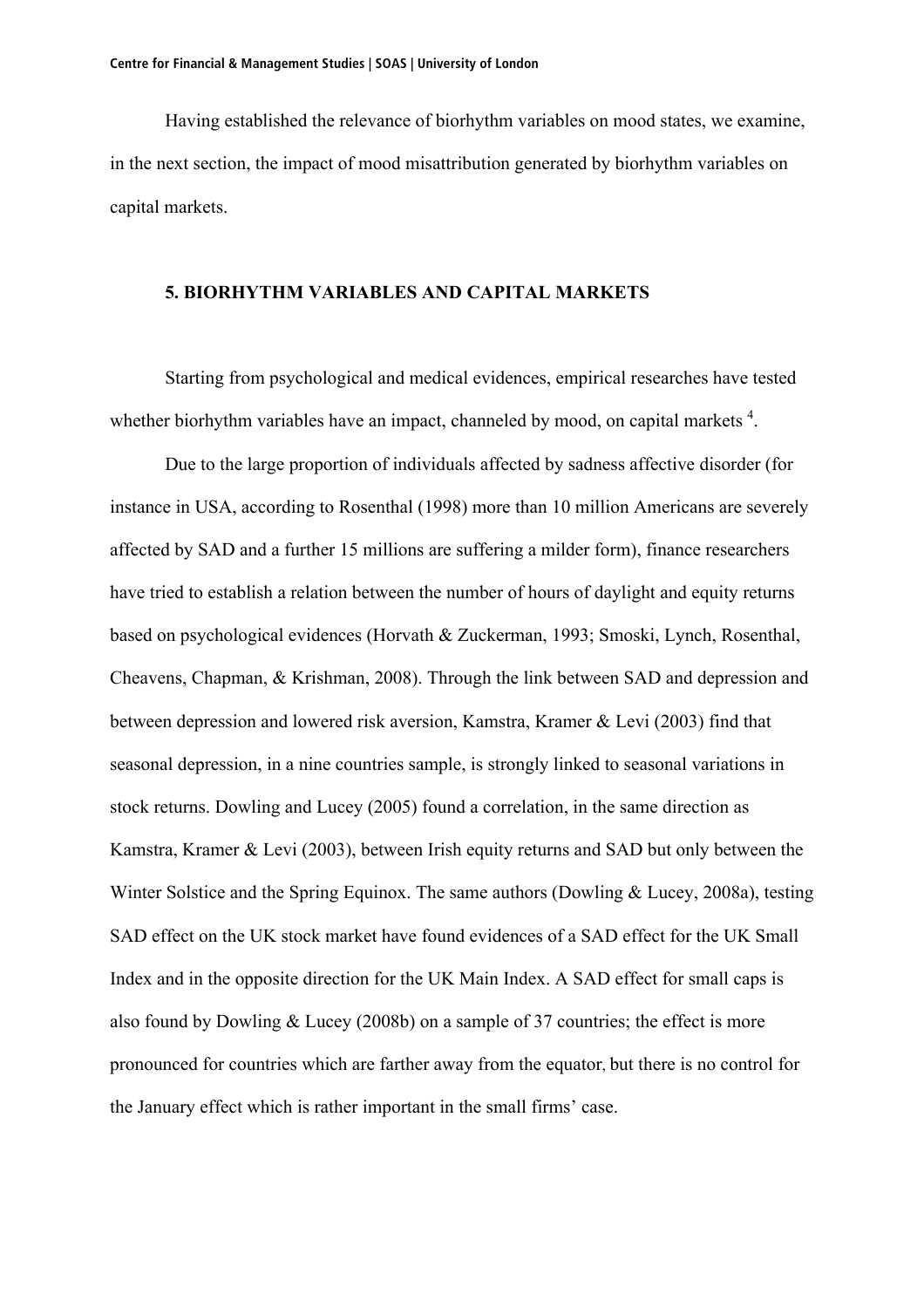However, several studies have found no evidence of a significant relationship between SAD variable and stock returns in the sense Kamstra, Kramer, & Levi (2003) have described. Joshi & Bhattarai (2007) argue that equity returns are not influenced by SAD in the Nepalese stock market. Jacobsen & Marquering (2008) using a 48 countries sample show that a simple seasonal dummy explains better the seasonality in returns than the SAD effect. Gerlach (2010) basically confirms Kamstra, Kramer, & Levi (2003)'s results even if there are some differences among those two studies: the fall dummy variable is replaced with a winter dummy variable, the December effect is introduced, the countries sample is enlarged for the Southern Hemisphere with three more countries<sup>5</sup> and the SAD hypothesis is tested using predicted returns based on macroeconomic news. Despite the geographical position of Finland, Kaustia, & Rantapuska (unpublished results) were unable to find a SAD effect in the trading record of domestic investors in the Helsinki stock exchange. There is weak evidence that the length of day has a positive effect on the demand for stocks. Individual trading seems to be connected to vacations periods: individuals sell stock before and during the summer holidays and in December, prior to the holiday seasons. After the holiday period has passed they start buying stocks again.

The introduction of DST was proven to influence risk aversion and equity prices. Kamstra, Kramer, & Levi *(*2000), using a four country sample, state that desynchronized sleep makes market participants become anxious and prefer safer investment during the days that follows the disturbance in sleep pattern. As a consequence, stock prices are pushed down in the day that follows the daylight –saving shifts, especially in the fall, even if intuitively the effect in spring should be higher because of the loss of one hour of sleep. The effect seems to be stronger for small firms that have large representation in the equally weighted index, used in the study.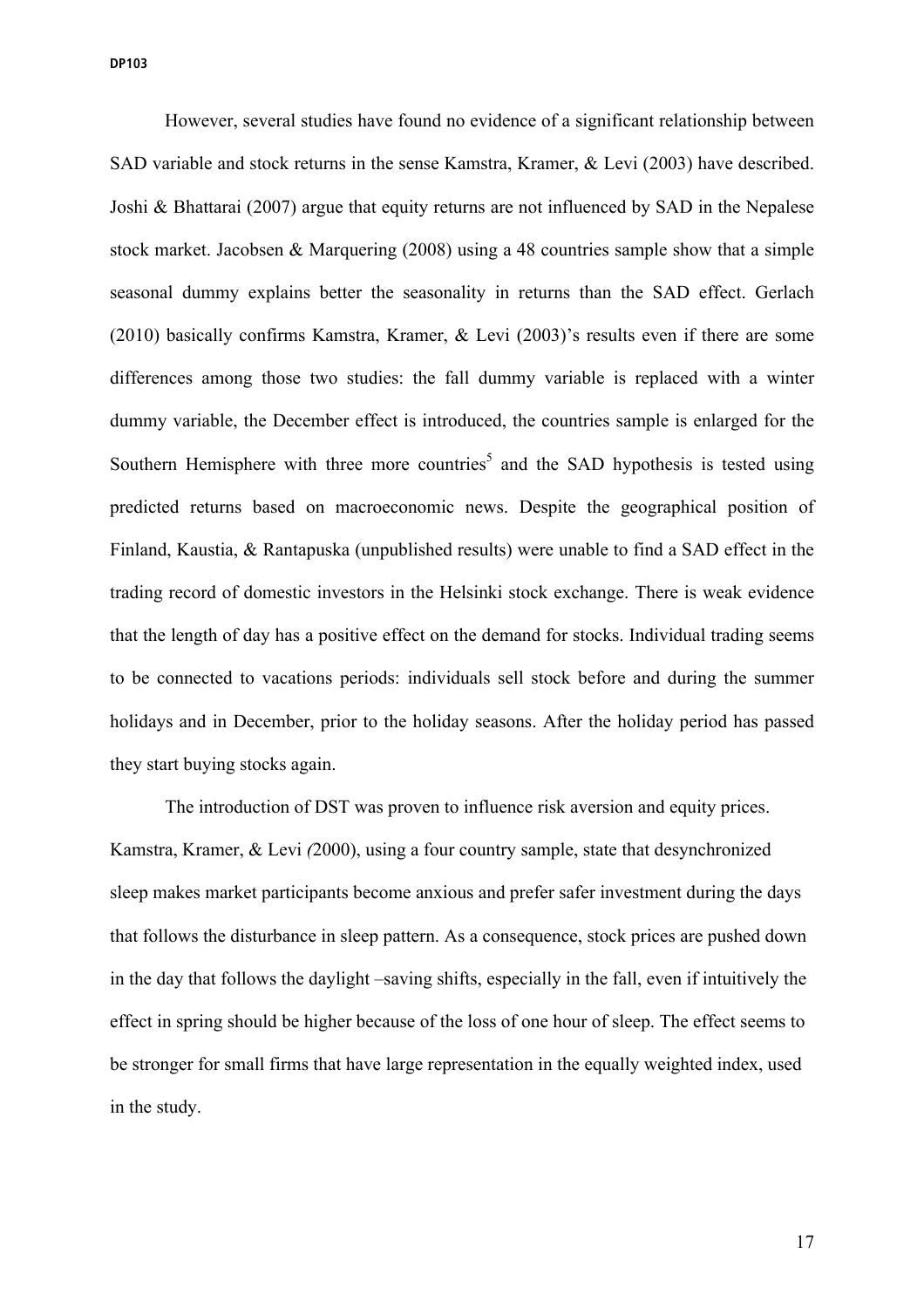On the other hand, Pinegar (2002) argues, using a Bayesian approach (regarded as inadequate by Kamstra, Kramer, & Levi (2002), given the small number of observations) that the DST effect is driven by outliers associated with international stock market crisis and that daylight –saving shifts have just the effect of worsening the impact of international events. Similar results were obtained by Müller, Schiereck, Simpson, & Voigt (2009).

Worthington (2003) does not find any significant DST or weekend effect in the Australian equity market. Lamb, Zuber, & Gandar (2004), in a study conducted in US markets, find lower returns only on half of the total DST change weekends and significant only for the fall DST change. Dowling  $& \text{Lucey (2005)}$  have proved that DST is significantly correlated with the Irish stock exchange. For the UK market, results are inconsistent between the Small index and the Main index: the results show a prevalent negative correlation in the case of the Main index and positive in the case of the small index (Dowling & Lucey, 2008a).

As to the effects of full moon on capital markets, Dichev & Janes(2003) observe lower returns around the full moon due to the heightened risk-aversion and more pessimistic prospects of future cash-flows, in US market and 24 other countries over a 30 year period. Gerlach (2007) finds a lunar pattern in the US market, with higher returns associated with full moon days, mainly due to the announcement days. The findings by Dichev & Janes(2003) are basically confirmed in Yuan, Zheng & Zhu *(*2006), Wang, Lin & Chen (2010), Keef & Khaled (2011), Nissim, Liran, & Eshel (2012). Yuan, Zheng, & Zhu (2006) state that lunar effect is independent of announcements of macroeconomic indicators, global shocks or other calendar related anomalies, but that it is stronger for emerging economies. Opposite results are found by Liu (2009), who shows that for most of his sample of emergent Asian economies the full moon effect determines not lower but higher returns, whereas they are inversely related to company size in the US case. Opposite results have also been found in UK by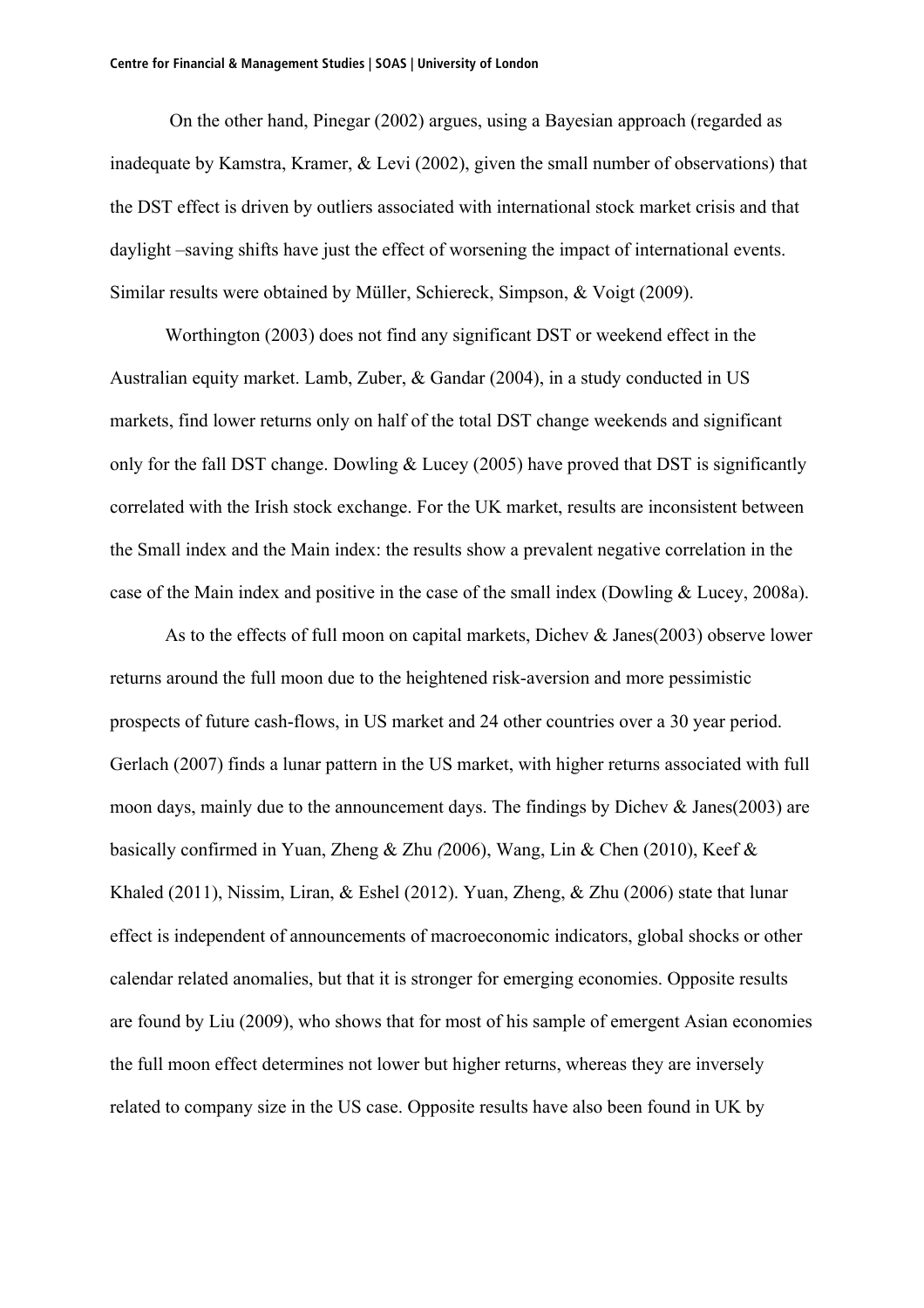Dowling  $& Lucey (2008a)$ , who show that the correlation between lunar phases and equity returns is higher for the main index compared with the small capitalization index.

The contrasting results emerging also from the studies investigating the link between biorhythm variables and equity returns are not surprising and suggest the need for a different approach. In the next section we provide an assessment of the relation between mood, individual financial decision and aggregated capital market variables in order to better explain the inconsistencies found in the reviewed studies.

# **6. WEATHER AND BIORHYTHM EFFECTS ON CAPITAL MARKETS: AN ASSESSMENT.**

According to the vast empirical literature, weather and biorhythm variables are two of the major non-economic variables affecting the investor's risk taking attitude and trading behavior. Such an influence at the individual level may not, however, be reflected in the aggregate market prices and returns. Although in some cases there appears to be a correlation between weather and biorhythm and capital market aggregate variables, the empirical results are overall highly inconclusive. The correlations are not significant both in cross-country studies and in country focused studies, suggesting the need for a multidisciplinary approach to study the effects of non-economic variables on the decision making process.

It must be noticed that results from cross-country studies can hardly be reliable due to the differences among countries in weather pattern, weather adaptability, capital market features, macroeconomic and institutional environment. The different results obtained in different countries are unsurprising, since the methodologies employed are different and several studies did not take into account additional independent variables that affect mood and financial markets. The studies reviewed, with the exception of Bassi, Colacito, & Fulghieri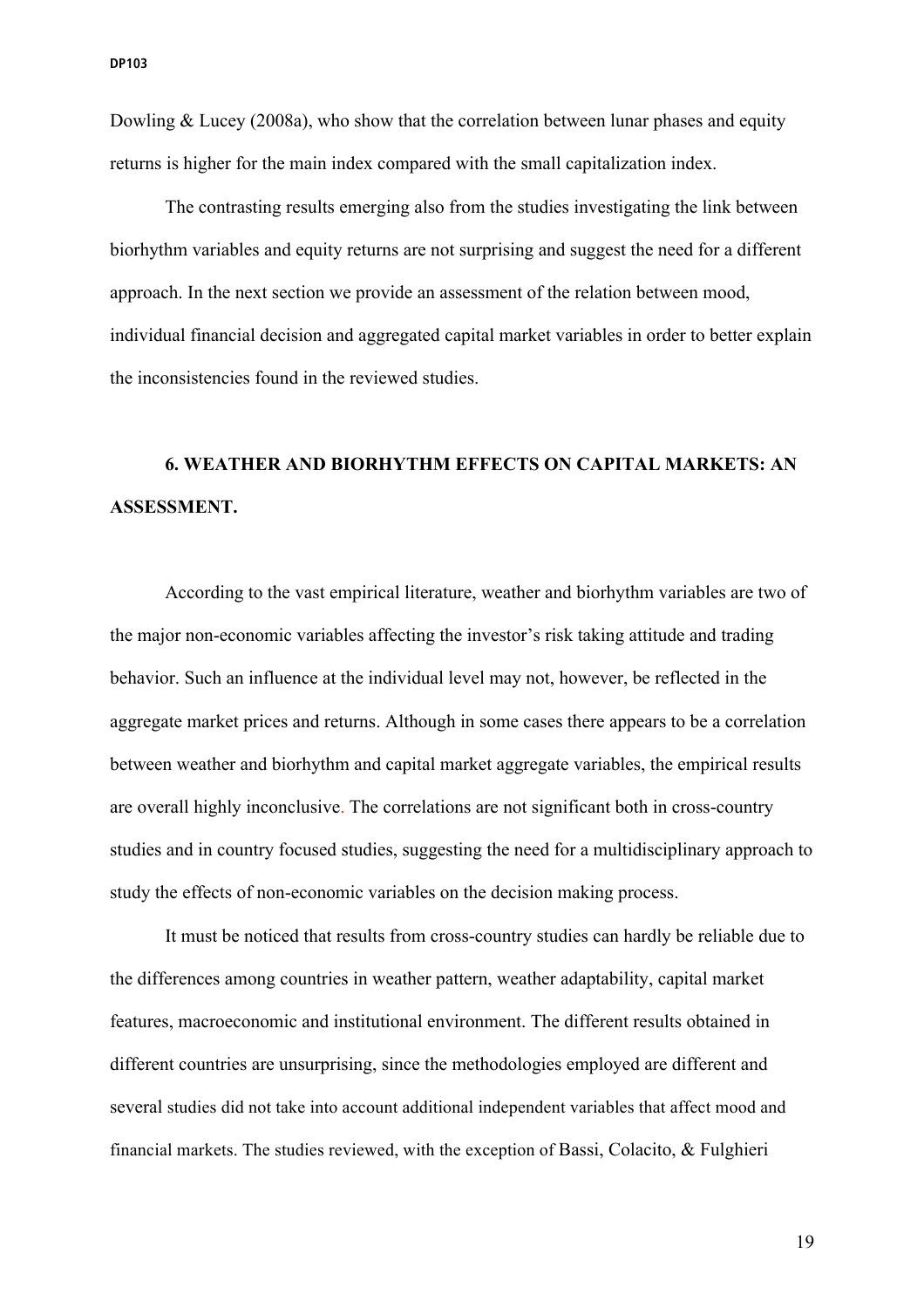(unpublished results), do not investigate the direct effect of weather and biorhythm on mood but focus instead on their influence on the value of stock indexes based on psychological evidences that link those factors to mood and mood to risk taking.

As suggested by Mehra & Sah (2002), a connection between investor's feelings and equity prices is present, only if investor's subjective evaluations vary unconsciously over time due to a change in mood and if these effects are widely and uniformly experienced by all market players. However, due to the high degree of internationalization in the capital markets it is difficult to think of a uniformly distributed weather effect among a large proportion of market participants because they are not exposed to the same weather conditions. In addition, the more open and efficient the capital market is, the less the impact of weather effects on equity prices. Another crucial issue is to understand the true nature of the effects that a certain mood could induce in risk taking attitude among. The same factor (a strong wind, a sunny day, a Daylight Saving Time (DST) change or a lunar phase change) typically produces different effects on mood and on risk-taking attitude, for different individuals.

Two main frameworks have been proposed in the past decades in order to describe the link between mood and risk taking: the Mood Maintenance Hypothesis (MMH) proposed by Ise, Nygren, & Ashby (1998) and the Affect Diffusion Model (AIM) proposed by Forgas (1995)

The MMH model is based on the idea that, independently of the current mood, the main goal of any individual is to achieve and maintain well-being. In a good mood, the individual will avoid risky situations in order to preserve the good state. In the case of a bad mood situation, the individual will choose riskier alternatives hoping that the possible gains will lift his spirit. This idea is also supported by Parker & Tavassoli (2000) and Kliger & Levy(2002) who demonstrate that individuals with a better mood have a higher risk aversion.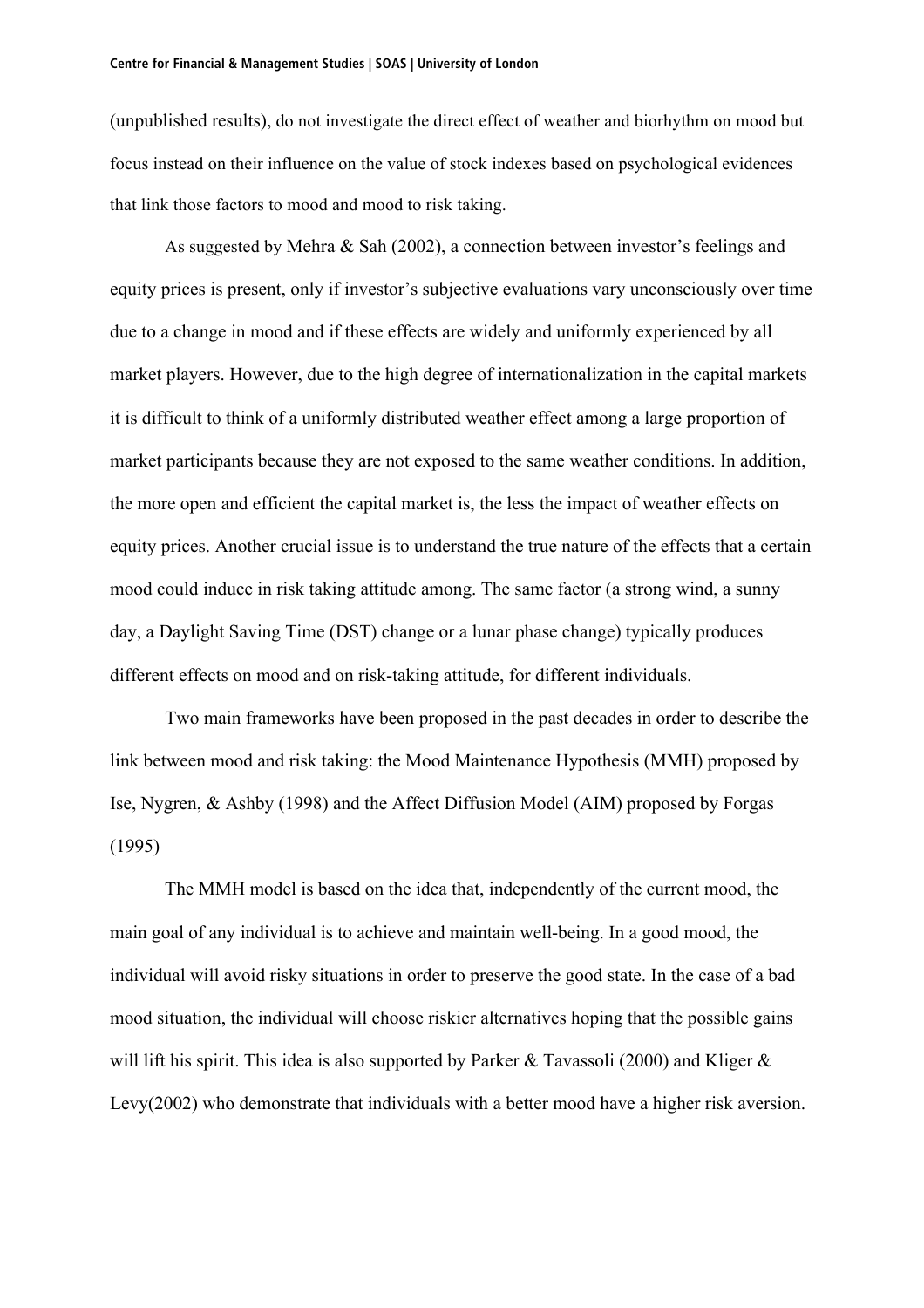The AIM model suggests instead that subjects in bad mood have a more pessimistic view of the world, perceive situations as riskier, and have, as a result, a lower propensity toward risk taking. On the other hand, individuals in a positive affective state, who usually have a more optimistic view and perceive a safer environment, should to be more prone to risk taking. The key assumption in the AIM model is that the effects of mood tend to be exacerbated in complex situations (HAIS – high affect infusion strategies) that demand substantial cognitive processing, comparing with little generative, constructive processing (LAIS-low affect infusion strategies). In other words, as situations become more complicated and unanticipated, mood becomes more influential in driving evaluations and responses. Consistent with the principles of AIM, Yuen & Lee (2003), Kamstra, Kramer, & Levi (2003), Kuvaas & Kaufmann (2004), Dolvin & Pyles (2007) and De Vries, Holland, Corneille, Rondeel, & Witteman (2010) found strong connections between mood and assumed risk.

Individuals are pretty different. Hence, the impact of changes of mood may have heterogeneous effects on the risk taking attitude. The relation between mood and risk taking has been demonstrated to be influenced by several factors such as gender, age, genetic heritage, functioning of the endocrine system and personality traits. Due to its complex nature, human attitude towards risk cannot be explained using the knowledge from a single research field. The complexity of the human behavior clearly represents a further motivation for the integrative approach proposed in the final section.

The different impact of mood according to gender is found by Fehr-Duda, Epper, Bruhin, & Schubert (2011), who, on the basis of a laboratory experiment, demonstrate that women in elated mood are tempted to weigh probabilities more optimistically and take more risk as a consequence. Conversely, a large proportion of men is apparently not influenced by mood effects and tends to apply criteria such as maximization of expected utility.

Age also seems to matter: Chou, Lee, & Ho (2007) have identified an asymmetrical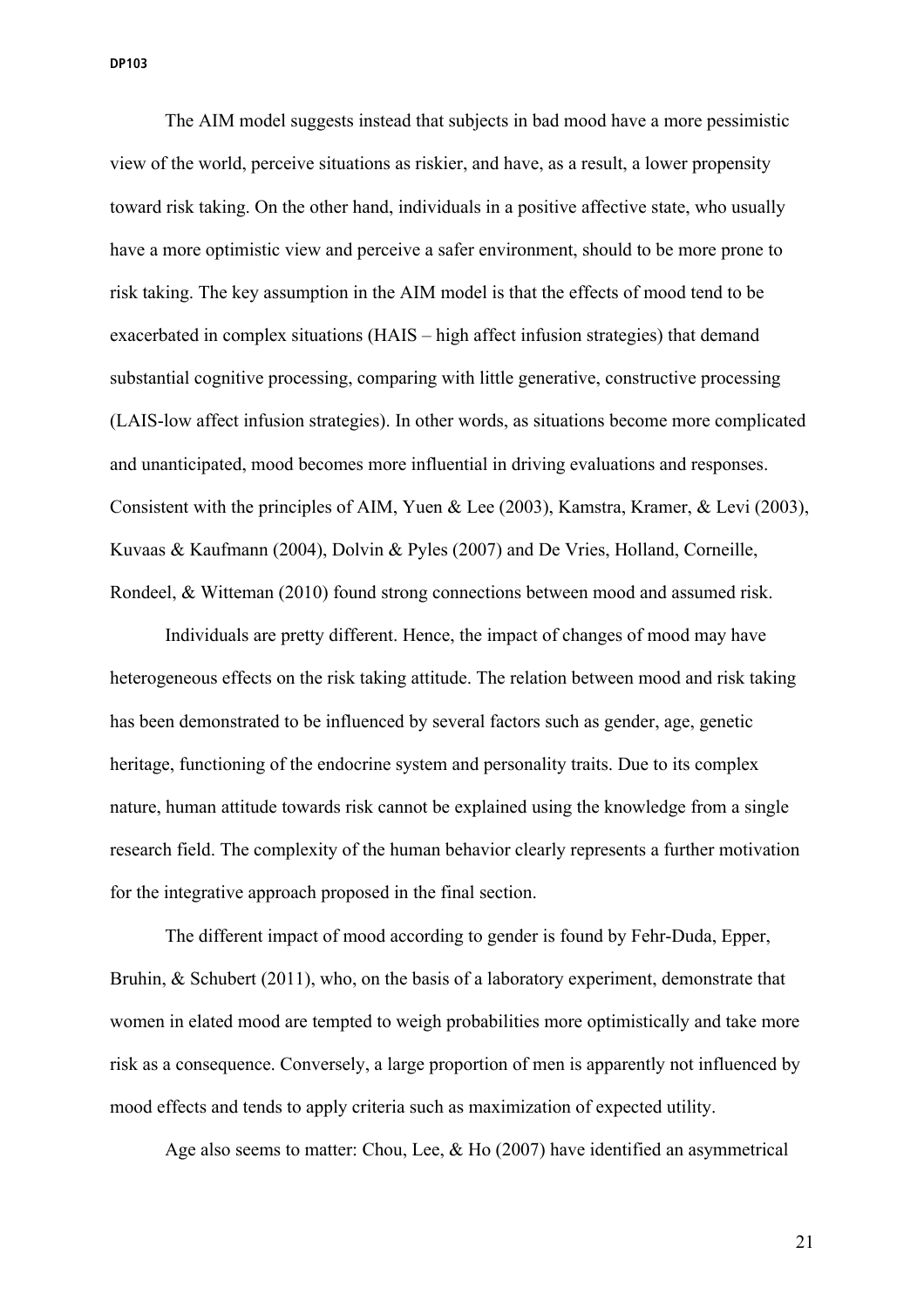effect of positive and negative mood on risk taking tendency in the participants to their experiment, depending on age. They have found that there is a tendency not to take risky decisions when in a bad mood compared with the cases when in a good or neutral mood, thus supporting the AIM model. What makes the difference between older and younger participants is in the way their propensity towards risk varies, when the mood is changing. These findings are consistent with the phenomenon of negativity bias documented for younger persons by Cacioppo, Gardner & Berntson (1999) and Wood & Kisley (2006) and with the prediction of the socioemotional selectivity theory (Carstensen, 1993; Carstensen, Isaacowitz & Charles, 1999; Mather & Carstensen, 2005; Pruzan & Isaacowitz, 2006; Carstensen, 2006). Extreme negative events or images produce greater brain reaction than equally extreme positive events in younger adults. In older adults cognitive functioning and positive emotion plays a more important role.

Genetic studies have proved that risk-taking attitude could be also associated with the presence of certain types of genes. (Ebstein, Novick, Umansky, Priel, Osher, Blaine, Bennet, Nemanov, Katz, & Blemaker*,* 1996; Ronai, Szekely, Nemoda, Lakatos, Gervai, Staub, & Sasvari-Szekely, 2001; Roe, Tilley, Gu, Beversdorf, Sadee, Haab, & Papp, 2009; Kuhnen & Chiao, 2009). As a consequence the same mood could affect differently two individuals with different genetic heritage.

Recent work in Neuroeconomics has shown that the endocrine system plays a very important role in financial risk-taking. A higher level of testosterone reduces anxiety through decrease in fear and stress resilience. As a result, the motivation to act and the ability to acquire and defend social status increase (Eisenegger, Haushofer, & Fehr, 2011). Plus, a raised testosterone level was proven to affect bargaining behavior by increasing the frequency of higher offers and decreasing the risk of social conflict occurrence (Eisenegger, Naef, Snozzi, Heinrichs, & Fehr, 2010). Coates & Herbert (2008), using a group of male traders in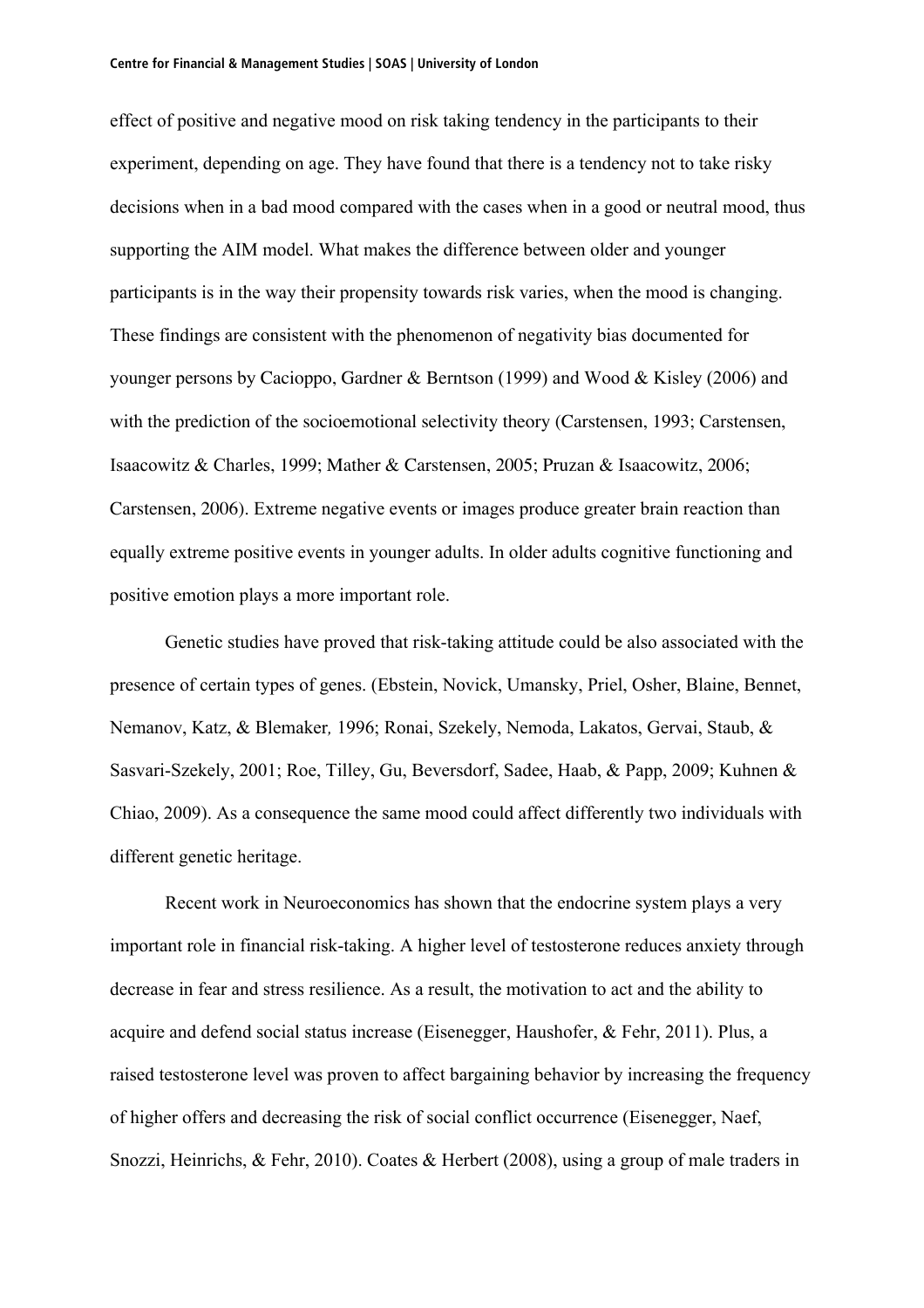London City, have shown that traders' testosterone rises on days when they make more money than average and as a result their risk-aversion is lowered. When markets are more volatile the level of cortisol increases and risk-aversion increases as a result, despite the general mood influence.

Personality influences the impact of mood on risky behaviors, both in a direct and indirect fashion. Individuals characterized by a high openness to feelings<sup>6</sup> have a more mood influenced risky behavior. Conversely, individuals with low openness to feelings are better at controlling their feelings and show a weaker mood effect on risk taking tendency (Berkowitz, Jaffee, Jo, & Troccoli, 2000; Chuang & Chang, 2007). Personality also influences behavior indirectly. A risky behavior could be generated by the desire to obtain or enhance a wellbeing status (enhancement motives) or by the desire to avoid a negative emotional state (coping motives). Cooper, Agocha, & Sheldon (2000) show that neurotic individuals are predominantly driven by coping motives and engage in risky behaviors as a way to cope with negative mood states. By contrast, extravert individuals are more likely to take more risk as a way to enhance positive mood states. Impulsivity increases the probability that a neurotic individual will take more risks as a result of a negative mood while an extravert individual takes more risks as a result of a positive mood (Cooper, Agocha, & Sheldon; Cyders, Smith, Spillane, Fisher, Annus, & Peterson, 2007).

The need for a new multidisciplinary research agenda to understand the complex relation between weather and biorhythm variables on mood and financial markets appears to be undisputable.

In the concluding section we attempt to suggest a new comprehensive framework which might prove useful for future research.

### **6. Conclusions**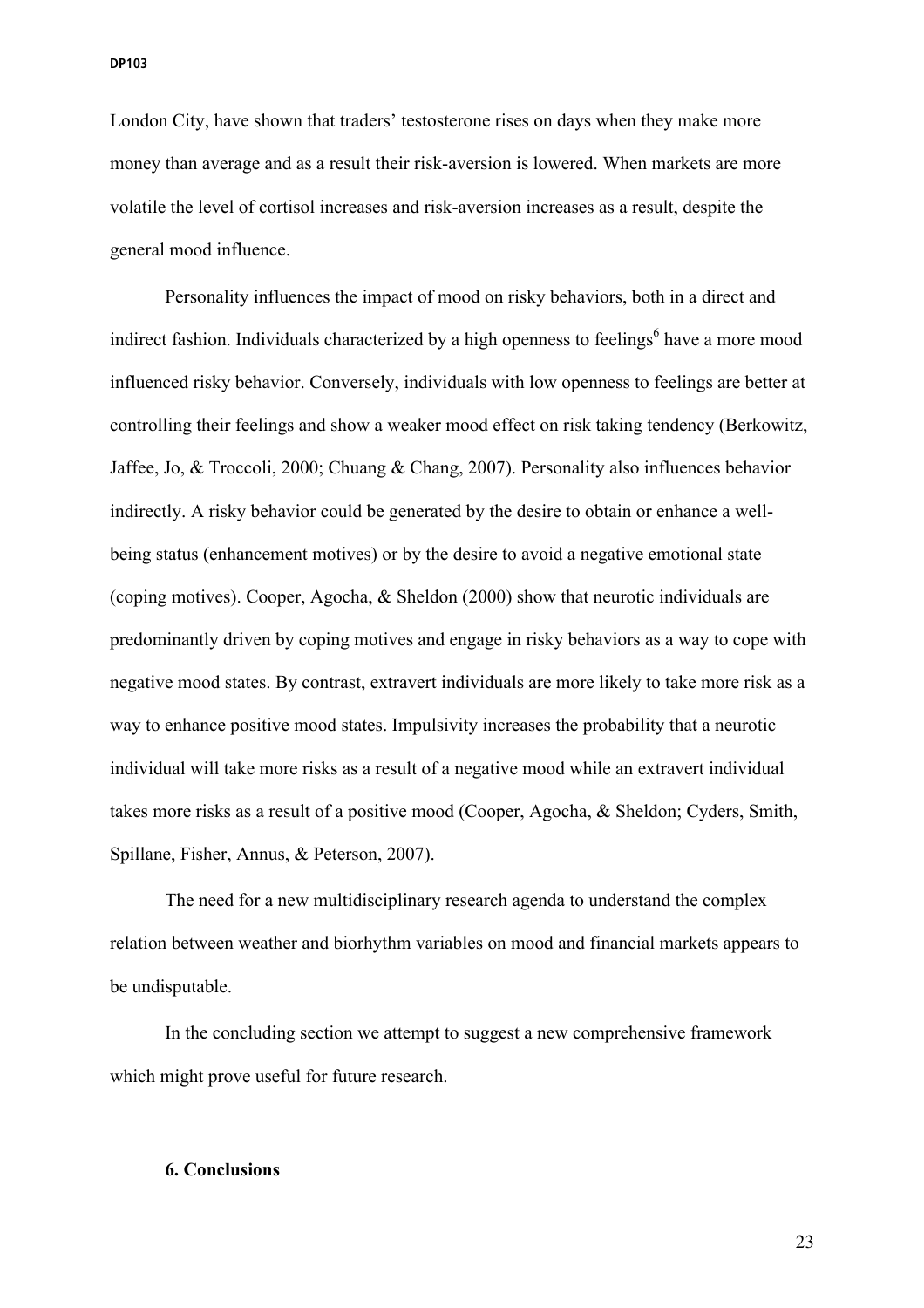The influence of weather and biorhythm variables on individual behavior and risk taking attitude appears to be strong, although it may not be reflected by the dynamics of prices and aggregate variables. Aggregate econometric models cannot capture the determinants of individual human decisions. Cross country analyses are even more difficult to interpret, given the differences in climate, institutions and economic environment across different states.

Individual reactions to changes in mood induced by weather and biorhythm variables and the capital markets reactions remain an extremely important topic in the research agenda. The most important question to be answered is what approach to use to shed further light on this issue.

An important element to be considered is the dynamic nature of the decision making process in capital markets. Decisions are interdependent (each decision could be both determined by previous decisions and determinant for futures decisions) and they have to be taken in real time (bringing extra-stress and decreasing the decision performances). The investors' decisions and the current changes in the capital market determine in turn, modifications in the state of the decision problem.

The complexity of the problem might explain why the standard econometric tests reviewed in the present paper can provide only limited information. A potential solution could be the use of an agent-based-model as a bottom-up tool to understand the complexity of the problem. The main criticism of agent-based-modeling is that the initial conditions, crucial for the creation of the artificial market where agents interact, are just as arbitrary and unrealistic as the assumption of rationality and utility maximizing behavior. However, interdisciplinary research, combining genetic, psychological and neurological tests and experiments may be used to define deep parameters and the set of rules governing the artificial markets.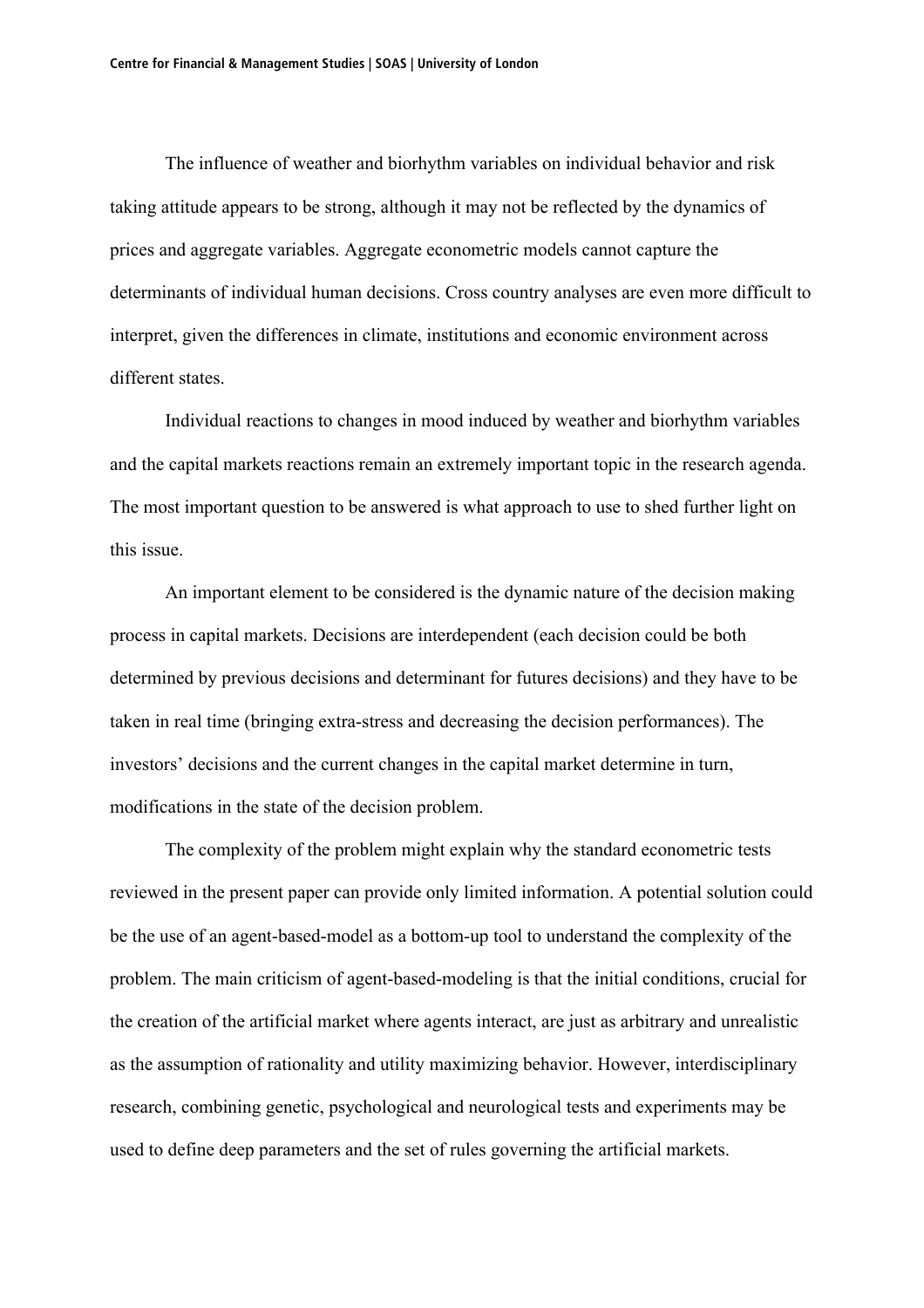A possible research plan could be to: design an experiment where molecular genetic tests could be used to assess the genetic predisposition towards risk and to divide the participants to the experiment into two categories: genetically predominant risk-averse individuals; and, risk-seekers individuals. Both groups should include individuals that usually trade on capital markets and are used to taking dynamic decisions. Psychological tests might then, reveal the effects of weather and biorhythm variables on mood during several nonconsecutive periods. The impact of changes of mood on individual financial decisions could at this stage be investigated by means of experimental economics and neurological tests. Neuroimaging using functional Magnetic Resonance Imaging (fMRI) could be used in order to assess the effects of enhancing mood states on individual risk taking. The results obtained by psychological tests and fMRI tests should be compared with the participants' actual trading behavior for the analyzed period (trading volume, bid-ask spread, return volatility).

In conclusion the reductionist approach should be replaced by interdisciplinary work in order to shed new light on the complex and important issue of the effects of mood misattribution on investment decisions.

# **Footnotes:**

<sup>1</sup>The multidimensional interactions between feelings and investor decision making are extensively discussed in the comprehensive survey by Lucey &Dowling (2005)

<sup>2</sup> More details can be found in Section 5

<sup>3</sup> According to Poret (1998), no more than 49% of non-resident purchases were previously allowed on the stock market

<sup>4</sup>The possible interaction between such "mood proxy" variables and equity returns is extensively discussed by Lucey & Dowling (2005)

<sup>5</sup> Kamstra, Kramer & Levi *.*(2003) did not include Chile in their sample. Gerlach (2010) includes in his study Chile and other two countries, Argentina and Brazil.

 $6$  Costa & McCrae (1985) have developed a scale to measure the intensity of feelings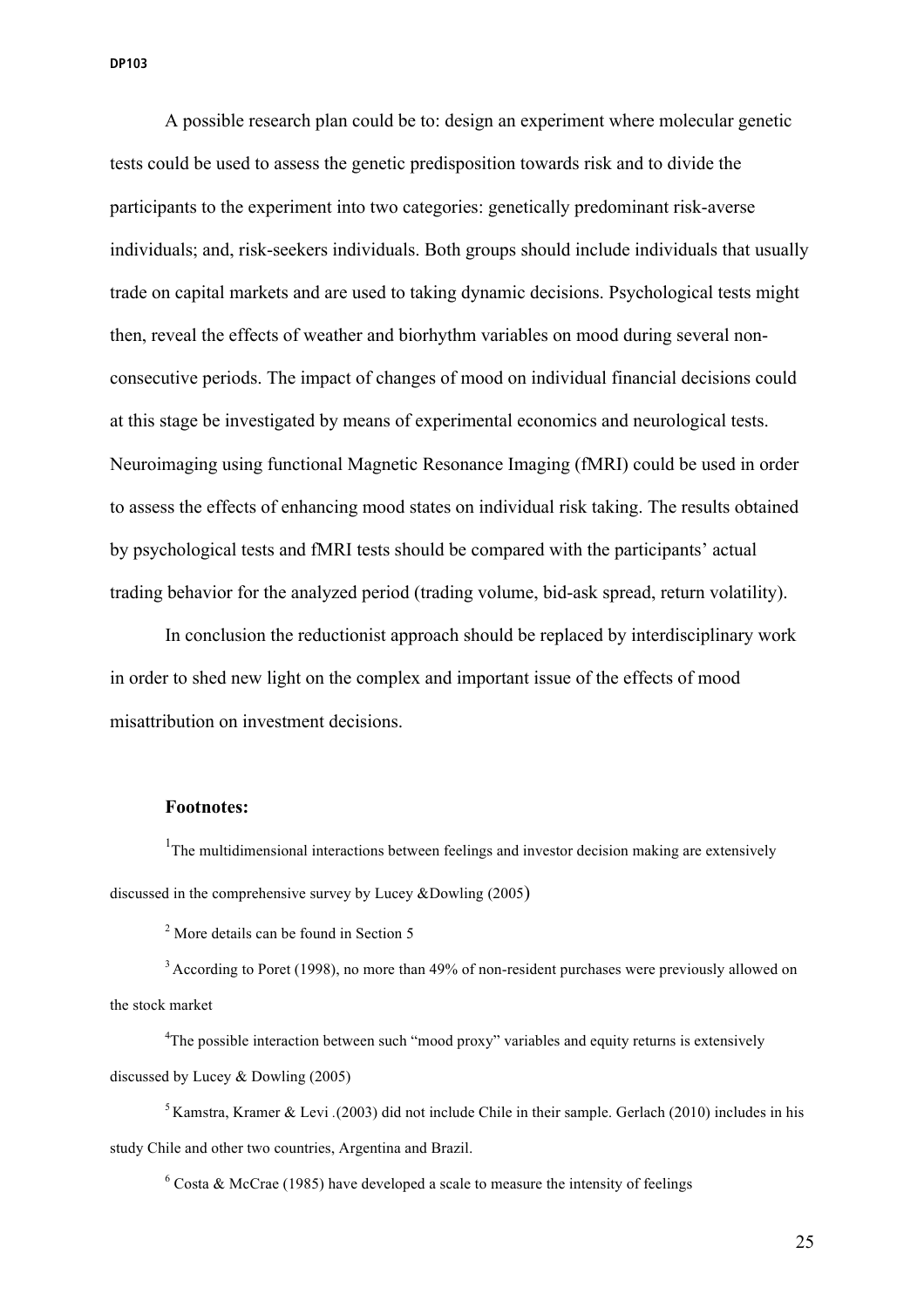# **References**

Adamou, M. (2001). Relationship of the lunar cycle and the presentation of individuals with psychiatric problems to an accident and emergency department: a case – control study. *International Journal of Psychiatry in Clinical Practice,* 7, 115-116. doi:

10.1185/135525701317094476

- Akerlof, G.A. & Shiller, R.J. (2009). *Animal spirits: how human psychology drives the economy and why it matters for global capitalism.* Princeton: Princeton University Press.
- Akhtari, M. (2011). Reassessment of the weather effect: stock prices and Wall Street weather. *The Michigan Journal of Business, 4(1), 51-70.*
- Allen, M. A. & Fischer, G. J. (1978). Ambient temperature effects on paired associate learning. *Ergonomics,* 21, 95–101. doi**:**10.1080/00140137808931700.
- Amr, M. & Volpe, F.M. (2012). Seasonal influences on admissions for mood disorders and schizophrenia in a teaching psychiatric hospital in Egipt. *Journal of Affective Disorder,*  137, 56–60. doi:10.1016/j.jad.2011.12.039
- Anderson, C.A. (1989). Temperature and aggression: ubiquitous effects of heat on occurrence of human violence. *Psychological Bulletin,* 106, 74-96. doi: 10.1037/0033-2909.106.1.74
- Anderson, C.A, Deuser, W.E. & DeNeve, K.M. (1995). Hot temperatures, hostile affect hostile cognition and arousal: tests of general model of affective aggression. *Personality and Social Psychology Bulletin,* 21, 434-448. doi: 10.1177/0146167295215002
- Andrade, E.B. & Cohen, J.B (2007). Affect-based evaluation and regulation as mediators of behavior: The role of Affect in risk taking, helping and eating patterns.In K.D.Vohs, F.Baumeister and G. Loewenstein (ed.) *Do emotions help or hurt decision making? A hedgefoxian perspective* (pp.35-69)*.* New Your:Russell Sage.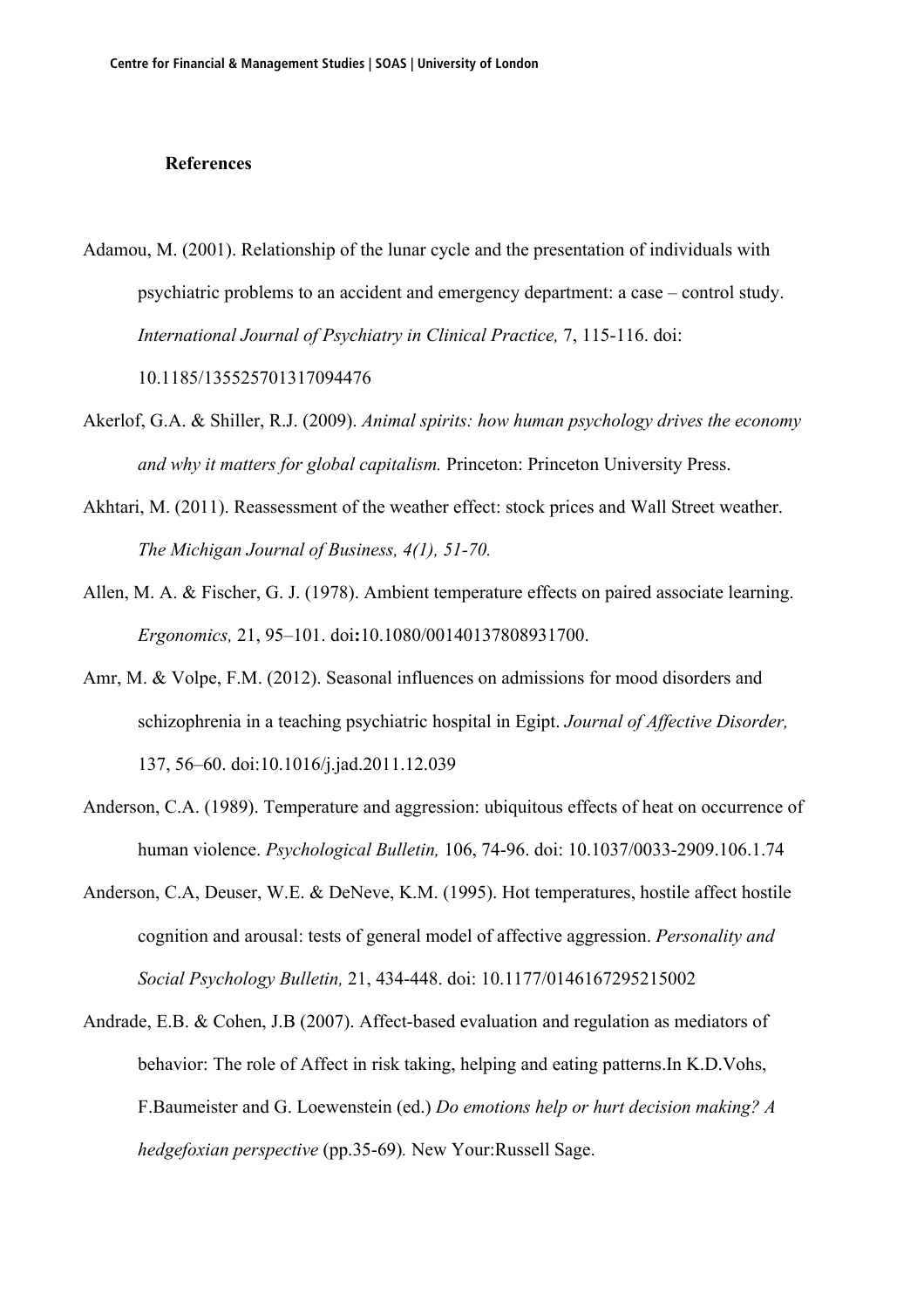- Babayev, E.S. & Allahverdiyeva, A.A (2007). Effects of geomagnetic activity variations on the physiological and psychological state of functionally healthy humans: Some results of Azerbaijani studies. *Advances in Space Research* , 40, 1941-1951. doi:http://dx.doi.org/10.1016/j.asr.2007.02.099
- Barberis, N. & Thaler, R. (2003). A survey of behavioral finance, in G.M. Constantinides, M. Harris and R. Stulz (ed)*Handbook of the Economics of Finance* ( pp.1052-1114). Amsterdam: Elsevier.
- Bassi, A. Colacito, R., & Fulghieri,P.(unpublished results). 'O sole mio: An experimental analysis of weather and risk attitudes. Available on http://ssrn.com/abstract=1958215. (accessed in 4th November 2011)
- Bechara, A., Damasio, H., Tranel, D., & Damasio, A.R. (1997) Deciding advantageously before knowing the advantageous strategy. *Science,* 275, 1293-1295. doi: *10.1126/science.275.5304.1293*
- Bechara, A & Damasio, A.R (2005). The somatic marker hypothesis: a neural theory of economic decision. *Games and Economic Behavior,* 52, 336-372.
- Berkowitz, L., Jaffee, S., Jo, E., & Troccoli, B.T. (2000). On the correction of feeling induced judgmental biases. In J.P. Forgas (Ed.), Feeling and thinking: the role of affect in social cognition (pp.131-152). New York: Cambridge University Press.
- Biermann, T., Estel, D., Sperling,W., Bleich,S., Kornhuber, J., & Reulbach, U. (2005) Influence of lunar phases on suicide: The end of a myth? A population - based study. *Chronobiology International*, 22(6), 1137-1143.
- Brahmana, R.K, Hooy, C.-W., & Ahmad, Z. (2011). Weather, investor irrationality and day-ofthe week anomaly:case of Indonesia. *Journal of Bioeconomics.* doi 10.1007/s10818-011- 9107-z
- Byrnes, G. & Kelly, I. (1992). Crisis calls and lunar cycles: a 20 year review. *Psychological Reports,* 71, 779-785.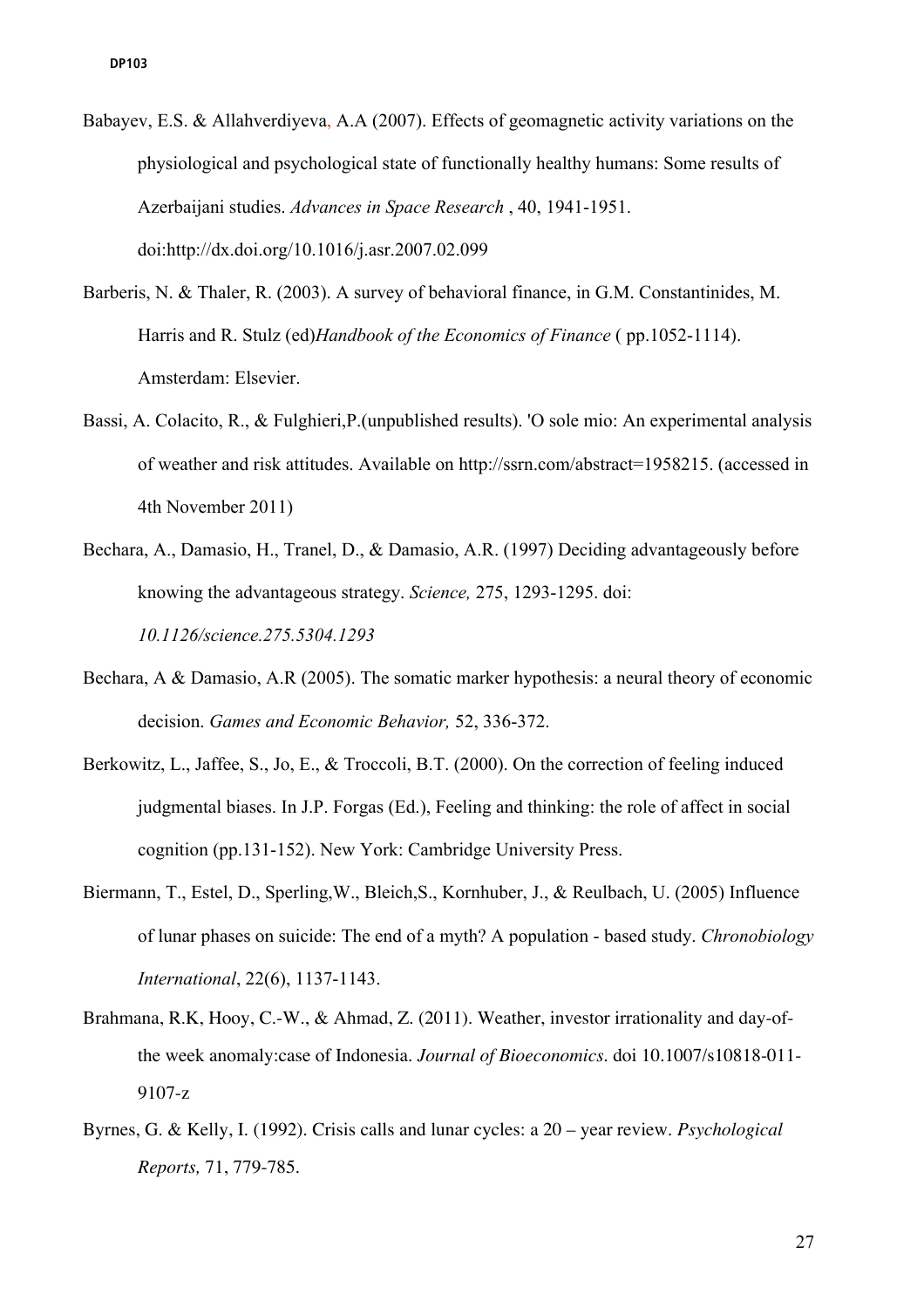- Cacioppo, J. T., Gardner, W. L., & Berntson, G. G. (1999). The affect system has parallel and integrative processing components: Form follows function. *Journal of Personality and Social Psychology,* 76, 839–855.
- Camerer, C., Loewenstein, G., & Prelec, D. (2005). Neuroeconomics: how neuroscience can inform economics. *Journal of Economic Literature, 43*, 9-64.
- Cao, M. & Wei, J. (2005). Stock market returns: a note on temperature anomaly. *Journal of Banking and Finance,* 29, 1559-1573.
- Carstensen, L. L. (1993). Motivation for social contact across the life span: A theory of socioemotional selectivity. In J. E. Jacobs (Ed.) *Developmental Perspectives on Motivation* (pp. 209–254). Lincoln: University of Nebraska Press.
- Carstensen, L. L., Isaacowitz, D. M., & Charles, S. T. (1999). Taking time seriously: A theory of socioemotional selectivity. *American Psychologist,* 54, 165-181.
- Carstensen, L.L. (2006). The influence of a sense of time on human development. *Science,* 312, 1913-1915. doi: 10.1126/science.1127488.
- Chang, T., Nieh, C.-C., Yang, M.J., & Yang,T.-Y. (2006). Are stock market returns related to the weather effects? Empirical evidence from Taiwan. *Physica A,* 364, 343-354. doi: 10.1016/j.physa.2005.09.040.
- Chang, S.-C., Chen, S.-S., Chou, R.K., & Lin, Y.-H. (2008). Weather and intraday patterns in stock returns and trading activity. *Journal of Banking and Finance,* 32,1754-1766.
- Chou, K-L., Lee, T.M.C., & Ho, A.H.Y. (2007). Does mood state change risk taking tendency in older adults. *Psychology and Ageing,* 22, 310-318. doi: 10.1037/0882-7974.22.2.310.
- Chuang, S-C & Chang, C-L(2007). The effects of mood and opennes-to-feeling trait on choice. *Social Behavior and Personality: an International Journal,* 35, 351-358. doi**:**http://dx.doi.org/10.2224/sbp.2007.35.3.351.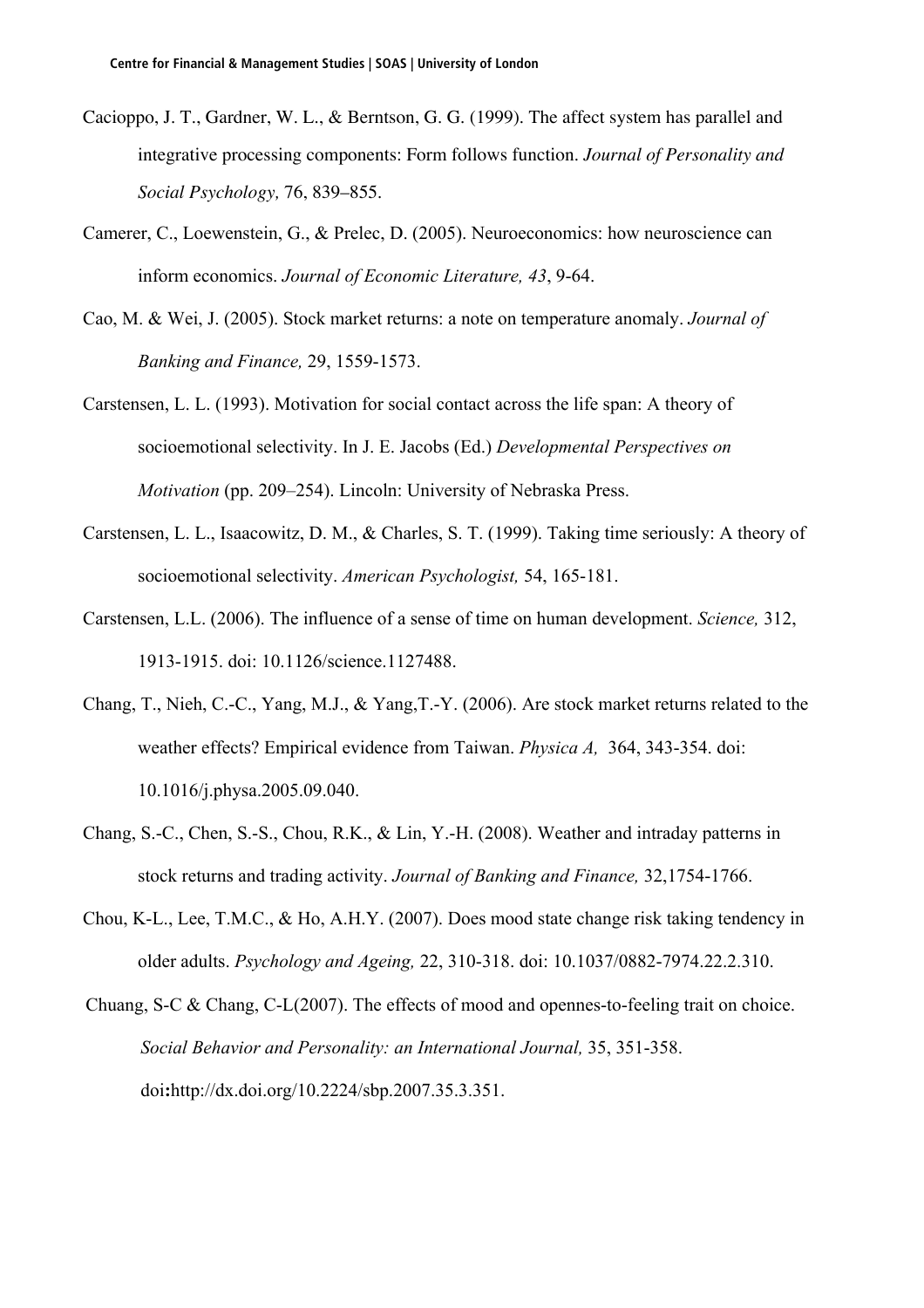- Coates, J.M. & Herbert, J. (2008). Endogenous steroids and financial risk taking on a London trading floor. *Proceedings of the National Academy of Sciences of the United States of America,* 105, 6167-6172.
- Coates, W., Jehle, D., & Cottinghton, E. (1989). Trauma and the full moon: a waning theory. *Annals of Emergency Medicine,* 18, 763-765.
- Cohen, R.M., Gross, M., Nordahl, T.E, Semple, W.E., Oren, D.A., & Rosenthal, N.E.(1992). Preliminary data on the metabolic brain pattern of patiens with Winter Seasonal Affective Disorder. *Archives of General Psychiatry,* 49, 545-552.
- Cooper, M.L., Agocha, V.B & Sheldon, M.S.(2000). A motivational perspective on risky behaviors: the role of personality and affect regulatory processes. *Journal of Personality,*  68, 1059-1088. doi: 10.1111/1467-6494.00126.
- Costa, P.T. & McCrae, R.R. (1985). *The NEO personality inventory manual*. Odessa, FL: Psychological Assessment Resources.
- Cunningham, M.R. (1979). Weather, mood and helping behavior: Quasi-experiment with the sunshine samaritan. *Journal of Personality and Social Psychology*, 37, 1947–1956. doi: 10.1037/0022-3514.37.11.1947.
- Cyders, M.A., Smith, G.T., Spillane, N.S., Fisher, S., Annus, A., & Peterson, C. (2007). Integration of impulsivity and positive mood to predict risky behaviour: development and validation of a measure of positive urgency. *Psychological Assessment,* 19,107-118. doi: 10.1037/1040-3590.19.1.107.
- Damasio, A.R. (1994). *Descartes error: Emotion, reason and the human brain*. New York: Penguin Putnam
- Denissen, J.J.A., Butalid, L., Penke, L., & Van Aken, M.A.G (2008). The effects of weather on daily mood: a multilevel approach. *Emotion,* 8, 662-667.doi: 10.1037/a0013497.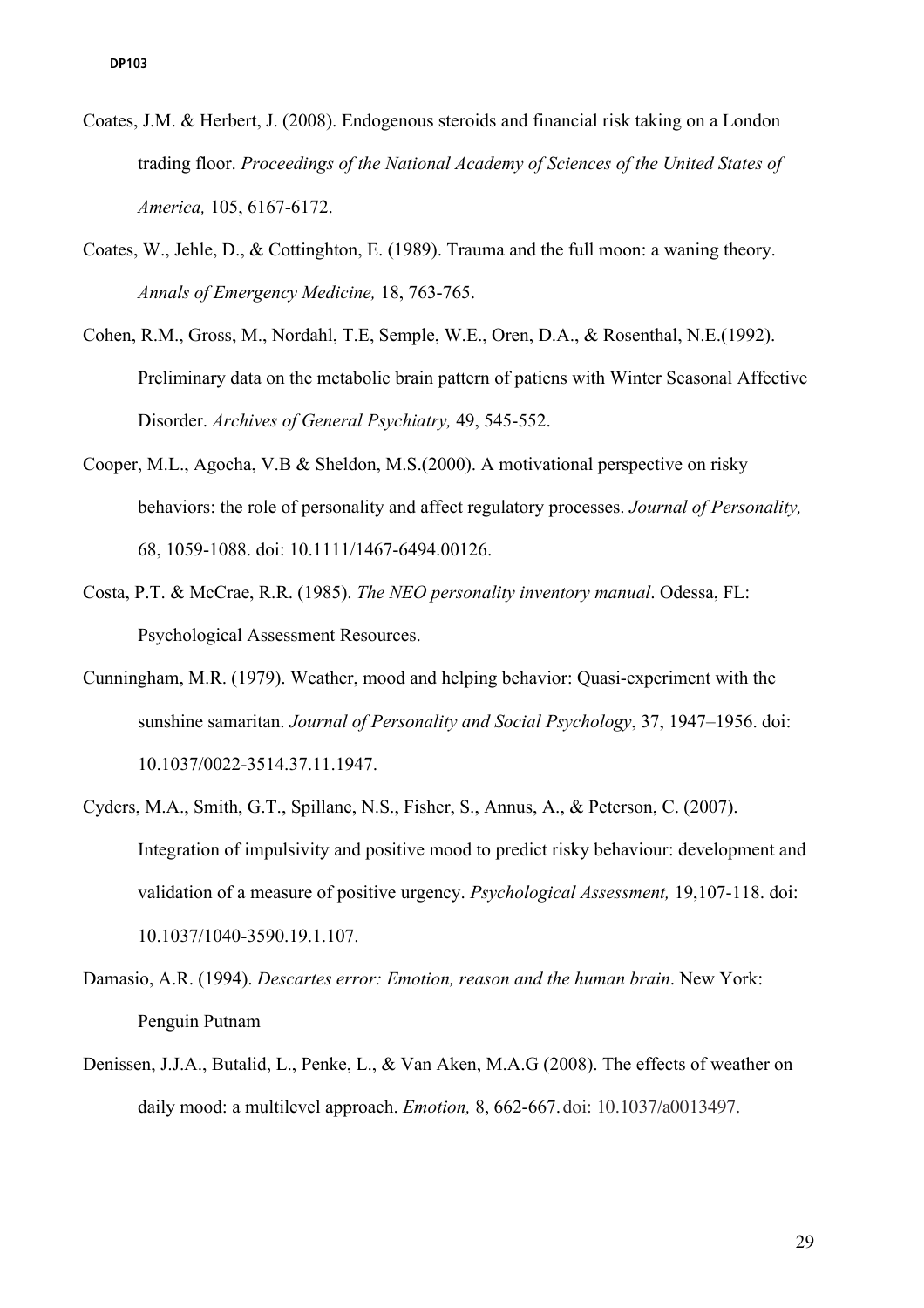- De Vries, M., Holland, R.W., Corneille, O., Rondeel, E., & Witteman, C.L.(2010). Mood effects in dominated choices: positive mood induces departures from logical rules. *Journal of Behavioral Decision Making.* doi:10.1002/bdm.716 .
- Dichev, I.D. & Janes, T.D. (2003). Lunar cycle effects in stock returns. *Journal of Private Equity,*  6, 8-29. doi: 10.3905/jpe.2003.320053.
- Digon, E., & Bock, H. (1966). Suicides and climatology. *Archives of Environmental Health,* 12, 279– 286.
- Dolvin, S.D & Pyles, M.K. (2007). Seasonal affective disorder and the pricing of IPO's. *Reviews of Accounting and Finance,* 6, 214-228.
- Dowling, M. & Lucey, B.M. (2005). Weather, biorhythms, beliefs and stock returns Some preliminary Irish evidence. *International Review of Financial Analysis,* 14, 337-355. doi:http://dx.doi.org/10.1016/j.irfa.2004.10.003.
- Dowling, M, & Lucey, B.M. (2008a). Mood and UK equity pricing. *Applied Financial Economics Letters,* 4, 233 – 240. doi:10.1080/17446540701720584
- Dowling, M, & Lucey, B.M. (2008b). Robust global mood influences in equity pricing. *Journal of Multinational Financial Management,* 18 , 145-164. doi**:**  10.1016/j.mulfin.2007.06.002.
- Ebstein, R.P, Novick, O., Umansky, R, Priel, B., Osher, Y., Blaine, D., Bennet, E.R, Nemanov, L., Katz, M., & Blemaker, R. (1996). Dopamine D4 receptor *(*D4DR*)* exon III polymorphism associated with the human personality trait of Novelty Seeking*. Nature Genetics, 1*2, 78-80. doi:10.1038/ng0196-78.
- Eisenegger, C., Naef, M., Snozzi, R., Heinrichs, M., & Fehr, E. (2010). Prejudice and truth about the effect of testosterone on human bargaining behaviour. *Nature* 463, 356-359. doi:10.1038/nature08711.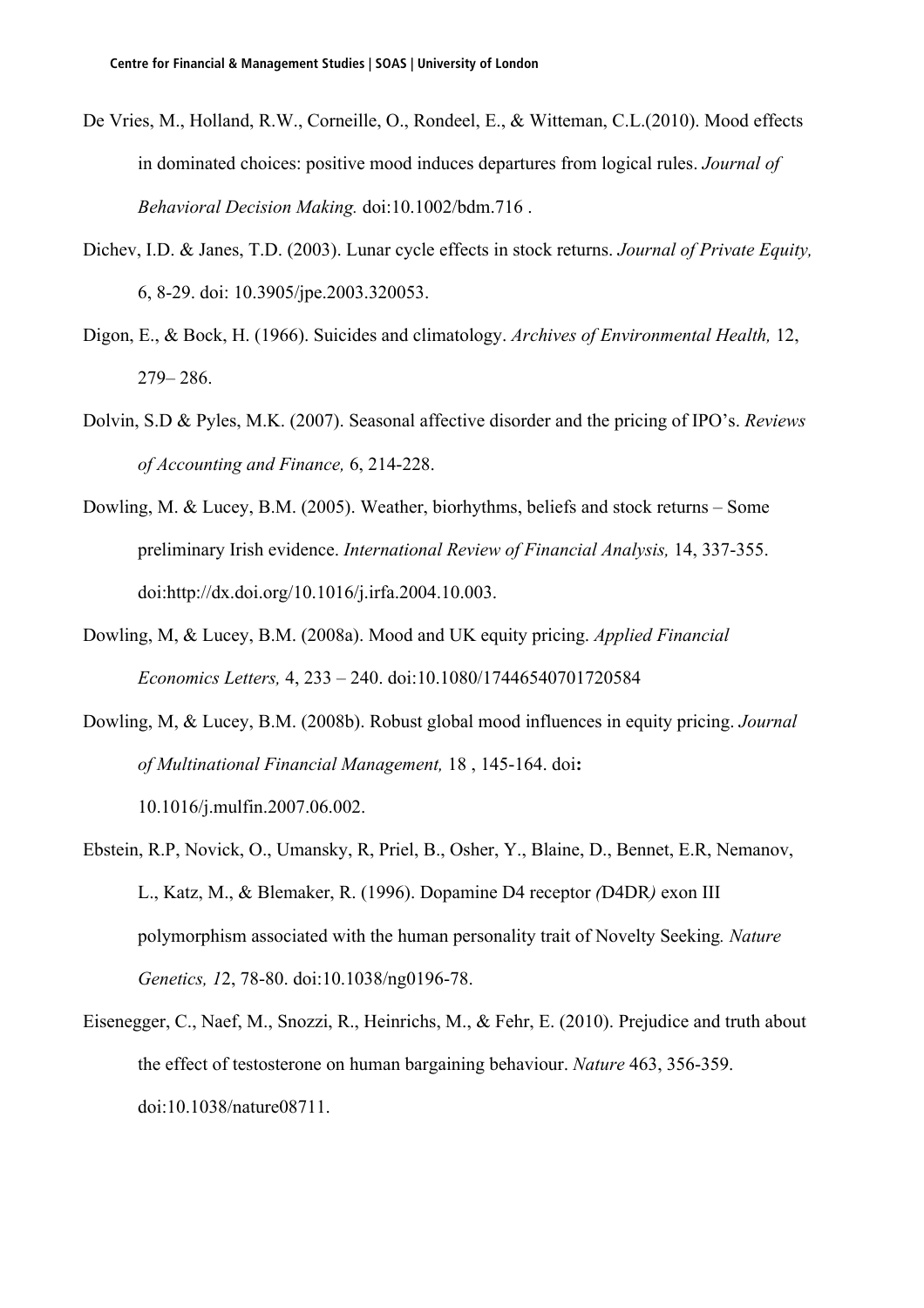- Eisenegger, C., Haushofer, J., & Fehr, E. (2011). The role of testosterone in social interaction. *Trends in Cognitive Sciences*, 15, doi: 263-271. 10.1016/j.tics.2011.04.008.
- Fehr-Duda, H., Epper, T., Bruhin, A., & Schubert, R. (2011). Risk and rationality: the effects of mood and decision rules on probability weighting. *Journal of Economic Behaviour &Organization,* 78, 14-24.doi: http://dx.doi.org/10.1016/j.jebo.2010.12.004.
- Forgas, J.P. (1995). Mood and judgment: the effect infusion model (AIM). *Psychological Bulletin,* 117, 39-66.
- Floros, C. (2011). On the relationship between weather and stock market returns. *Studies in Economics and Finance,* 28, 5-13. doi: 10.1108/10867371111110525.
- Gerlach, J.R. (2007). Macroeconomic news and stock market calendar and weather anomalies. *The Journal of Financial Research,* 30, 283-300. doi: 10.1111/j.1475-6803.2007.00214.x.
- Gerlach, J.R. (2010). Daylight and investor sentiment: a second look at two stock market behavioural anomalies. *The Journal of Financial Research,* 33, 429-462. doi: 10.1111/j.1475-6803.2010.01275.x.
- Goetzmann, W.N. & Zhu, N. (2005). Rain or shine: where is the weather effect? *European Financial Management,* 11, 559-578. doi: 10.1111/j.1354-7798.2005.00298.x.
- Greene, T.R & Noice, H. (1988). Influence of positive affect upon creative-thinking and problemsolving in children. *Psychological Report,* 63, 895-898. doi: 10.2466/pr0.1988.63.3.895.
- Gorvin, J. & Roberts, S. (1994). Lunar phases and psychiatric hospital admission. *Psychological Reports,* 75, 1435-1440. doi: 10.2466/pr0.1994.75.3f.1435.
- Han, L., Wang, K., Cheng, Y., Du, Z., Rosenthal, N.E., & Primeau, F. (2000) Summer and winter patterns of seasonality in Chinese college students: a replication. *Comprehensive Psychiatry,* 41, 57–62. doi: http://dx.doi.org/10.1016/S0010-440X(00)90132-9.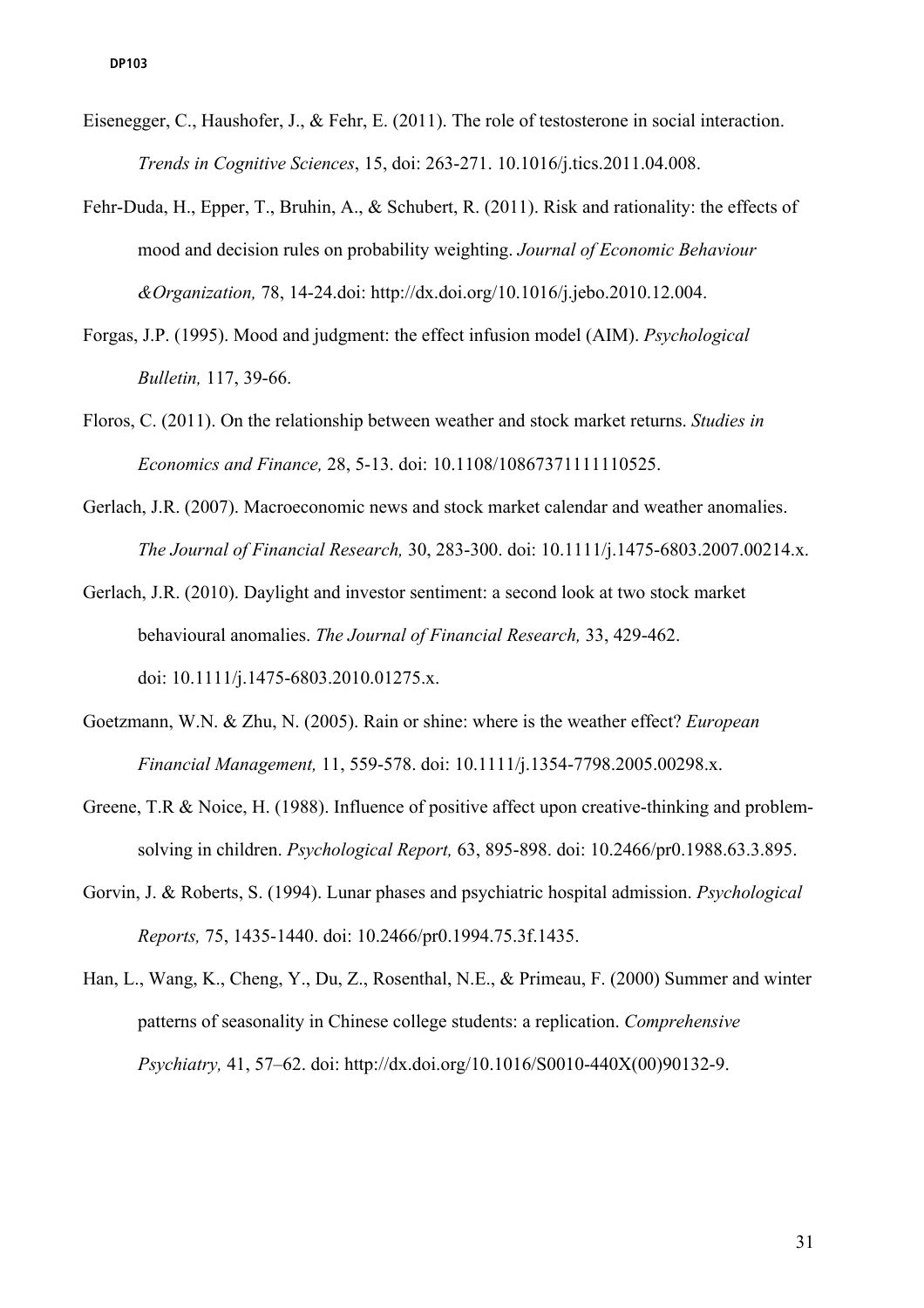- Hasan, S.A., Subhani, M.I., Hasan, S.M.U., Farooqi, E.U.H, Saleem, T., & Kumar, P. (2011). Which matters the most for trading index? (Law and order or weather conditions). *International Research Journal of Finance and Economics,* 72, 46-51.
- Hedge, A.L. & Woodson, H.(1996). Prevalence of seasonal changes in mood and behavior during the winter month in central Texas. *Psychiatry Research, 62, 265-271.*doi: http://dx.doi.org/10.1016/0165-1781(96)02838-7.
- Hicks-Caskey & Potter (1992). Weekends and Holidays and Acting-out Behavior of Developmentally Delayed Women: A Reply to Dr. Mark Flynn. *Perceptual and Motor Skills,* 74, 344-346.
- Hines, T.M. (1988). Comprehensive review of biorhythm theory. *Psychological Reports, 83, 19- 64.*
- Hirshleifer, D. & Shumway, T. (2003). Good day sunshine: stock returns and the weather. *Journal of Finance,* 58, 1009-1032.
- Hoffrage, U. (2004) Overconfidence. In R.F. Pohl(ed.) *Cognitive Illusions: a handbook on fallacies and biases in thinking, judgement and memory (pp.235-255).* Sutherland : Psychology Press.
- Howarth, E. & Hoffman, M. S. (1984). A multidimensional approach to the relationship between mood and weather. *British Journal of Psychology,* 75, 15–23. doi: 10.1111/j.2044- 8295.1984.tb02785.x.
- Horwath, P. & Zuckerman, M.(1993). Sensation seeking, risk appraisal and risky behavior. *Personality and Individual Differences,* 14, 41-52. doi: http://dx.doi.org/10.1016/0191- 8869(93)90173-Z.
- Huibers, M.J., de Graaf, L.E., Peeters, F.P, .& Arntz, A. (2010). Does the weather make us sad? Meteorological determinants of mood and depression in the general population. *Psychiatry Research,* 180, 143-146.doi: http://dx.doi.org/10.1016/j.psychres.2009.09.016.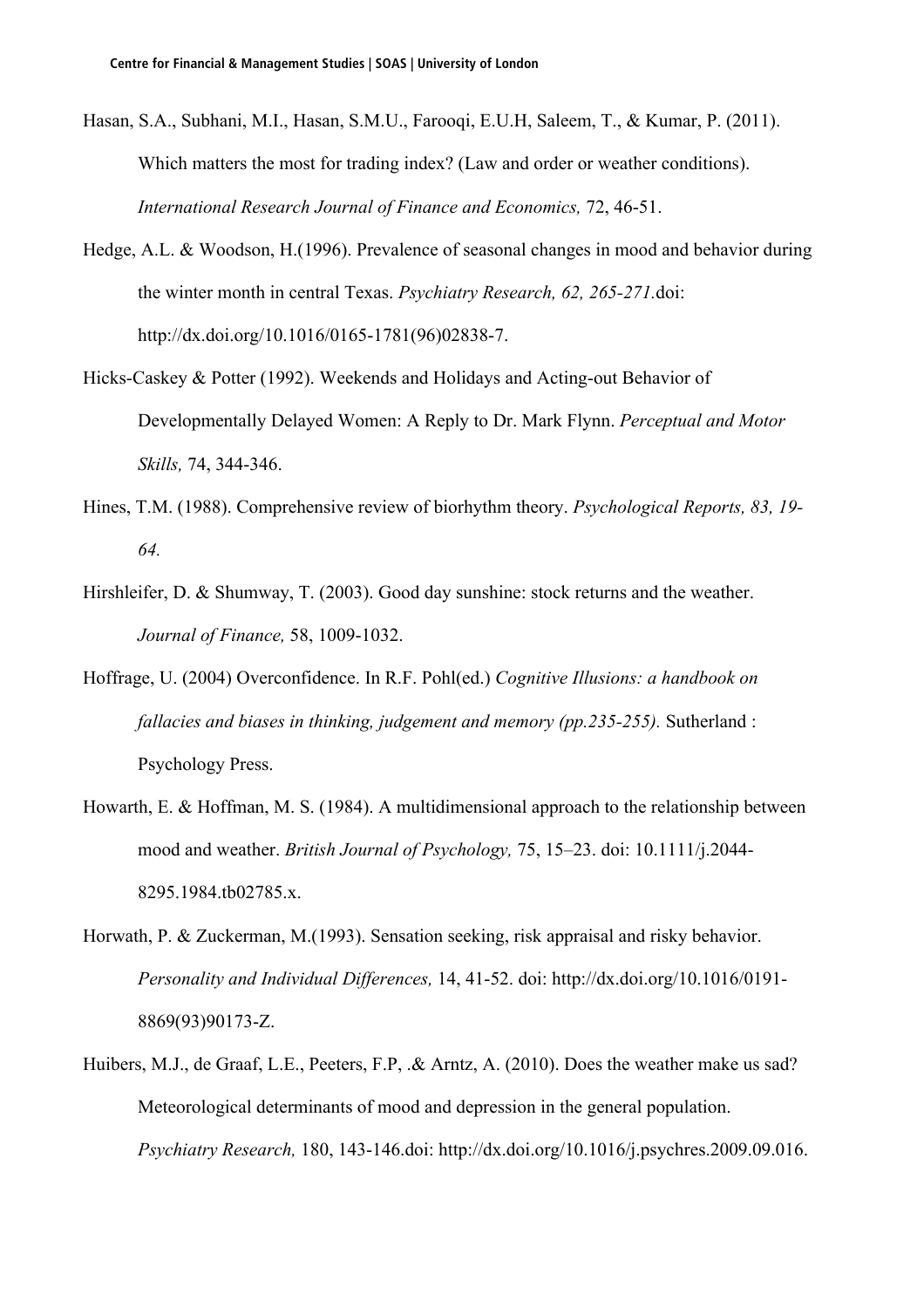- Iosif, A. & Ballon, B.(2012). Bad mood rising: the persistent belief in lunar connection to madness. *Canadian Medical Association Journal,* 173, 1498-1500.
- Isen, A.M., Nygren, T.E., & Ashby, F.G. (1998). Influence of positive affect on the subjective utility of gains and losses: it is just not worth the risk. *Journal of Personality and Social Psychology,* 55, 710-717.
- Ito, A., Ichihara, M., Hisanaga, N., Ono, Y., Kayukawa, Y., Ohta, T., Okada, T., & Ozaki, N. (1992). Prevalence of seasonal mood changes in low latitude area: Seasonal Pattern Assessment Questionnaire score of Quezon City workers. *Japanese Journal of Psychiatry and Neurology,* 46, 249. doi: 10.1111/j.1440-1819.1992.tb00854.x.
- Jackson, J.K (2010). Foreign investment in US Securities. *Congresional Research Service 7- 5700*. Available on http://www.policyarchive.org/handle/10207/bitstreams/2110.pdf. (accessed in 23rd January 2011)
- Jacobsen, B. & Marquering, W. (2008). Is it the weather? *Journal of Banking and Finance,* 32, 526-540.
- Joshi, N. K. & Bhattarai, R. C. (2007) Stock Return and Economically Neutral Behavioural Variables: Evidence from the Nepalese Stock Market. *Economic Review Occasional Paper,* 19, 43-58
- Kals, W. S. (1982) *Your health, your moods and the weather.* Garden City NY: Doubleday.
- Kamstra, M.J., Kramer, L.A., & Levi, M.D. (2000). Losing sleep at the market: The Daylight Saving Anomaly. *The American Economic Review,* 90, 1005-1011.
- Kamstra, M.J., Kramer, L.A., & Levi, M.D. (2002). Loosing sleep at the market: the Daylight Saving Anomaly: Reply. *The American Economic Review,* 92,1257-1263.
- Kamstra, M.J., Kramer, L.A., & Levi, M.D. (2003). Winter blues: a SAD Stock market cycle. *The American Economic Review,* 93, 324-343.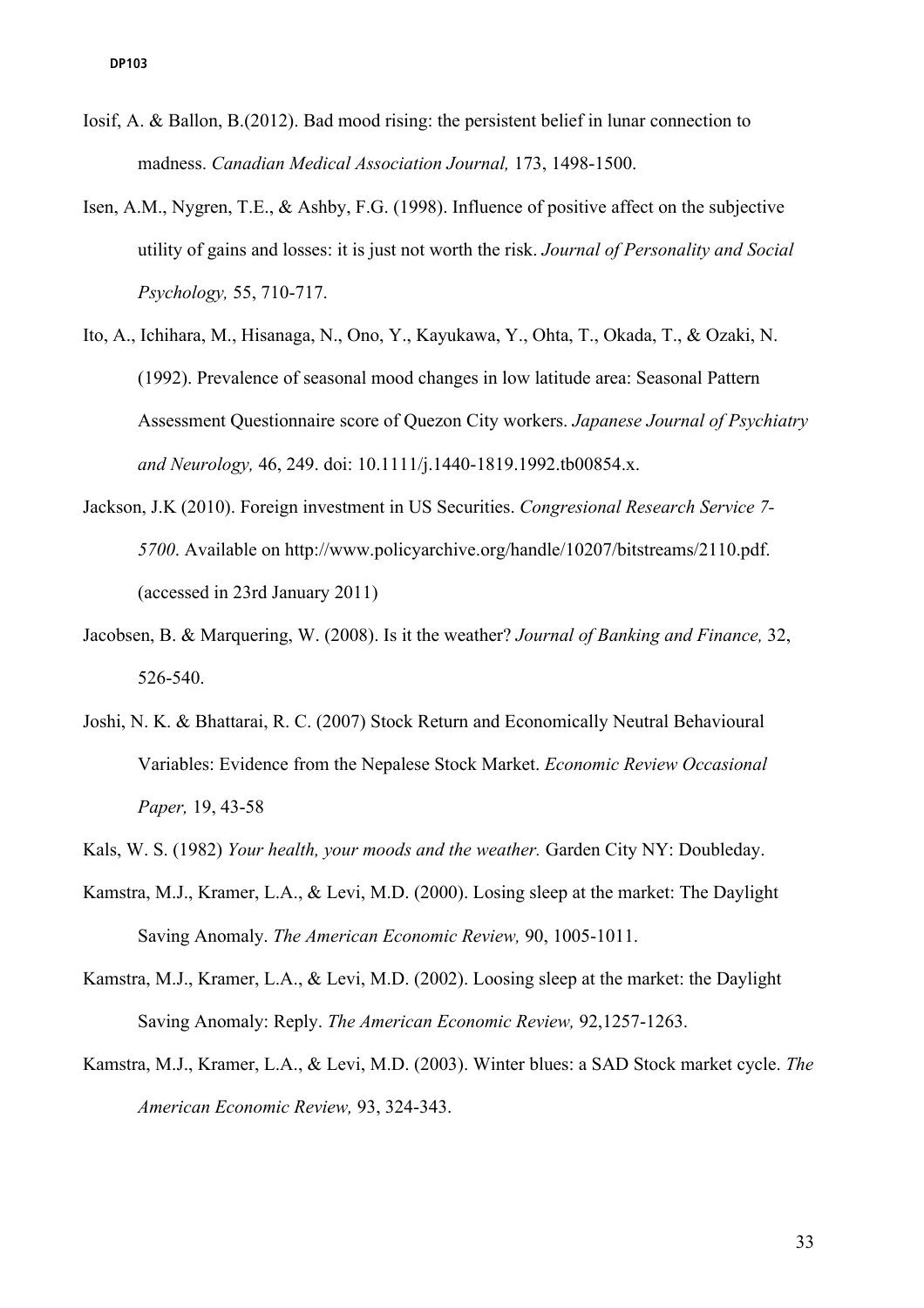- Kang, S.H., Jiang, Z. & Yoon, S.-M. (unpublished results). Weather effects on the results and volatility o f Hong Kong and Shenzhen stock markets. *The Association of Korean Economic Studies.* Available on http://www.akes.or.kr/eng/papers%282010%29/27.full.pdf (accessed in 12<sup>th</sup> September 2011)
- Kang, S. H., Jiang, Z., Lee, Y., & Yoon, S.-M. (2010). Weather effects on the returns and volatility of the Shanghai stock market. *Physica A,* 389, 91–99. doi: http://dx.doi.org/10.1016/j.physa.2009.09.010
- Kaustia, M. & Rantapuska, E.(unpublished results). Does mood affect trading behaviour? Available at SSRN: http://papers.ssrn.com/sol3/papers.cfm?abstract\_id=1875645 (accessed in  $17<sup>th</sup>$  December 2011)
- Keef, S.P. & Khaled, M.S. (2011). Are investors moonstruck? Further international evidences on lunar phases and stock returns. *Journal of Empirical Finance,* 18, 56-63.doi: http://dx.doi.org/10.1016/j.jempfin.2010.11.002.
- Keef, S.P. & Roush, M.L. (2005). Influence of weather on New Zealand financial securities. *Accounting and Finance, 45, 415-437.*
- Keef, S.P. & Roush, M.L. (2007). Daily weather effects on the returns of Australian stock indices. *Applied Financial Economics,* 17, 173-184. doi:10.1080/09603100600592745.
- Keller, M.C, Fredrickson, B.L., Ybarra, O., Côté, S., Johnson, K., Mikels, J., Conway, A., & Wager, T (2005). A warm heart and a clear head. The contingent effects of weather on mood and cognition. *Psychological Science,* 16,724-731.
- Keynes, J.M (1936/1973) *The general theory of employment, interest and money*, New York: Macmillan.
- Klinger, D. & Levy, O. (2002). Mood-induced variation in risk preferences. *Journal of Economic Behavior & Organization,* 52, 573-584.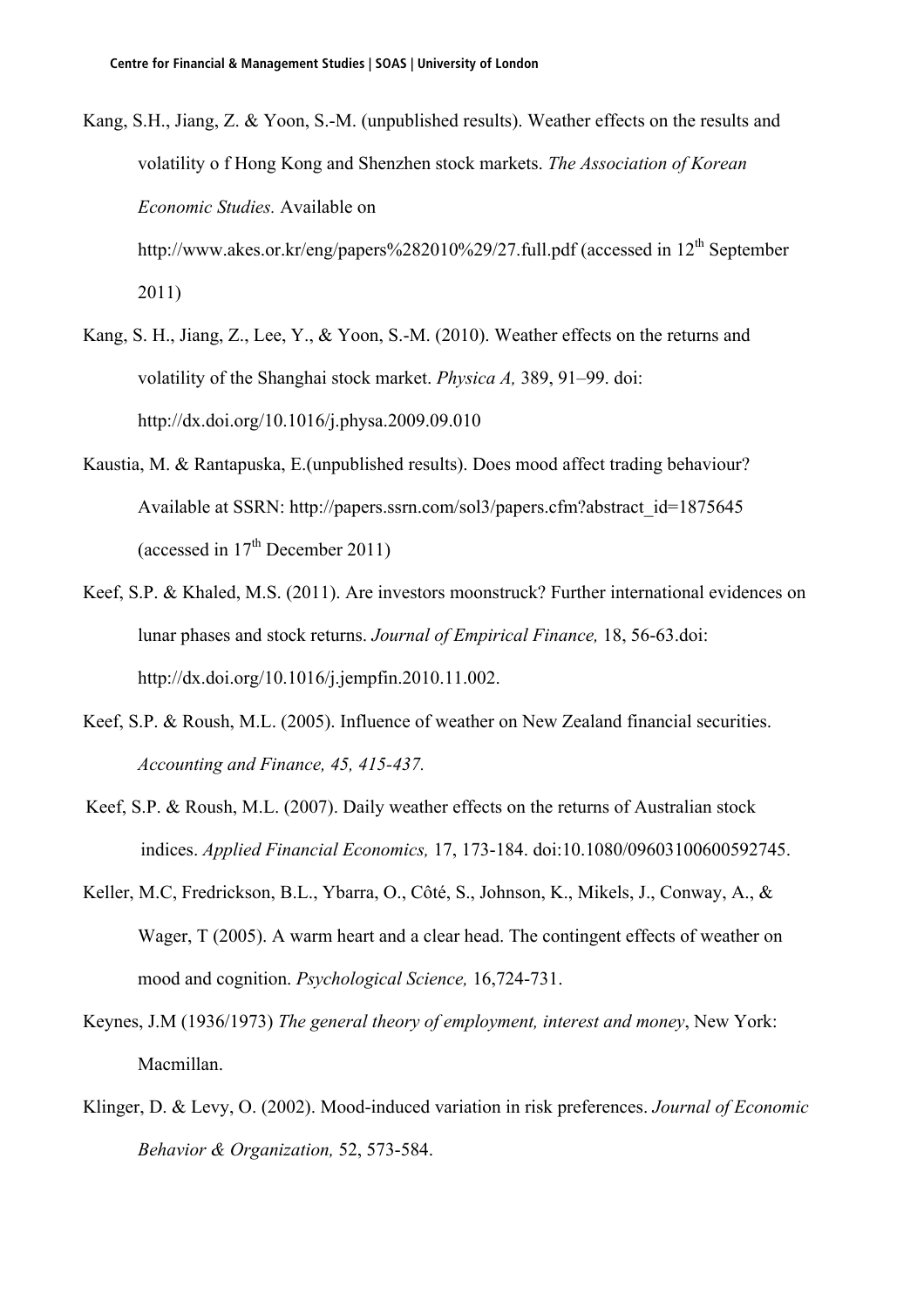- Krivelyova, A. & Robboti, C. (unpublished results). Playing the field: geomagnetic storms and the stock market. *Federal Reserve Bank of Atlanta Working Paper 2003-5b*
- Kuhnen, C.M, & Chiao, J.Y. (2009). Genetic determinants of financial risk taking. *PLoS ONE* 4(2) e4362.doi:10.1371/journal.pine.0004362.
- Kuvaas, B. & Kaufmann, G. (2004). Impact of mood, framing, and need for cognition and decision makers' recall and confidence. *Journal of Behavioral Decision Making,* 17, 59- 74. doi: 10.1002/bdm.461.
- Lahti, T.A., Leppämäki, S., Lönnqvist, J., & Partonen, T. (2006). Transition to daylight saving time reduces sleep duration plus sleep efficiency of the deprived sleep. *Neuroscience Letters, 40*3, 174-177.
- Lamb, R .P., Zuber, R.A., & Gandar, J.M. (2007). Don't lose sleep on it: a re-examination of the daylight savings time anomaly. *Applied Financial Economics,* 14, 443-446.
- Lambert, G.W., Reid, C., Kaye, D.M., Jennings, G.L., & Esler, M.D. ( 2002). Effects of sunlight and season on serotonin turnover in the brain. *Lancet, 360*, 1840–1842.
- Lang, P.J. (1995). The emotion probe: studies of motivation and attention. *American Psychologists, 50, 372-385.*
- Larson, R.J., Craine, L.B., Thomas, J.E., & Wilson, C.R (1971). Correlation of winds and geographic features with production of certain infrasonic signals in the Atmosphere. *Geophysical Journal of Royal Astronomical Society, 26*, 201-214. doi: 10.1111/j.1365- 246X.1971.tb03395.x.
- Lea, S.E.G., Tarpy, R.M., & Webley, P. (1987). The Individual in the Economy. Cambridge: Cambridge University Press
- Lee, Y.-M., & Wang, K.-M. (2010). The asymmetric impulse of the sunshine effect on stock returns and volatilities. *Amfiteatru Economic*,12, 603-633.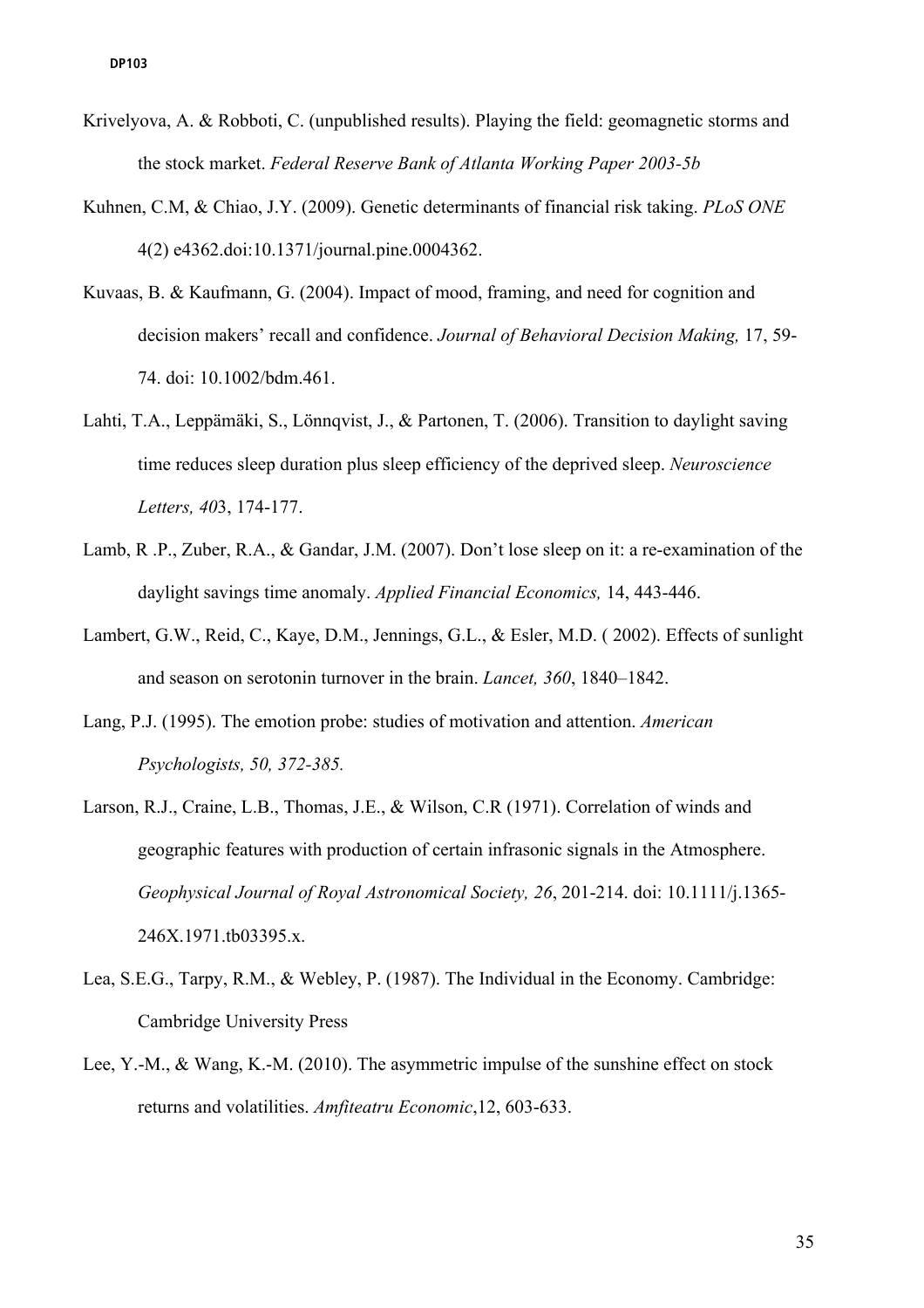- Lerner, J.S. & Keltner, D. (2001). Fear, anger, and risk. *Journal of personality and Social Psychology,* 81, 146–159.
- Liotti, M. & Mayberg, H.S. (2001). The role of functional neuroimaging in the neuropsychology of depression. *Journal of Clinical and Experimental Neuropsychology,* 23, 121-136. doi:1380-3395/01/2307-121\$16.00.
- Liu,S-I. (2009). A Bayesian analysis of lunar effects on stock returns. *IUP Journal of Behavioral Finance* 6(3/4).
- Lo, A. & Repin, D. (2002). The psychophysiology of real-time financial risk processing. *Journal of cognitive neuroscience,* 14, 323-339.
- Loewenstein, G.F., Weber, E.U., Hsee, C.K., & Welch, N. (2001). Risk as feelings. *Psychological Bulletin,* 127, 267-286.
- Loughran, T. & Schultz, P. (2004). Weather, stock returns and the impact of localized trading behaviour. *Journal of Financial and Quantitative Analysis,* 39, 343-364.
- Lu, J. & Chou, R.K.(2012). Does the weather have impacts on return and trading activities in order-driven stock markets? Evidence from China. *Journal of Empirical Finance* 19,79- 93. doi: http://dx.doi.org/10.1016/j.jempfin.2011.10.001
- Lucey, B.M.& Dowling, M. (2005) The role of feelings in investor decision-making. *Journal of Economic Surveys, 19,211-237*
- Magnússon A. & Axelsson, J. (1993). The prevalence of seasonal affective disorder is low among descendants of Icelandic emigrants in Canada. *Archive of General Psychiatry,* 50**,** 947– 951.
- Martin,S., Kelly, I., & Saklofske, D. (1992). Suicide and lunar cycles: a critical review over 28 years. *Psychological Reports,* 71, 787-895
- Mather, M., & Carstensen, L. L. (2005) Aging and motivated cognition: The positively effect in attention and memory. *Trends in Cognitive Sciences,* 9, 496-502. doi: http://dx.doi.org/10.1016/j.tics.2005.08.005.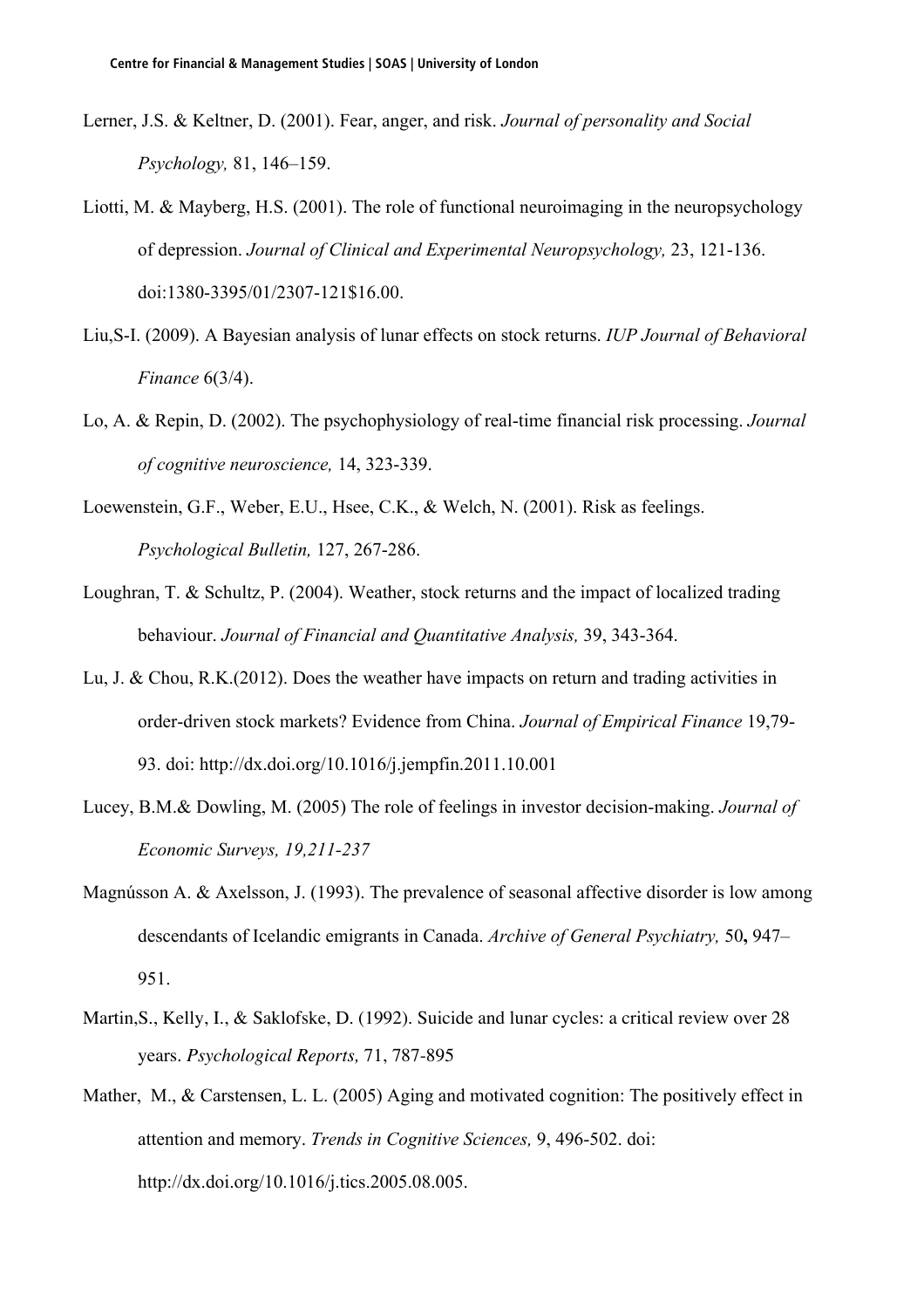- Mathew, V.M, Lindesay, J., Shanmuganathan, N., & Eapen, V. (1991). Attempted suicide and the lunar cycle. *Psychological Reports,* 68, 927-930.
- Mawson, D. & Smith, A.(1981). Relative humidity and manic admissions in London area. *The British Journal of Psychiatry,* 138, 134-138.
- Mehra, R. & Sah, R. (2002). Mood fluctuations, projection bias, and volatility of equity prices. *Journal of Economic Dynamics and Control,* 26, 869-887.
- Mika, J., Veröci, Zs, Fülöp, A., Hirsch, T., & Dúll, A. (2009). Effects of weather anomalies on the intellectual performance: Chess mistakes of the world top-ranked players. *EGU General Assembly,* Viena , Austria.
- Montier, J.(2002). *Behavioural Finance: Insights into irrational minds and markets.* West Sussex: John Wiley &Sons.
- Müller, L., Schiereck, D., Simpson, M.W., & Voigt, C.(2009). Daylight saving effect. *Journal of Multinational Financial Management,* 19, 127-138. doi: http://dx.doi.org/10.1016/j.mulfin.2008.09.001
- Mulligan, B.P., Hunter, M.D., & Persinger, M.A. (2010). Effects of geomagnetic activity and atmospheric power variation on quantitative measures of brain activity: replication of the Azerbaijani Studies, *Advances in Space Research,* 45, 940-948.
- Nastos, P., Paliatsos, A., Tritakis, V., & Bergiannaki, A. (2006). Environmental discomfort and geomagnetic field influence on psychological mood in Athens, Greece. *Indoor and Built Environment***,** 15, 365–372. doi: 10.1177/1420326X06067372.
- Nelson, S.A.(1902). *The ABC of Stock Speculation*. Nelson's Wall Street Library, Volume V, New York: S.A. Nelson
- Nissim, B.D., Liran, L. & Eshel, S. (2012). Do natural phenomena affect stocks' yield in Israel? *Applied Financial Economics,* 22, 127-133. doi: 10.1080/09603107.2011.605753.
- Pardo, A., & Valor, E. (2003). Spanish Stock Returns: where is the weather effect? *European Financial Management,* 9, 117-126. doi: 10.1111/1468-036X.00210.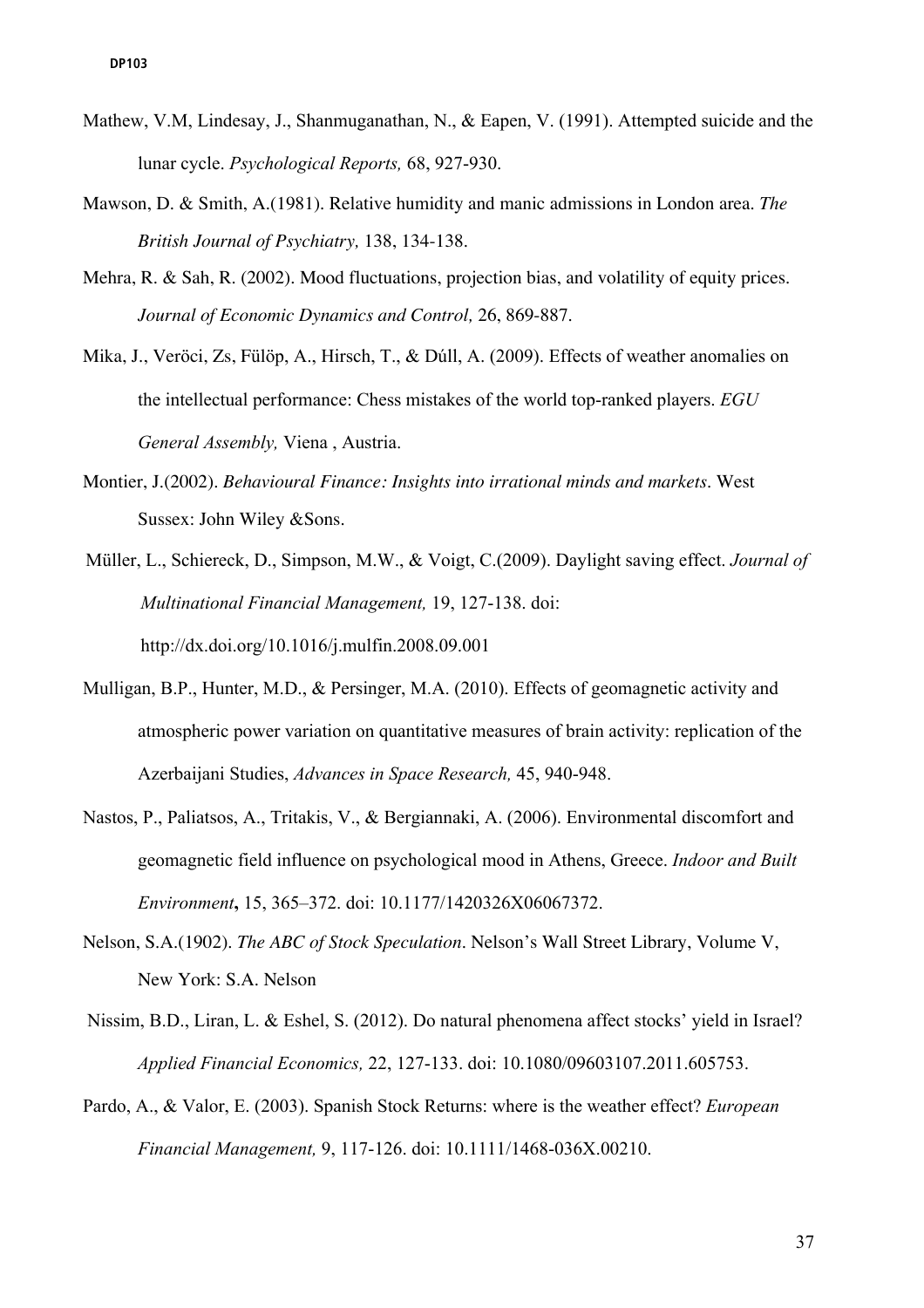- Parker, P.M., & Tavassoli, N.T, (2000). Homeostasis and consumer behaviour across cultures. *International Journal of Research in Marketing,* 17, 35-53. doi: http://dx.doi.org/10.1016/S0167-8116(00)00006-9.
- Parrott, W.G. & Sabini, J.( 1990). Mood and memory under natural conditions: evidence for mood incongruent recall. *Journal of Personality and Social Psychology,* 59, 321–336.
- Pham, M.T. (2007). Emotion and rationality: a critical review and interpretation of empirical evidences. *Review of General Psychology,* 11, 155-178.doi: : 10.1037/1089- 2680.11.2.155.
- Persinger, M.A. & Levesque, B.F.(1983). Geophysical variables and behavior: XII: the weather matrix accommodates large portions of variance of measured daily mood. *Perceptual and Motor Skills,* 57, 868–870. doi: 10.2466/pms.1983.57.3.868.
- Peterson, R.L. (2007). Affect and financial decision-making: how neuroscience can inform market participants. *Journal of Behavioral Finance,* 8, 70-78.
- Pilcher, J.J., Nadler, E., & Busch, C. (2002). Effects of hot and cold temperature exposure on performance: a meta-analytic review. *Ergonomics,* 45, 682–698.
- Pinegar, M.J. (2002). Losing sleep at the market: comment. *The American Economic Review,* 92, 1251-1256.
- Poret, P. (1998). Liberalising capital flows: Lessons from Asia. *OECD observer Oct/Nov.*
- Potkin, S.G., Zetin, M., Stamenkovic, V., Kripke, D., & Bunney, W.E. (1986) Seasonal Affective Disorder: Prevalence varies with Latitude and Climate. *Clinical Neuropharmacology,* 4, 181-183. doi:http://dx.doi.org/10.1016/0165-1781(90)90116-M.
- Prasad, S.S. & Schneck, L.J. (1975). Ionospheric disturbances by severe tropospheric weather storms. *Journal of Atmospheric and Terrestrial Physics, 37, 1357-1363.* doi: http://dx.doi.org/10.1016/0021-9169(75)90128-2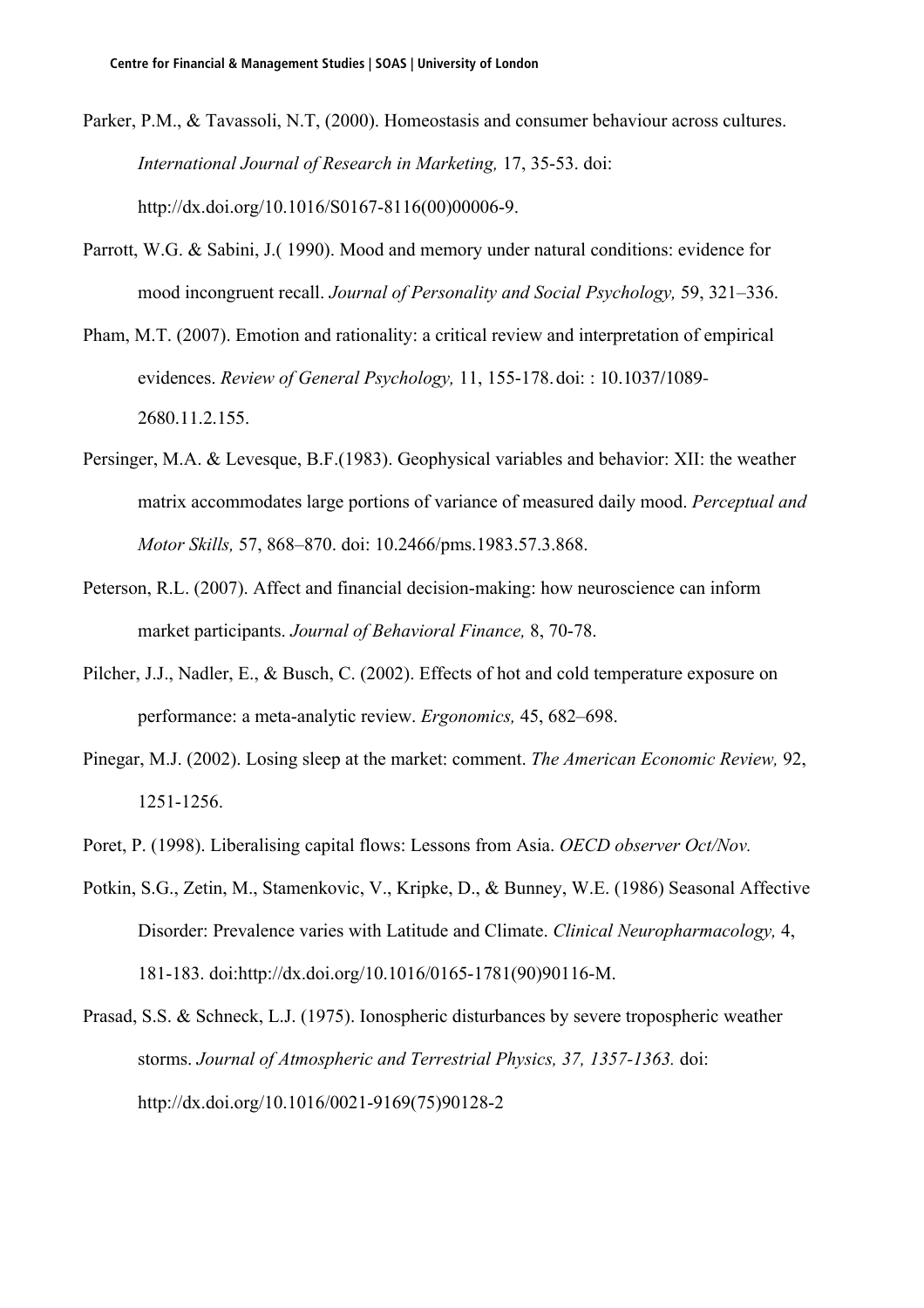- Prince, P.B., Rapoport, A.M., Sheftell, F.D, Tepper,S.J., & Bigal, M.E (2004). The effect of weather on headache. *Headache,* 44, 596-602.
- Pruzan, K., and Isaacowitz, D. M. (2006). An Attentional Application of Socioemotional Selectivity Theory in College Students. *Social Development,* 15, 326-338. doi: 10.1046/j.1467-9507.2006.00344.x
- Roe, B.E., Tilley, M.R., Gu,H.H., Beversdorf, D.Q., Sadee, W., Haab, T.C., & Papp, A.C.(2009). Financial and Psychological risk attitude associated with two single Nucleotide Polymorphisms in the Nicotine Recceptor (CHRNA<sup>4</sup>) Gene. *PLoS One*, 4.doi: e6704
- Roenneberg, T., Kumar, C.J., & Merrow, M. (2007) The human circadian clock entrains to sun time. *Current Biology,* 17, 44-45.
- Ronai, Z., Szekely, A., Nemoda, Z., Lakatos, K, Gervai, J, Staub, M., & Sasvari-Szekely, M.(2001). Association between novelty seeking and the -521 C/T polymorphism in the promoter region of the DRD4 gene. *Mol Psychiatry,* 6, 618-619.
- Rosen, L.N. & Rosenthal, N.E. (1991). Seasonal variations in mood and behavior in the general population: a factor analytic approach. *Psychiatry Research,* 38, 271–283. doi:http://dx.doi.org/10.1016/0165-1781(91)90017-J.
- Rosenthal, N.E (1998). *Winter blues: seasonal affective disorder: what is it, and how to overcome it*. New York: Guilford Press.
- Rosenthal, N.E., Sack, D.A., Gillin, J.C., Lewy, A.J., Goodwin, F.K., Davenport, Y., Mueller, P.S., Newsome, D.A., & Wehr, T.A. (1984). Seasonal affective disorder. A description of the syndrome and preliminary findings with light therapy. *Archives of General Psychiatry,* 41, 72–80.
- Russell, M.B. & Bernal, M.E.(1977). Temporal and climatic variables in naturalistic observation. *Journal of Applied Behavioral Analysis,* 10, 399-405. doi: 10.1901/jaba.1977.10-399.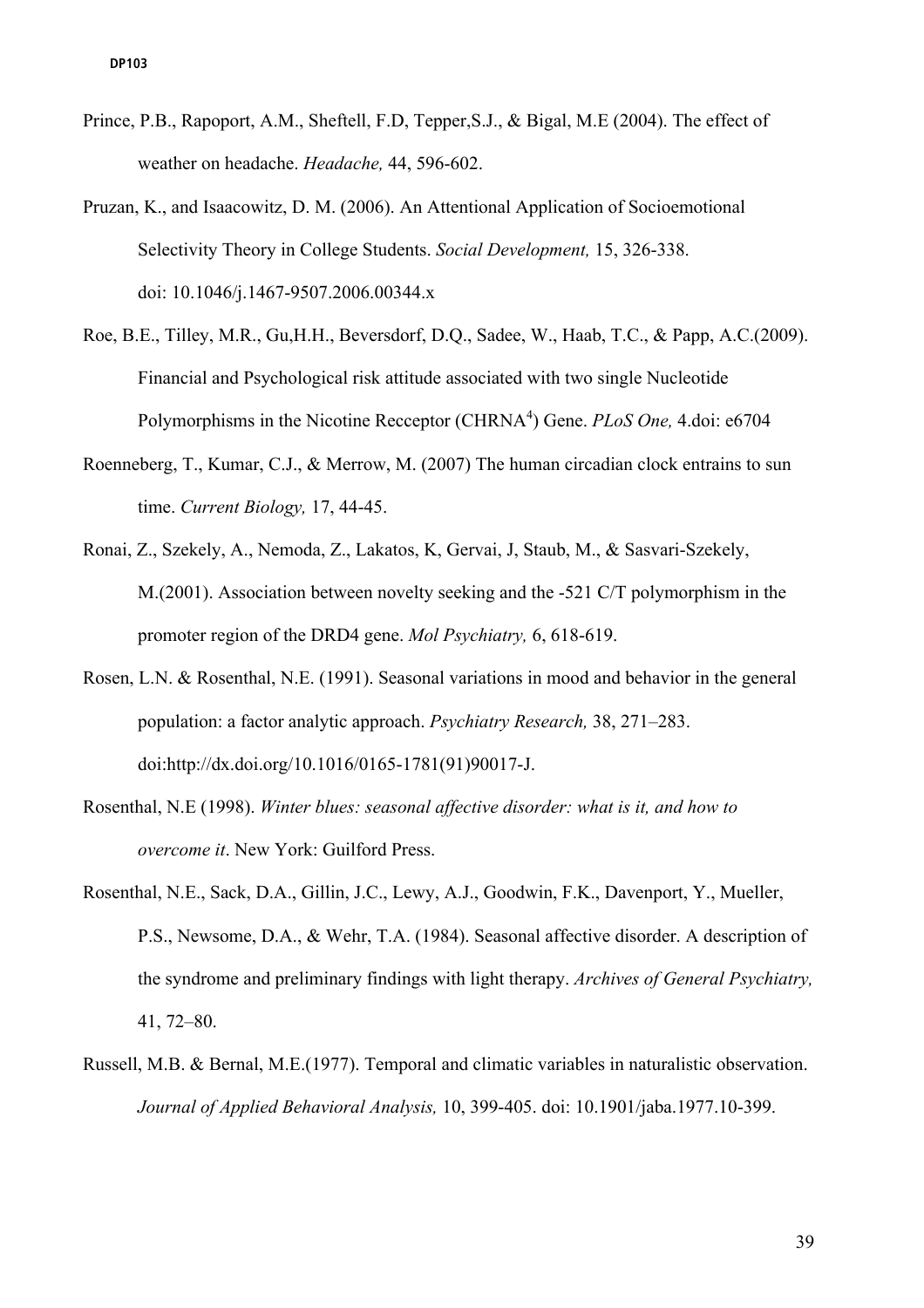- Saporoschenko, A.(2011). The effect of Santa Ana wind conditions and cloudiness on Southern California stock returns. *Applied Financial Economics,* 21, 683- 694.doi:10.1080/09603107.2010.535785
- Saunders, E.M.(1993). Stock prices and Wall Street weather. *The American Economic Review,* 83, 1337-1345.
- Schory, T.J., Piecznski, N., Nair, S., & El-Mallakh, R.S (2003). Barometric pressure, emergency psychiatric visits and violent acts. *The Canadian Journal of psychiatry,* 48, 624-627.
- Schwarz, N. (1990). Feelings as information: Informational and motivational functions of affective states. In R.Sorrentino and E. T. Higgins (Eds.), *Handbook of Motivation and Cognition* (pp. 527–561) New York:Guildford Press.
- Schwarz, N (2002). Situated cognition and the wisdom of feelings: Cognitive tuning. In L.F. Barrett and P. Salovery (eds.), *The wisdom in feelings: Psychological processes in emotional intelligence* (pp.144-166). New York: Guilford Press.
- Singh, A. (1998). "Asian Capitalism" and the financial crisis. *Center for Economic Policy Analysis Working Paper Series,* 3, 1-35.
- Smoski, M.J., Lynch, T.R, Rosenthal, M.Z, Cheavens, J.S, Chapman, A.L., & Krishman, R.R (2008). Decision making and risk aversion among depressive adults. *Journal of Behavior Therapy and Experimental psychiatry,* 39, 567-576.
- Snoyman, P. & Holdstock, T.L.(1980). The influence of the sun, moon, climate and economic condition on crisis incidence. *Journal of clinical psychology,* 36, 884-893
- Soriano, J.J, Ciupagea, C., Rohan, K.J., Neculai, D.B., Yousufi, S.M., Guzman, A., & Postolache, T.T (2007). Seasonal variation in mood and behaviour in Romanian postgraduate students. *TheScientificWorldJOURNAL,* 7, 870-879.
- Spinella, M., Yang, B., & Lester, D. (2008). Prefrontal cortex dysfunction and attitudes toward money: a study in neuroeconomics. *The Journal of Socio-Economics,* 37, 1785-1788.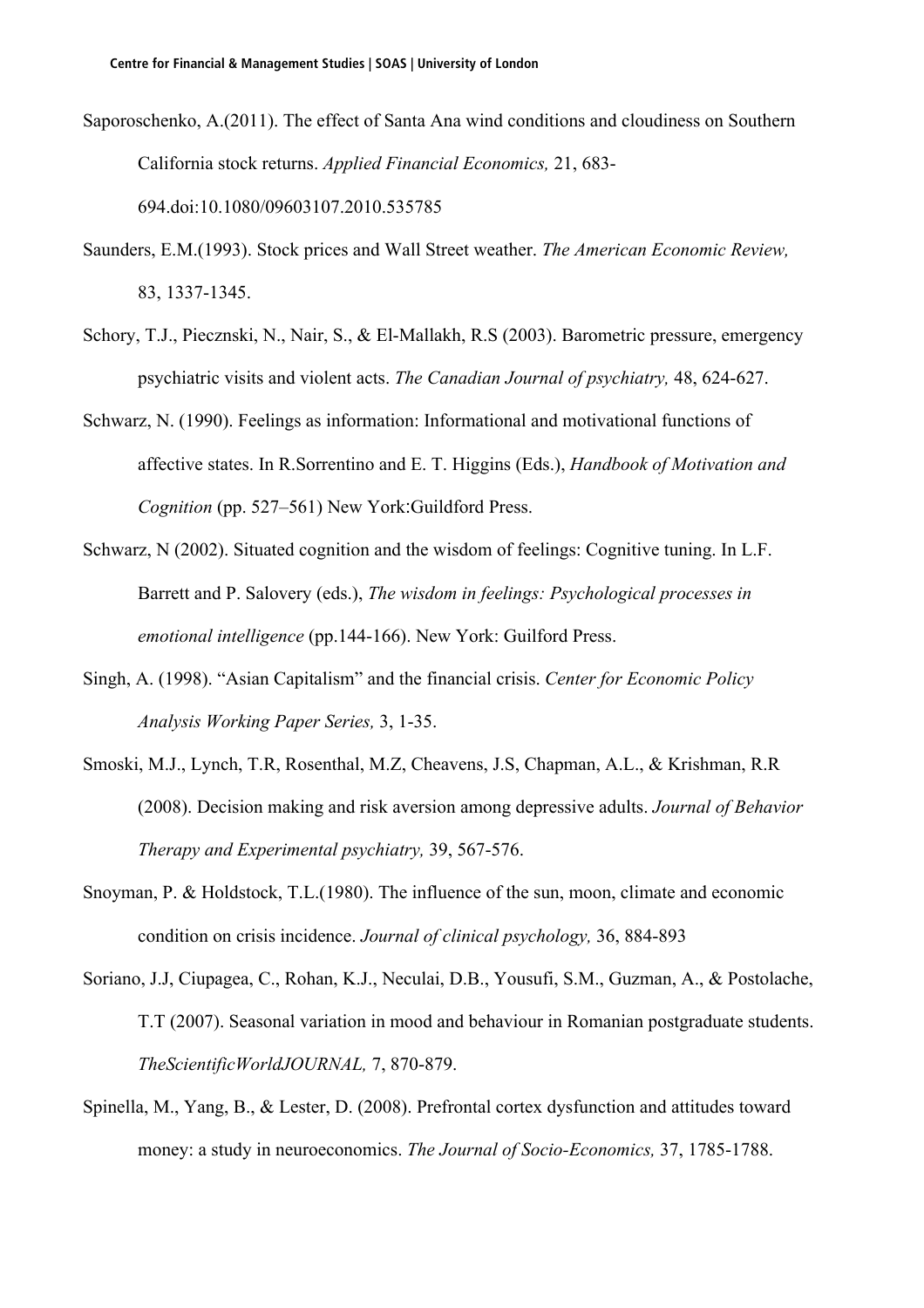Thakur, C.P., Thakur, B., Singh, S. & Kumar B. (1987). Relation between full moon & medicolegal deaths. *Indian Journal of Medical Research,* 85, 316-320

Thommen, G.S (1968). *Biorhythm.* New York: Universal Publishing

- Triedens, L.Z. & Linton, S. (2001). Judgment under emotional certainty and uncertainty: The effects of specific emotions on information processing. *Journal of Personality and Social Psychology Bulletin,* 81, 973-988
- Theissen, E. (unpublished results).An analysis of private investors' stock market return forecast. *CFR-working paper, 5-16, 1-25.*
- Tufan, E. & Hamarat, B. (unpublished results). Weather effect: an evidence from Turkish Stock Exchange. *Anadolu University Working Paper 68. A*vailable on http://papers.ssrn.com/sol3/papers.cfm?abstract\_id=463880. (accessed in 2nd July2011)

Vance, D. (1995). Belief in lunar effects on human behaviour. *Psychological Reports,* 76, 32-34

Wang, Y.-H., Lin, C.-T., & Chen, W.-L. (2010) Does lunar cycle effect exist? Lunar phases and stock return volatilities. *African Journal of Business management,* 4, 3892-3897.

Watson, D. (2000). *Mood and Temperament*. New York: Guilford Press.

- Wehr, T.A., Giesen, H.A., Schulz, P.M., Anderson, J.L., Joseph-Vanderpool, J.R., Kelly, K.Kasper, S., & Rosenthal, N.E. (1991). Contrasts between symptoms of summer depression and winter depression. *Journal of Affective Disorders,* 23, 173–183.
- White, W. (1914). Moon myth in medicine: the moon as libido symbol. *Psychoanalytic Review,*  1, 241-256
- Wyndham, H.C. (1969). Adaptation to heat and cold. *Environmental Research,* 2, 442–469.
- Wood, S. & Kisley, M. (2006). The negativity bias is eliminated in older adults: Age-related reduction in event –related brain potentials associated with evaluative categorization. *Psychology and Aging,* 21, 815-820.